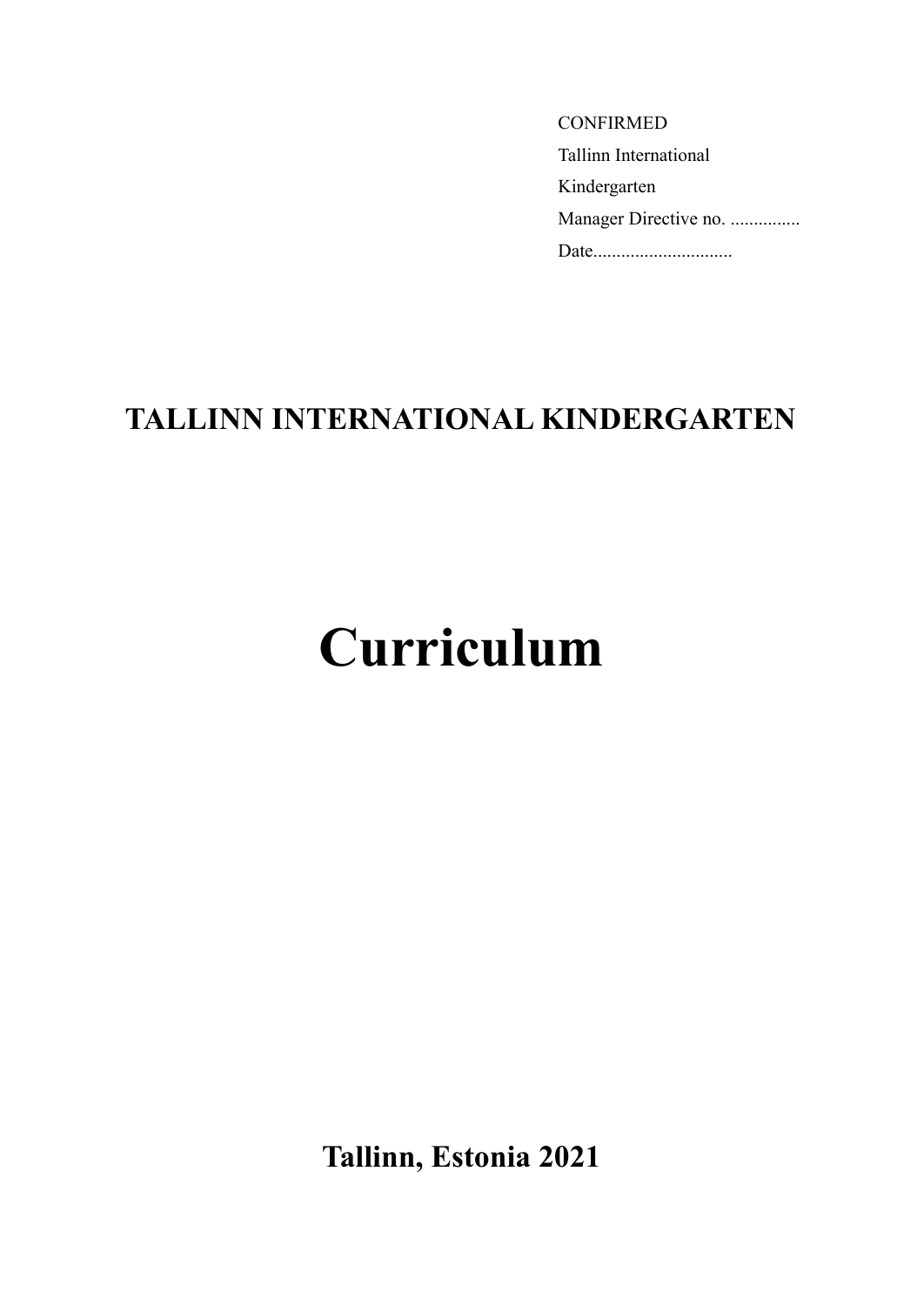# Table of Content

| 1. Curriculum General Provisions and Fundamentals                                                      | $\mathbf{2}$   |
|--------------------------------------------------------------------------------------------------------|----------------|
| 1.1 Type and Specifications of the Kindergarten                                                        | $\overline{4}$ |
| 2. Learning and Educational Activities                                                                 | 5              |
| 2.1 The Objectives of Learning and Educational Activities                                              | 5              |
| 2.2 Principles of Learning and Educational Activities:                                                 | 6              |
| 2.3 Learning Approaches                                                                                | 6              |
| 3. Organization of Learning and Educational Activities                                                 | 8              |
| 4. Content of Learning and Educational Activities and expected results of the child's development upon |                |
| completion of the curriculum are presented in six areas:<br>4.1 Learning area: Environment and Me      | 10<br>12       |
|                                                                                                        | 19             |
| 4.2 Learning area: Speech and Language<br>4.3 Learning area: Math                                      | 24             |
|                                                                                                        |                |
| 4.4 Learning area: Art                                                                                 | 29             |
| 4.5 Learning area: Music                                                                               | 33             |
| 4.6 Learning area: Physical Education                                                                  | 37             |
| 4.7 General skills to be assessed                                                                      | 41             |
| 4.8 Cognitive and learning skills                                                                      | 43             |
| 4.9 Social skills                                                                                      | 45             |
| 5.0 Self-regulation skills                                                                             | 47             |
| 5. Assessment of child development: analyzing and evaluation purposes, including organizing            | 49             |
| 6. Supporting a child with special needs: principles and organizing                                    | 50             |
| 7. Cooperation with parents: principles and organizing                                                 | 52             |
| 8. Updating and Supplementing the Curriculum                                                           | 53             |

(Appendix 1 Daily Schedules)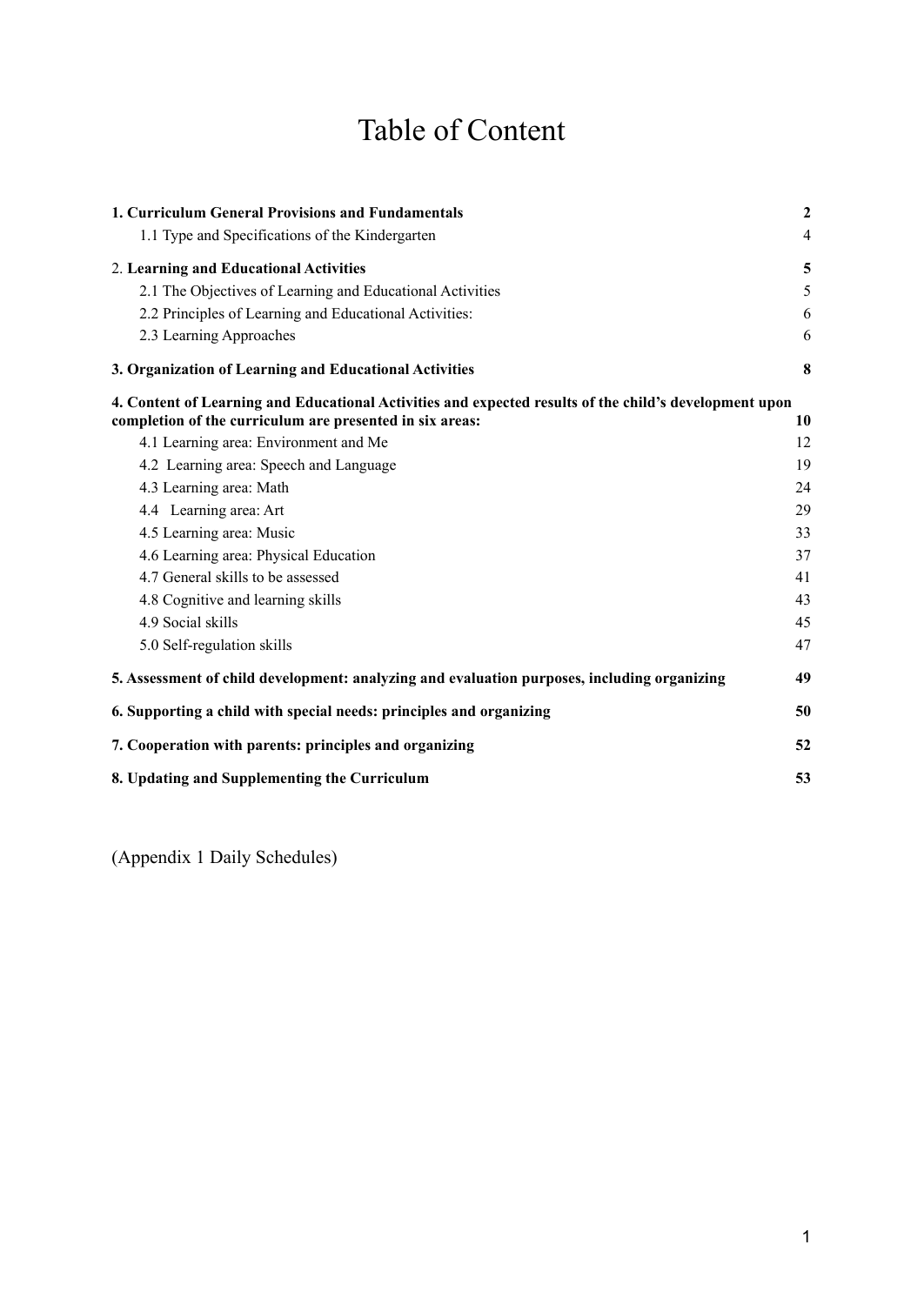#### **1. Curriculum General Provisions and Fundamentals**

- 1.1. This curriculum is the learning base document of educational activities for the children attending the International Kindergarten.
- 1.2. The International Kindergarten curriculum is based on the National Curriculum of Estonia (National curriculum of pre-school institutions regulation of the government no. 87 from May 29th, 2008).
- 1.3. The complete document of the International Kindergarten Curriculum is available at [www.kindergarten.ee](http://www.kindergarten.ee)
- 1.4. The Kindergarten curriculum supports parents in the upbringing and development of a child at home.
- 1.5. Kindergarten teachers are responsible for writing their annual action plans, and weekly plans. The plans must support the curriculum and take into account all specific study materials for the children.
- 1.6. The kindergarten curriculum has general principles in the syllabi.
- 1.7. The general principles of the Kindergarten curriculum is presented as follows:
	- 1.7.1. Type and specifics of the kindergarten.
	- 1.7.2. The objectives, principles and content of the kindergarten's learning and educational activities.
	- 1.7.3. Organization of educational activities (principles of writing the daily plans and length of the planning period for educational activities), including summer.
	- 1.7.4. Expected results of the child's development upon completion of the curriculum by age.
	- 1.7.5. Principles and organization of analysis and assessment of a child's development.
	- 1.7.6. Principles and organization of support for the development of a child with special needs.
	- 1.7.7. Principles and organization in cooperation with parents.
	- 1.7.8. Regulation of updating and supplementing the curriculum.
- 1.8. The following six learning areas are presented in the curriculum to guide educational activities:
	- 1.8.1. English
	- 1.8.2. Environment and Me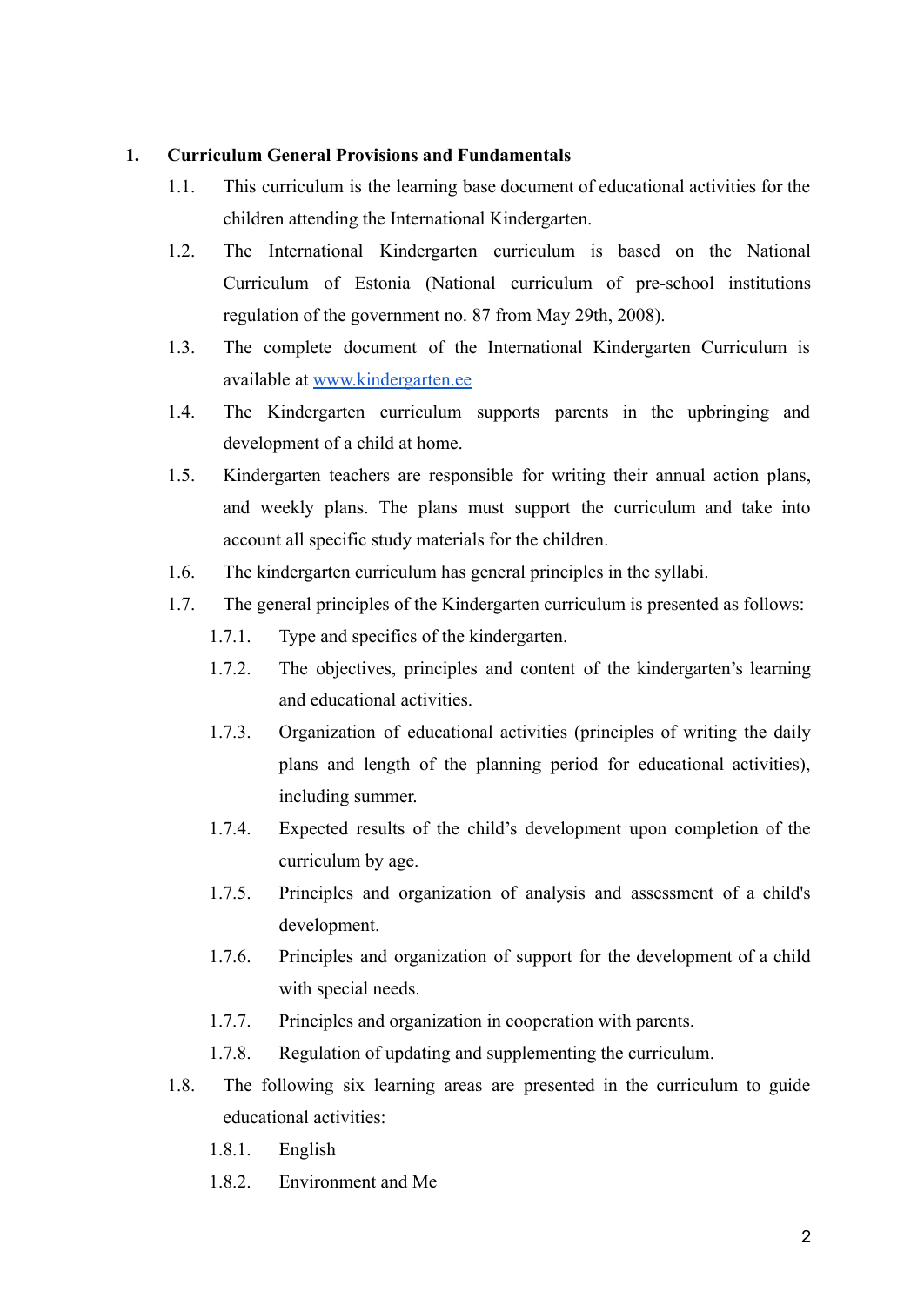- 1.8.3. Math
- 1.8.4. Art
- 1.8.5. Music
- 1.8.6. Physical Education

English is the sole language of communication and language of instructions at the International Kindergarten. Learning Estonian is not part of the curriculum since the majority of the kids only live in Estonia for a short period of time. In addition, many kids who attend the International Kindergarten, English is their second or third language.

1.9. Type and Specification of the Kindergarten

The International Kindergarten is a private kindergarten that has been operating since 1997. The original name was International English Kindergarten and in 2002 the name officially changed to International Kindergarten.

The International Kindergarten's target group consist of children of foreign nationals, who are temporarily living and working Tallinn (e.g. children of international diplomats and foreign-owned companies) or families who plan to live abroad. Based on this, the language of communication in the kindergarten is solely English. In addition, children are newly enrolled throughout the academic year depending on their parents date of arrival in Tallinn and spaces available in their age group. Since children are constantly going through changes in their life, parents want to keep their education consistently in English and sometimes prefer for them to adapt slowly with fewer days to attend each week. Our goal is to be flexible with children entering a foreign environment in order for them to have a smooth transition to new friends, teachers and language while involving them in our daily routines and activities.

Being flexible is an important part of the International Kindergarten's traits which allows parents to have the option for their children to attend kindergarten part-time or certain days per week by prior arrangements. Therefore we currently have about 45 kids enrolled but only about 35 children attend daily. These kids are all divided into their appropriate age groups and must be the minimum age by September 1st of the academic year.

| <b>Age Group</b>       | <b>Group Name</b>  |
|------------------------|--------------------|
| 1.5 to 2 years old     | Daycare Group      |
| 2 to 3 years old       | <b>Small Group</b> |
| 3 to 4 years old       | Middle Group       |
| 4 to 6 $(7)$ years old | Big Group          |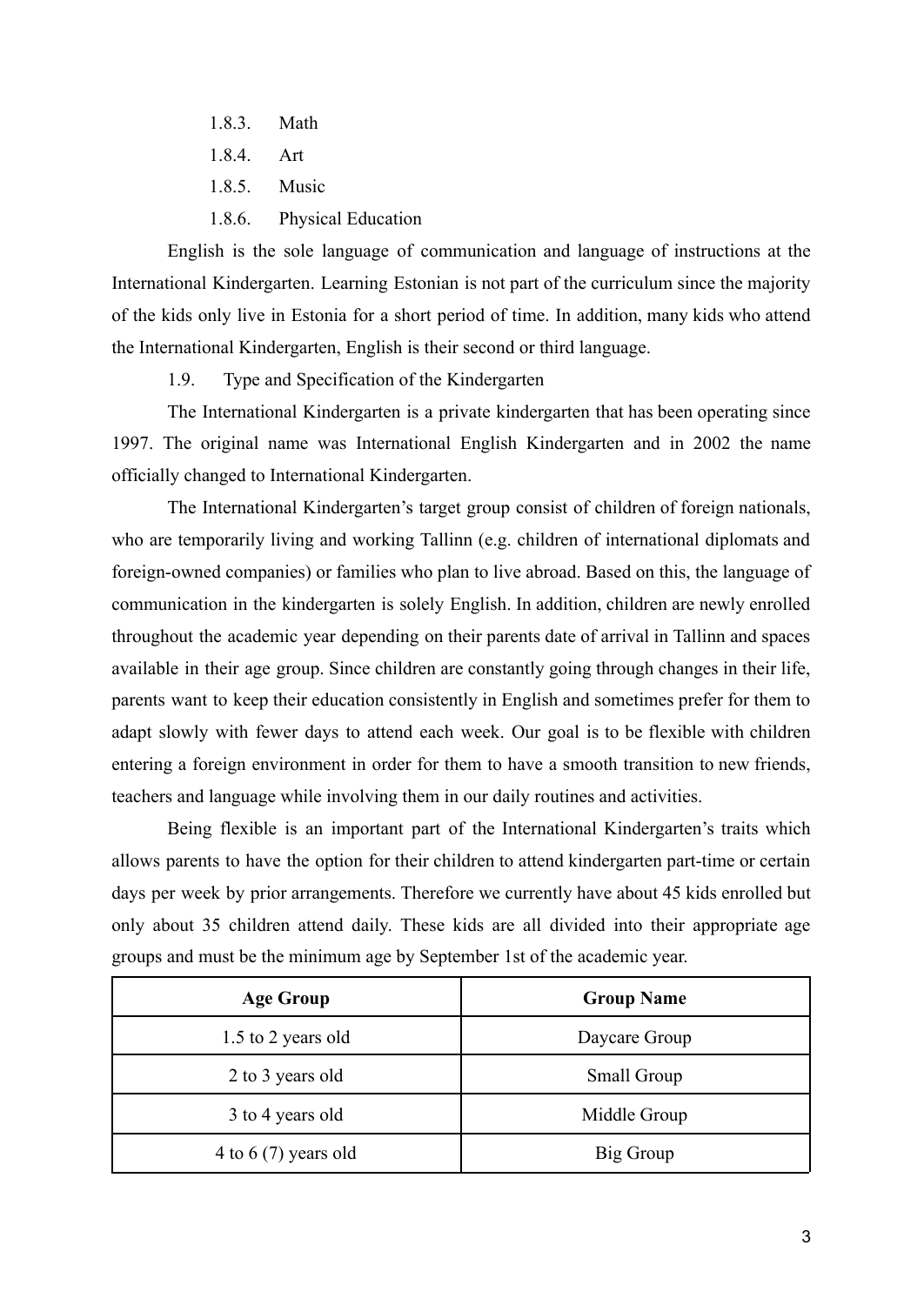The age group distribution depends on the child's age and development (including language skills) of the children registered in a given academic year. It is important to mention that the daycare group is a mini group of maximum five kids per day, this group operates from 8:00am until 12:30pm and it gives children the opportunity to adjust to the kindergarten routine before starting in the small group.

The kindergarten is open from 8:00am until 6:00pm which gives parents the opportunity to choose between two pick up times, at 3:00pm and 6:00pm. Another flexibility in our schedule is that kids are welcome to arrive between 8:00 am and 9:15am. This timing works for kids to have breakfast at the kindergarten or at home and still be able to participate in educational activities throughout the day. The children who attend after 3:00pm are placed in a smaller group with other aftercare kids and rotational teachers. Due to the small size of the kindergarten, the children have the opportunity to know all the group teachers and are familiar with all of them. Teachers are also familiar with the children and know their abilities, skills, and development.

Teachers are asked to be flexible and creative when planning their teaching materials to help children develop further depending on how many days per week they attend. We do not plan to increase the number of kids per group since we would like to keep a cosy atmosphere for the children. The need of an international childcare facility has grown steadily over the years due to globalization as well as more companies relocating their workers to Estonia. It is important for us to provide an education and a childcare facility for these families to satisfy their experience of living and working in Estonia with their families.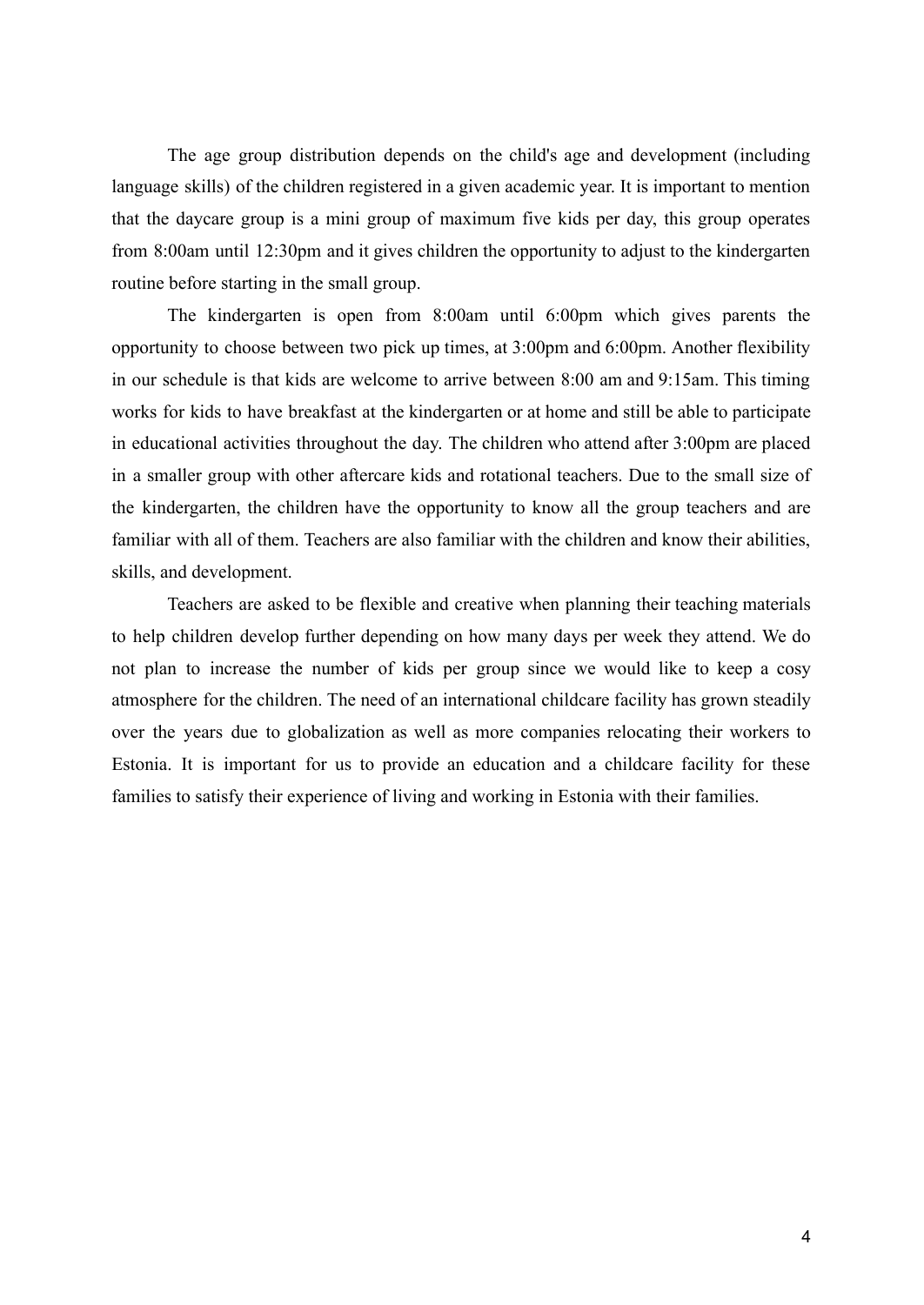#### **2. Learning and Educational Activities**

#### **2.1. The objectives of Learning and Educational Activities**

The main objective of the kindergarten staff is to corporate with parents taking into account the child's age, nationality, gender, individual need and peculiarities:

- Create the opportunities and conditions for the development of a personality that is socially sensitive, mentally bright, self confidence, caring for others and the environment.
- Promote a child's emotional, moreal, social, mental and physical development to maintain or strengthen the children's health.
- Contribute to the development of the child's self esteem.

The children who attend the International Kindergarten:

- Feel safe.
- Enjoy the creative, positive, and open minded environment.
- Values a healthy lifestyle.
- Cares about the environment and nature surrounding them.
- Make decisions based on recognised standards of conduct, they also take responsibilities for their actions.
- Know their nationality and are open-minded to other nationalities and cultures.
- Have a smooth transition from kindergarten to school either in Estonia or elsewhere in the world.
- Children are able to continue their education in English.

The International Kindergarten's educational philosophy believes that a modern society is enriched by the interaction between children from different nationalities, languages and cultures, which gives children an understanding at a very early age that not all people are alike. We consider it important that in addition to individual skills, we also develop children's social skills. With this, the Kindergarten prepares children for life in a modern multicultural society. The Kindergarten stimulates the development of skills in all areas of life – physical, social, emotional and intellectual. The curriculum is based to support each child's development. Each child is seen as an individual, whose growth and development have unique characteristics. The activities of the Kindergarten are designed to develop children's self-esteem and positive emotions in connection with everyday teaching. The Kindergarten supports a child-oriented, child-centered and individuality-oriented direction of study. The teacher's job is to guide the process by setting goals and monitoring the child's development by consciously directing it.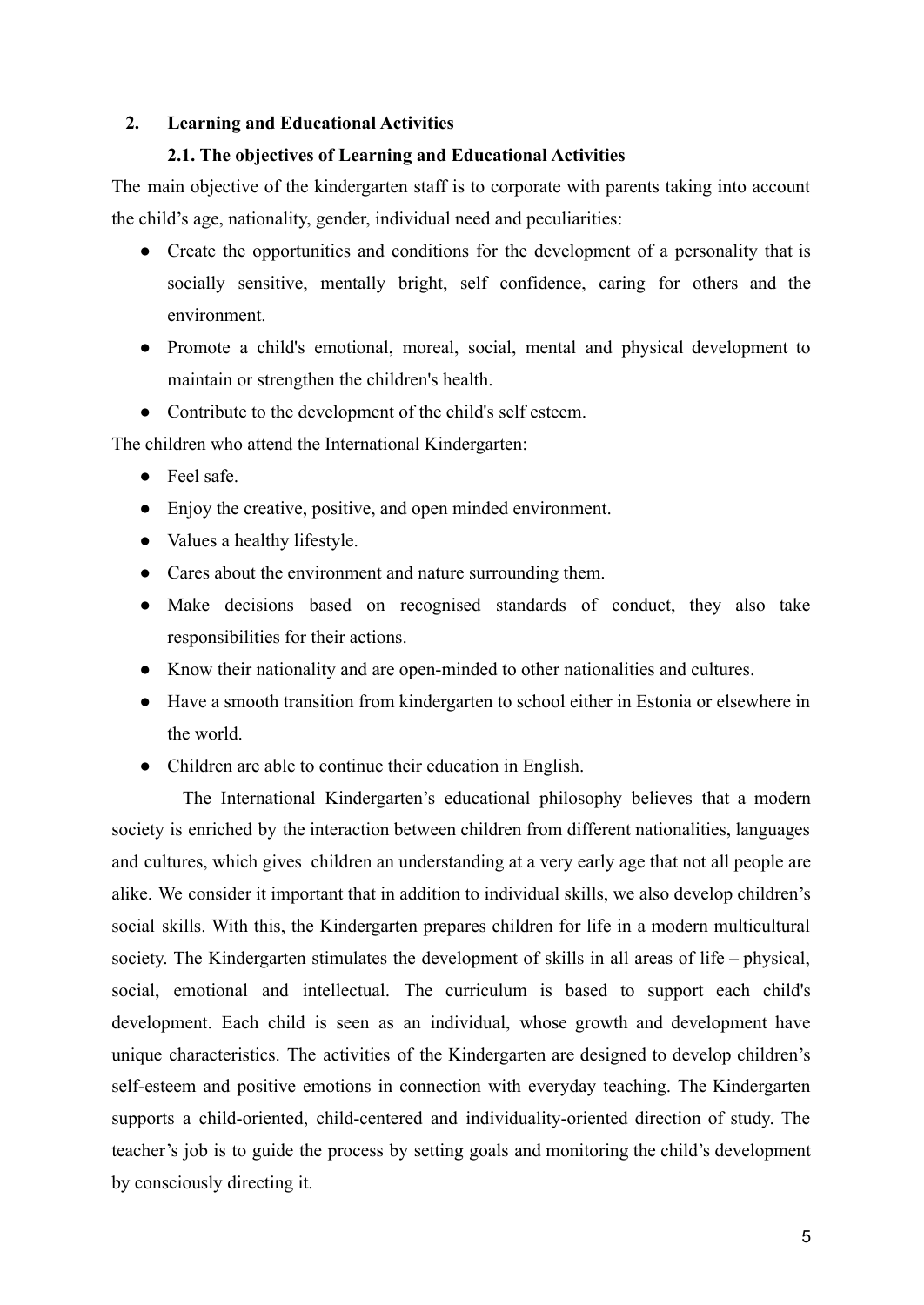Learning through play is an important part of the education process. There must be enough time, space, opportunities and resources for playing as well as relating these activities to their academic process. Since playing is a social skill, children learn to cope with other children, to deal with their feelings, to take on different roles and to establish and follow rules. Children acquire new language and communication skills through play, as their creativity grows and they put in practice what they have learned. It is a priority to work closely with parents to understand their child's needs, especially at the beginning when some children are not able to communicate in English. Our teachers work hard to give as much feedback about their child's adaptation progress to the kindergarten as well as their academic progress.

Since many of the kids who attend the international kindergarten come from different countries, it is important to be informed of the family's cultural background, beliefs, and parents expectations regarding the kindergarten.

#### **2.2. Principles of Learning and Educational Activities:**

- Maintaining and promoting health while staying active.
- Consider a child's individuality and their potential development.
- Learning through play.
- Supporting the child's creativity.
- Establish a child's sense of security.
- Create an environment for children's development and socialization.
- Valuing compassion and representative relationships.
- Applying general education.
- Cooperation between home and kindergarten.
- Supporting a child's English development through immersion methodology.
- Valuing different cultural traditions while taking into account other cultures. 2.3. Learning Approaches
- Learning is a lifelong process, which takes place in the child through play, communication, imitation, creation, observation, interpretation, experimentation and practise, and the teacher monitors and acknowledges the process of each child.
- When planning educational activities, the teacher takes into account the abilities, peculiarities, cultural background, age and gender of each child in order to create a safe learning environment.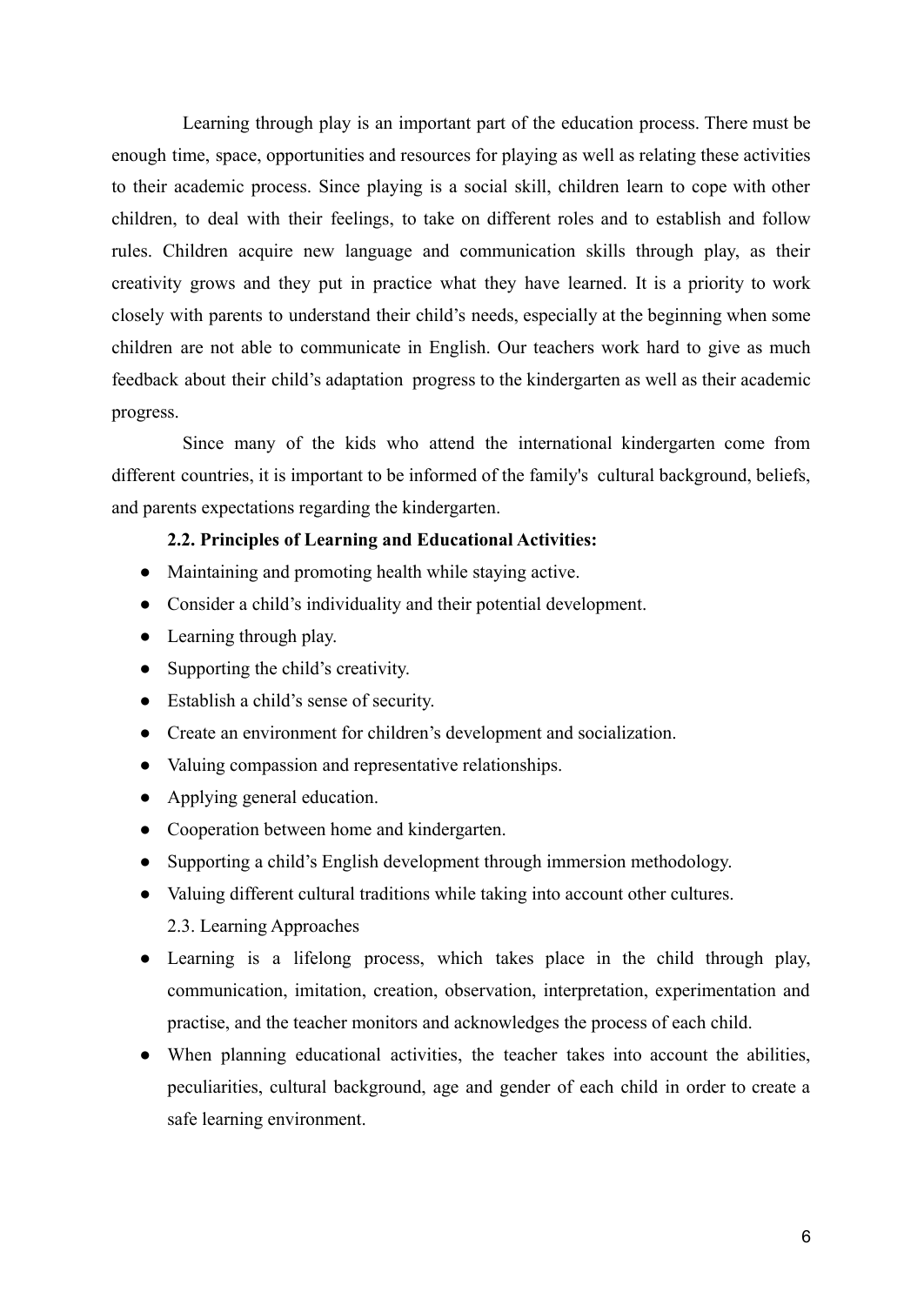● The child is an active participant in educational activities, he or she is involved in the planning of activities and is guided to make choices and analyze what has been done.

Learning and educational activities create the conditions for developing children's abilities to:

- Relate knowledge to previous experience.
- Use knowledge in different situations and activities.
- Discuss the knowledge gained and skills acquired.
- Plan your activity, make choices and apply what you have learned.
- Evaluate the effectiveness of each activity.
- The child rejoices in his/hers and others' successes and is able to cope with failure.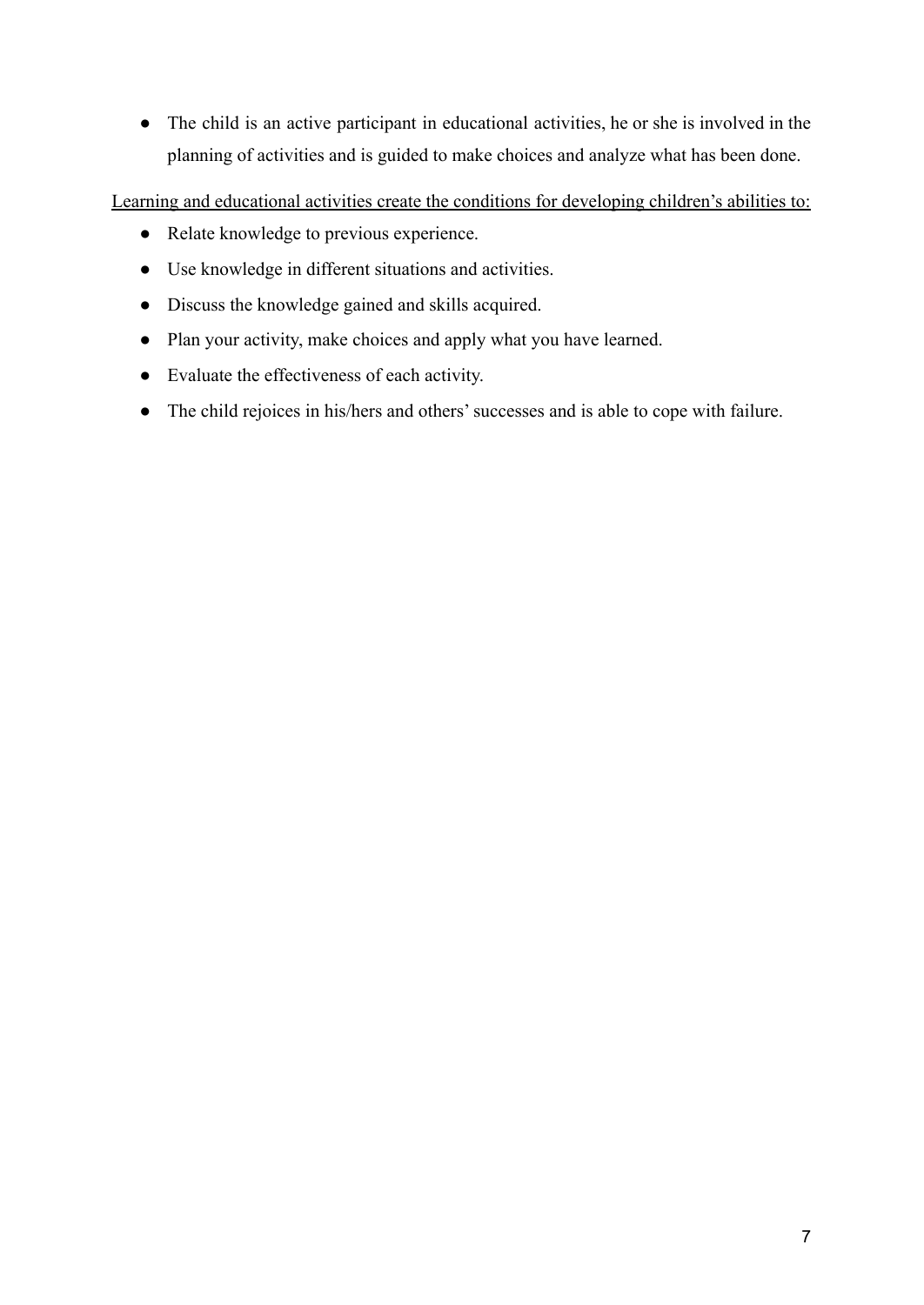#### **3. Organization of Educational Activities**

Educational activities are organized every academic year. The academic year begins on September 1st and ends on August 31st. The active learning period is from September 15th until May 31st. Summer months start on June 1st until August 31st, in the summer the main emphasis is on playful activities for all ages in an outdoor environment while reviewing what they have learned throughout the year.

Educational activities are based on the groups daily schedule, which are according to the children's age. The child's age group determines the daily rhythm with alternating daily activities, children's play, leisure activities and educational activities planned by the teacher.

The daily schedules by groups (see appendix 3)

**Note:** Each group has the following activities once a week: Music, Dance, and P.E.

Each group teacher is responsible to plan their daily activities at the beginning of the week focused on educational goals and themes. The shortest planned period is one week, and the longest is one academic year. See appendix 1 for an example of a weekly plan and appendix 2 for an example of an action plan.

Depending on the age group, the duration of activities changes. Some teachers may choose to do more individual work in rotating smaller groups depending on the academic level of the children in the group. In general the maximum amount of time spent in one activity must not exceed the following by age group:

| Group         | Ages                | Max Time   | Rotation   |
|---------------|---------------------|------------|------------|
| Daycare Group | $1.5 - 2$ years old | 15 minutes | N/A        |
| Small Group   | $2 - 3$ years old   | 15 minutes | minutes    |
| Middle Group  | $3 - 4$ years old   | 20 minutes | 10 minutes |
| Big Group     | 4 - years old       | 35 minutes | 15 minutes |

- Teachers must take into consideration the children's language and development level in their age group. As a child develops and grows, their interest changes and the study content is usually based on the principle: from closer to farther, from individual to general.
- Teachers plan their activities according to the topics, and academic goals established for each age group. The activities are planned on a weekly and annual basis to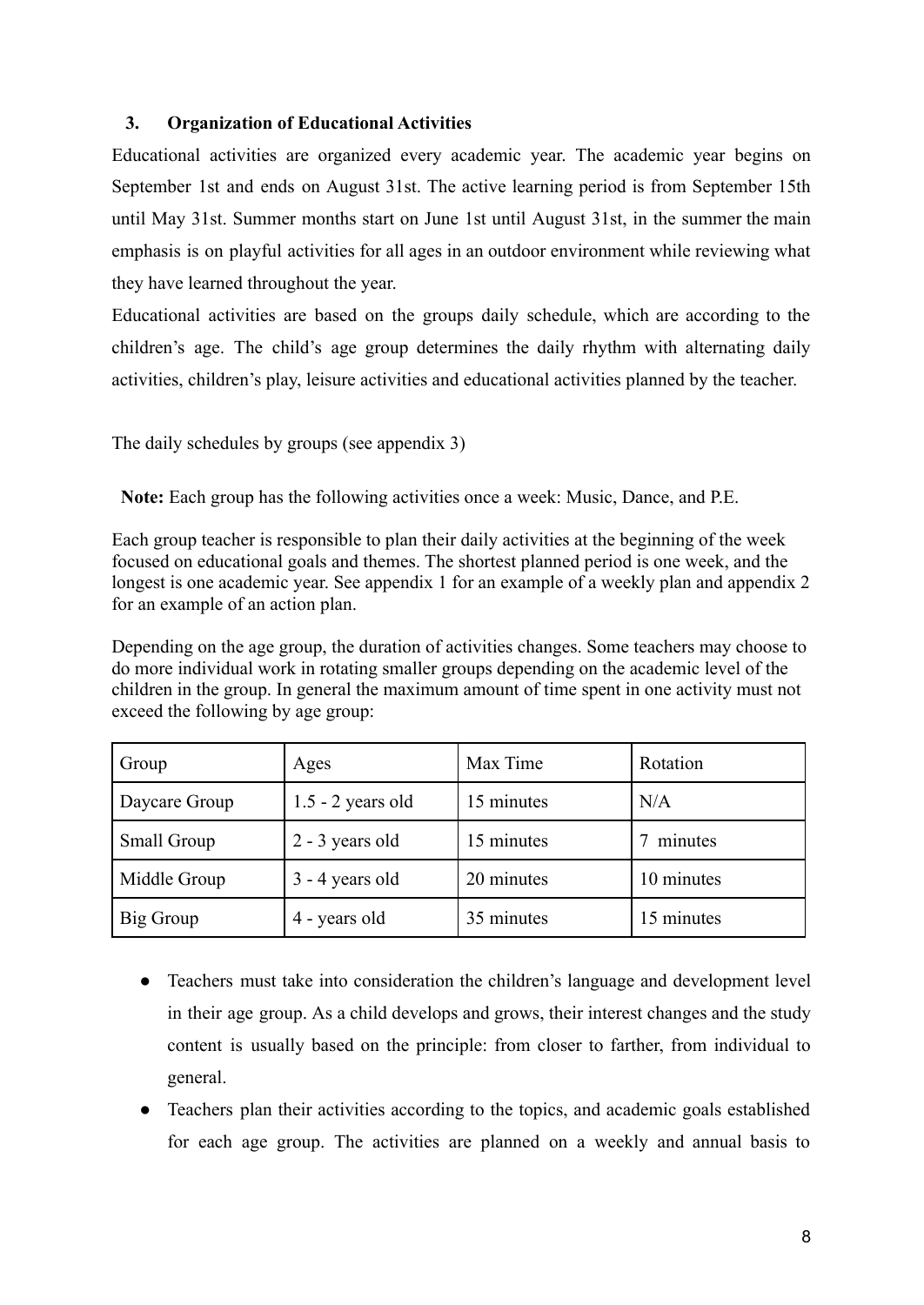accomplish an end of the year goal. These activities can be flexible which allows the teachers to make changes if necessary.

- The group's learning and educational activities are carried out in an aesthetically pleasing and safe environment, which allows for individual and group activities. Learning and educational activities are primarily linked to the people, nature and the institutions of the neighborhood. The student learns (objects, phenomena) in a natural environment.
- Teachers may plan small rotation groups by taking into account the children's academic level. Group rotations are helpful for teachers to have more one on one teaching with children. The groups must have a maximum of six children at a time in one activity.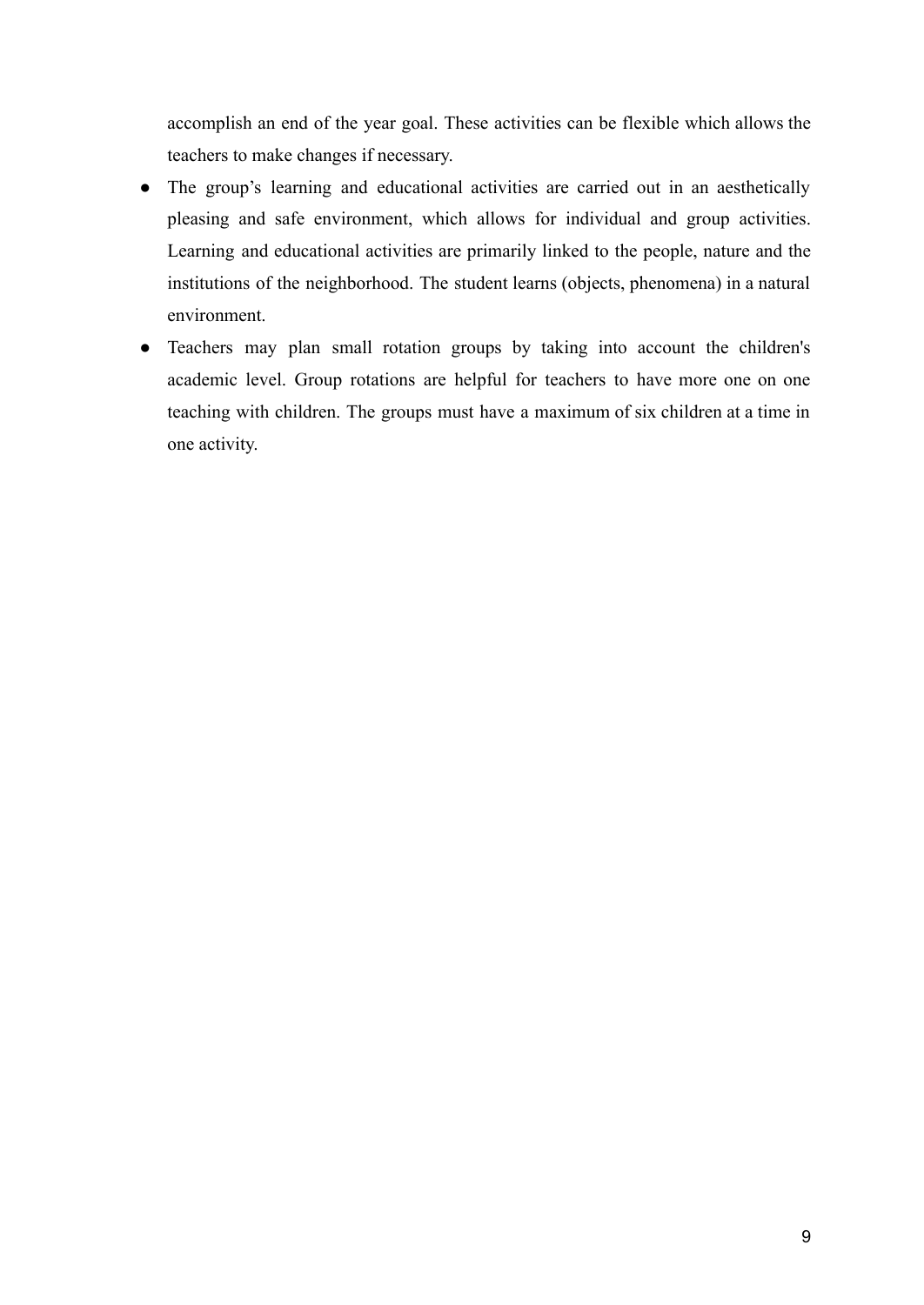# **4. Content of Activities and expected results of the child's development upon completion of the curriculum are presented in six areas:**

- 1. Environment and Me
- 2. Speech and Language (English)
- 3. Mathematics
- 4. Arts
- 5. Music
- 6. Physical Education (P.E.)

Planned activities are presented in the weekly schedules of each group as the following:

| The areas of Learning<br>and Educational<br>activities             | <b>Activities planned by the</b><br>teacher                                 | Times per week<br>2-4 year olds                        | Times per week<br>$4-6(7)$ year olds                     |
|--------------------------------------------------------------------|-----------------------------------------------------------------------------|--------------------------------------------------------|----------------------------------------------------------|
| <b>Speech and Language</b>                                         | Observing and studying<br>Listening and speaking<br>Reading and writing     | 1-2 times a week<br>2 times a week<br>1-2 times a week | 2-3 times a week<br>2-3 times a week<br>2-3 times a week |
| <b>Math</b>                                                        | Observing and calculating                                                   | 1-2 times a week                                       | 2 times a week                                           |
| Manual activities,<br>Art<br>conversations, experience             |                                                                             | 2-3 times a week                                       | 2-3 times a week                                         |
| <b>Music</b>                                                       | Listening, movement,<br>singing, memorizing new<br>vocabulary through songs |                                                        | 2 times a week                                           |
| <b>Environment and Me</b>                                          | Weather observation,<br>manual activities related to<br>nature and health   | Every day<br>2 times a week                            | Every day<br>2 times a week                              |
| <b>Movement:</b><br>Sports, motion games,<br>Dance & P.E.<br>dance |                                                                             | 2 times a week                                         | 2 times a week                                           |

Activities are related to the weekly themes. The purpose of the activities are to achieve the academic and development goal for the child's age in. The following objectives are combined in the planning and organization of activities: listening, speaking, reading and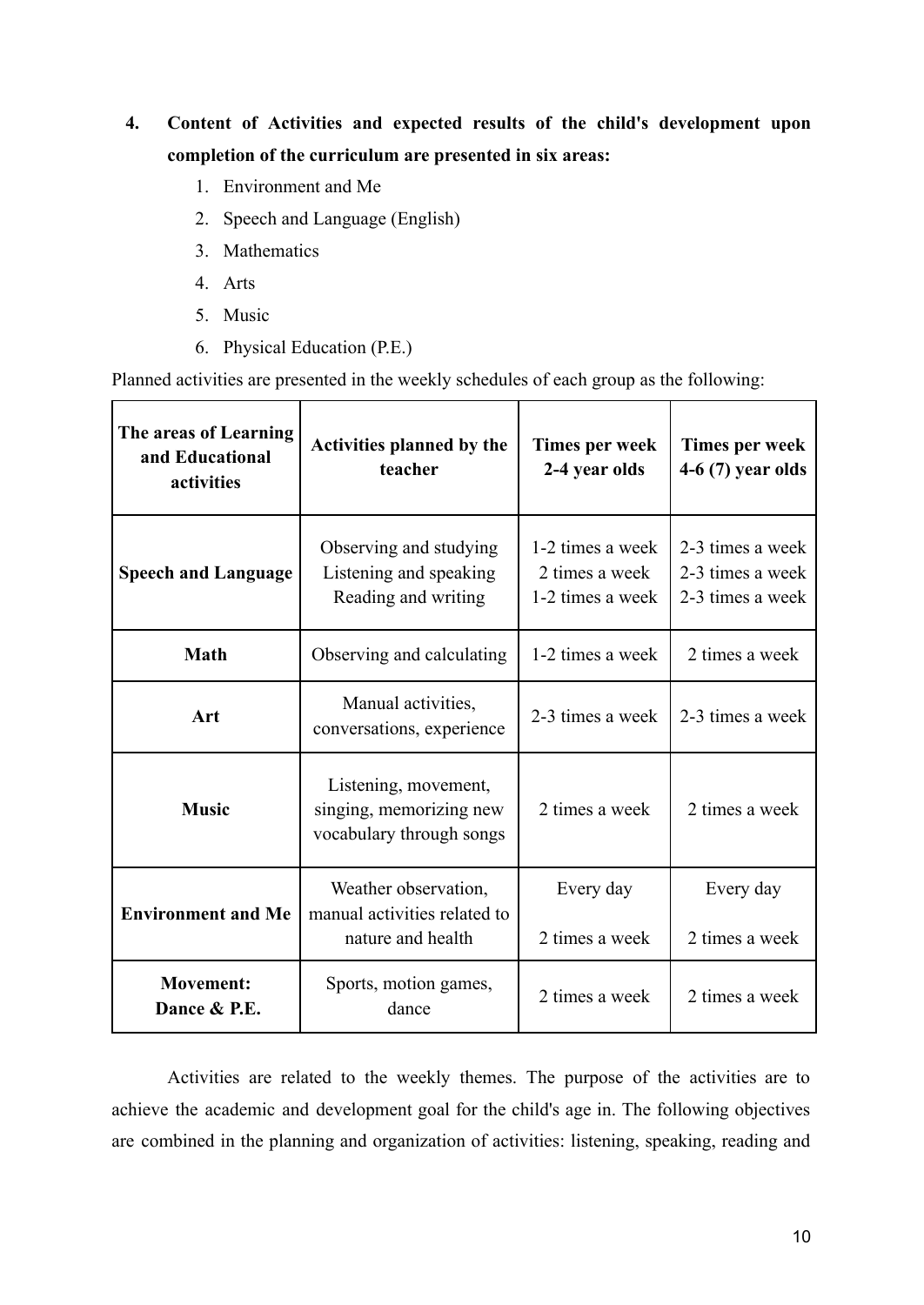writing, observation, studying, comparison, calculation and various movement, music and art activities.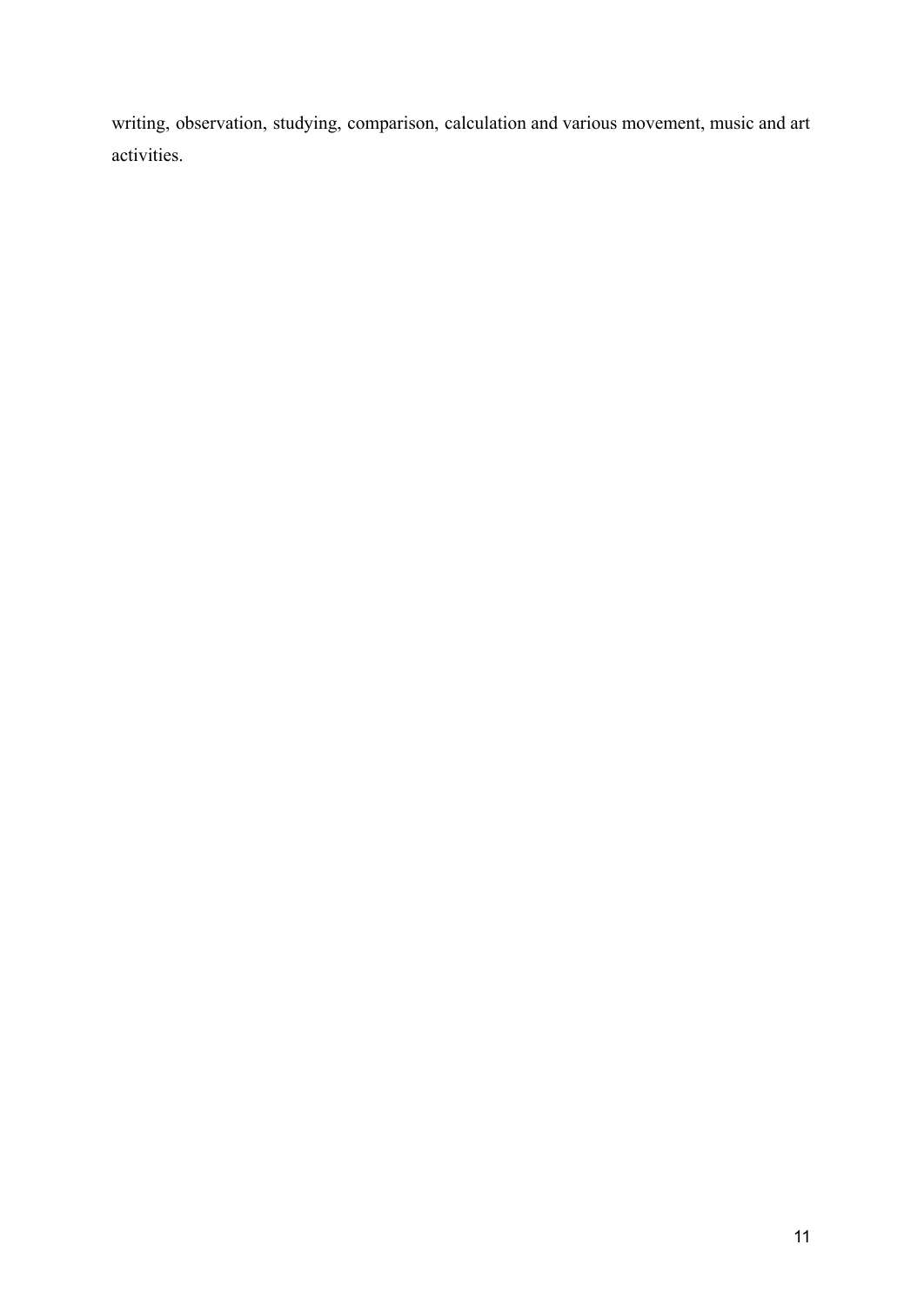#### **4.1 Learning area: Environment and Me**

The purpose of the learning and educational activity is when the child:

- 1. Understands the world around him/her as a whole.
- 2. Has an idea of their own and others' role in the living environment.
- 3. Values different cultural traditions including their own, their classmates, and Estonias.
- 4. Values his/her health as well as others health and behaves in a safe manner.
- 5. Values the environmentally friendly mindset.
- 6. Notices changes in nature.

#### Learning area: Environment and Me contents

1. Social Environment:

| All about ME                              | Family / Relatives                 |
|-------------------------------------------|------------------------------------|
| Home                                      | Kindergarten / School              |
| Professions                               | Universal values                   |
| Health, including the human body and diet | Source of danger and safe behavior |
| <b>Countries and Nationalities</b>        | Traditions and Holidays            |

#### 2. Natural Environment:

| Nature at home     | Changes in nature      |
|--------------------|------------------------|
| Living environment | Human impact on nature |

#### 3. Man-made environment:

| Construction        | Home appliances  |
|---------------------|------------------|
| Waste material      | Transportation   |
| Pedestrian safety   | Safety equipment |
| Virtual environment |                  |

Principles of learning and educational activities in planning and organizing: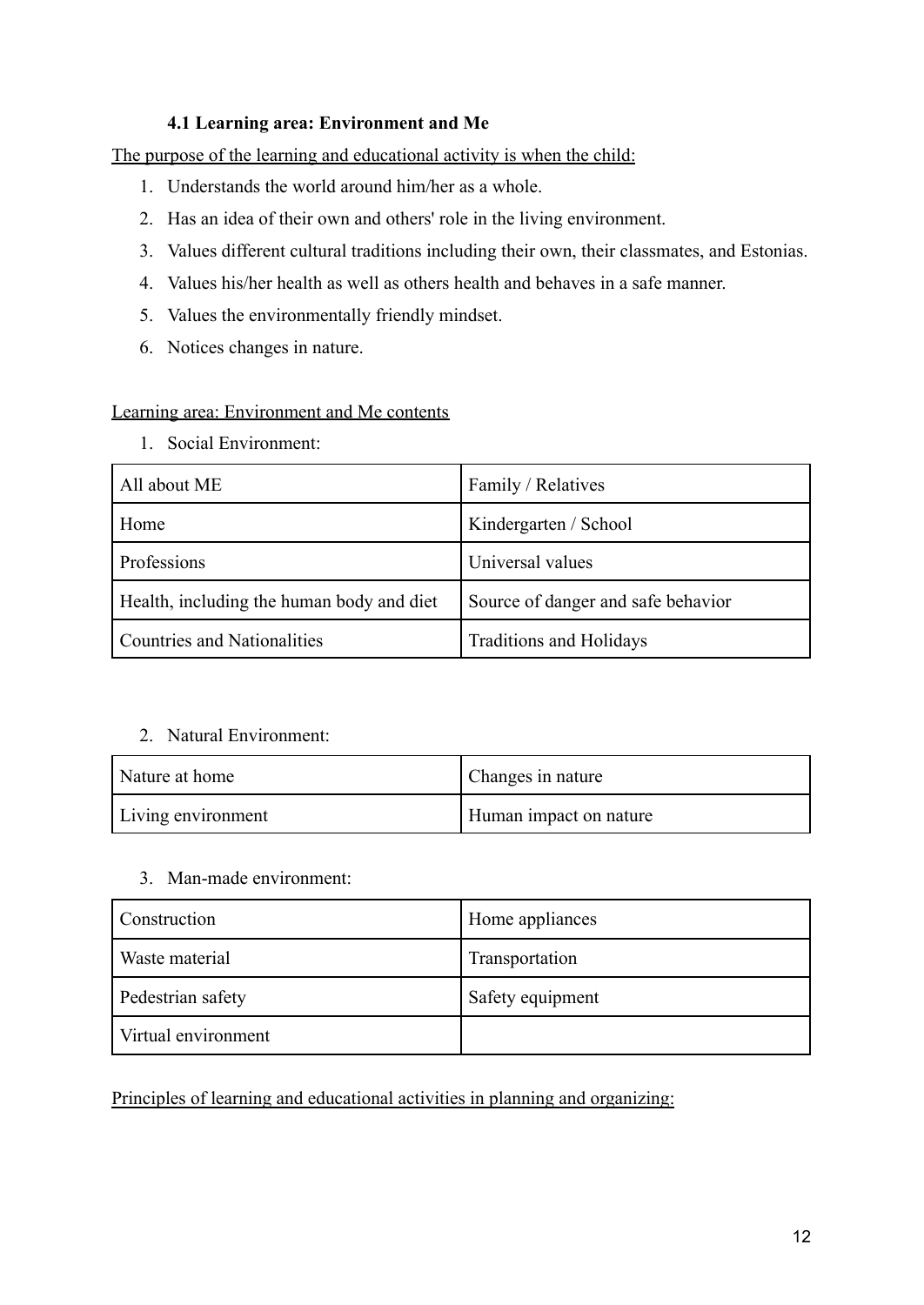- 1. The learning areas are chosen from a child's daily life and environment. The themes include social, natural, and artificial environments as well as road safety and health education.
- 2. Children are guided to explore and experience everyday activities throughout play. Enabling children to distinguish the surroundings in different senses through sensations: observing, sniffing and tasting, touching, listening to sounds.
- 3. Combining different activities: comparison, modeling, measuring, calculating, conversation, reading, movement, artistic and musical activities.
- 4. Children are guided to answer questions regarding the noticeable problem in games, nature, traffic, their health state, etc. and are guided to find the answers to the questions (assumptions and verify assumptions). Children are also asked to draw conclusions from perception and experiences.
- 5. Children are expected to care for their environment including classroom toys, materials and tools.

| <b>Daycare/Small</b><br>Group               | <b>Middle Group</b>                    |                                        | <b>Big Group</b>                                                              |                                                           |
|---------------------------------------------|----------------------------------------|----------------------------------------|-------------------------------------------------------------------------------|-----------------------------------------------------------|
| Developmental<br>Goal $\leq$ 3 years<br>old | Developmental<br>Goal 3-4 years<br>old | Developmental<br>goal 4-5 years<br>old | Developmental<br>Goal 5-6 years<br>old                                        | Developmental<br>Goal 6-7 years<br>old                    |
|                                             |                                        | All about ME                           |                                                                               |                                                           |
| First name                                  | First name & last<br>name              | Name body parts                        | Describe<br>themselves and<br>friends                                         | Describes<br>themselves<br>physically and<br>emotionally  |
| Age in years                                | <b>Identifies Gender</b>               | Points at body<br>parts                | Understands<br>physical<br>difference<br>between<br>themselves and<br>friends | Expresses their<br>interest in<br>activities and<br>games |
|                                             | Names body<br>parts upon<br>request    | Express what<br>they like              | Expresses their<br>favorite activities                                        |                                                           |
| Family and relatives                        |                                        |                                        |                                                                               |                                                           |
| Name family                                 |                                        |                                        |                                                                               | Describes family Describes family                         |

Expected results of the child's development upon passing the curriculum by age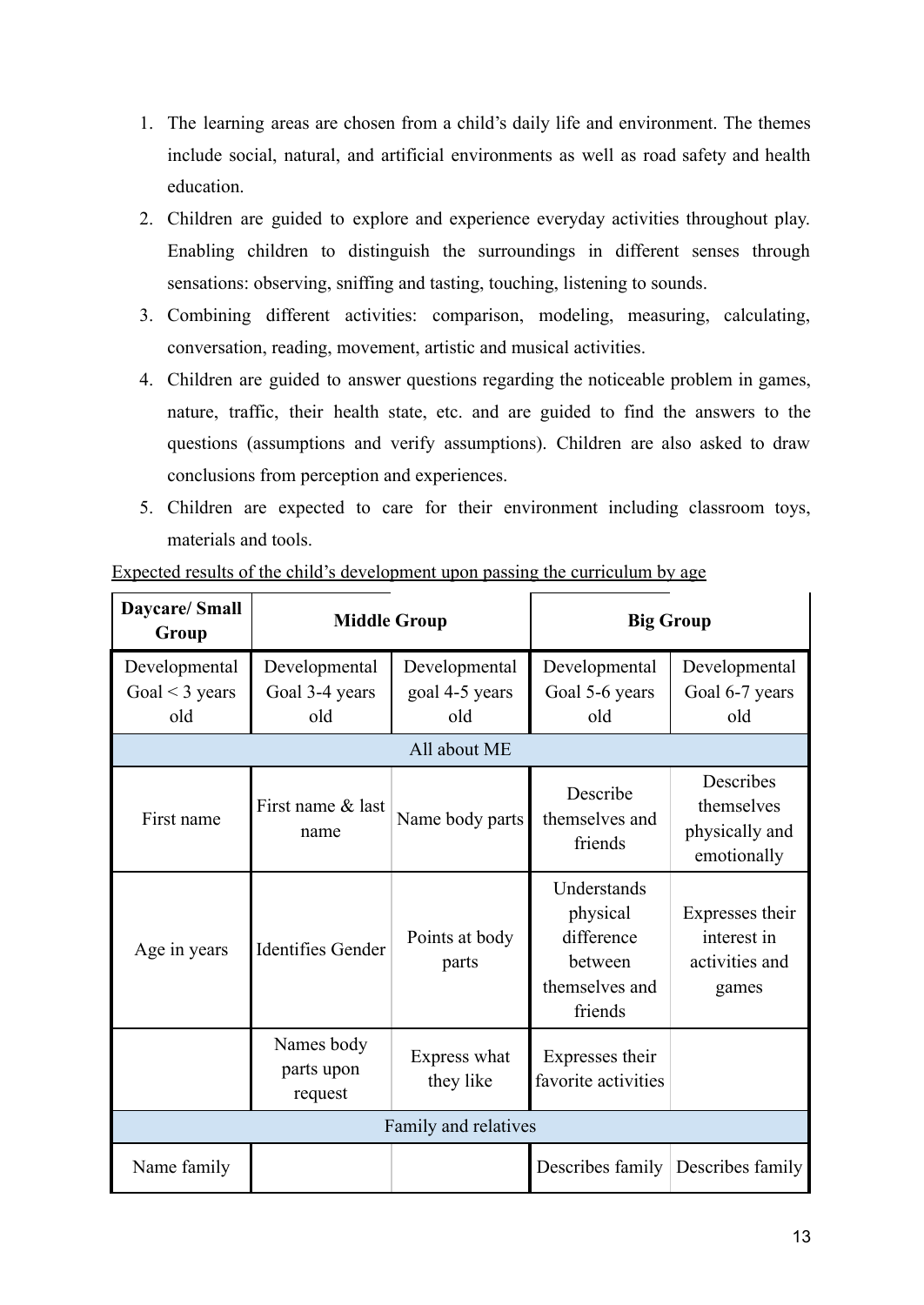| members                                         |                                                                    |                                                                       | members                                               |                                                                |
|-------------------------------------------------|--------------------------------------------------------------------|-----------------------------------------------------------------------|-------------------------------------------------------|----------------------------------------------------------------|
| Name pets upon<br>request                       |                                                                    |                                                                       | Who is in their<br>family?                            | Family traditions                                              |
|                                                 |                                                                    | Professions                                                           |                                                       |                                                                |
| Role play -<br>imitating                        | Name different<br>professions                                      | Explains why it<br>is important to go<br>to work                      | Name tools /<br>devices                               | Describes<br>different<br>professions                          |
|                                                 | Understands the<br>profession by<br>activities                     | Understands the<br>purpose of<br>money                                | Understand what<br>profession uses<br>which tools     | What are the<br>differences in<br>professions?                 |
|                                                 |                                                                    | Knows parents<br>professions                                          |                                                       |                                                                |
|                                                 |                                                                    | Estonia                                                               |                                                       |                                                                |
| Recognizes the<br>Estonian flag                 | Name the<br>country they live<br>in                                | Recognizes the<br><b>Estonian Anthem</b>                              | Explains when<br>the flag is raised                   | Names national<br>symbols                                      |
|                                                 | Describe how<br>holidays are<br>celebrated                         | Name holidays<br>they celebrate                                       | Explains when<br>the anthem is<br>sung                |                                                                |
|                                                 |                                                                    |                                                                       | Recognizes<br>Estonia's national<br>bird and flower   |                                                                |
| <b>Universal Values</b>                         |                                                                    |                                                                       |                                                       |                                                                |
| Uses different<br>dolls while<br>playing        | Explains good<br>and bad behavior<br>from story/book<br>characters | Understands that<br>all people must<br>be treated equally<br>friendly | people have<br>different interest                     | Understands that   Understands that<br>people are<br>different |
| Plays with<br>different kids                    |                                                                    |                                                                       | Understands that<br>people have<br>different opinions | Understands that<br>people have<br>different needs             |
|                                                 |                                                                    |                                                                       | Explains the need<br>of different aids                |                                                                |
| Health - My Body - My Diet - Hygiene - Emotions |                                                                    |                                                                       |                                                       |                                                                |
|                                                 | Name body parts I Identifies Gender   Name body parts              |                                                                       | Explains how to<br>stay healthy                       | Distinguish good<br>health habits in<br>everyday life          |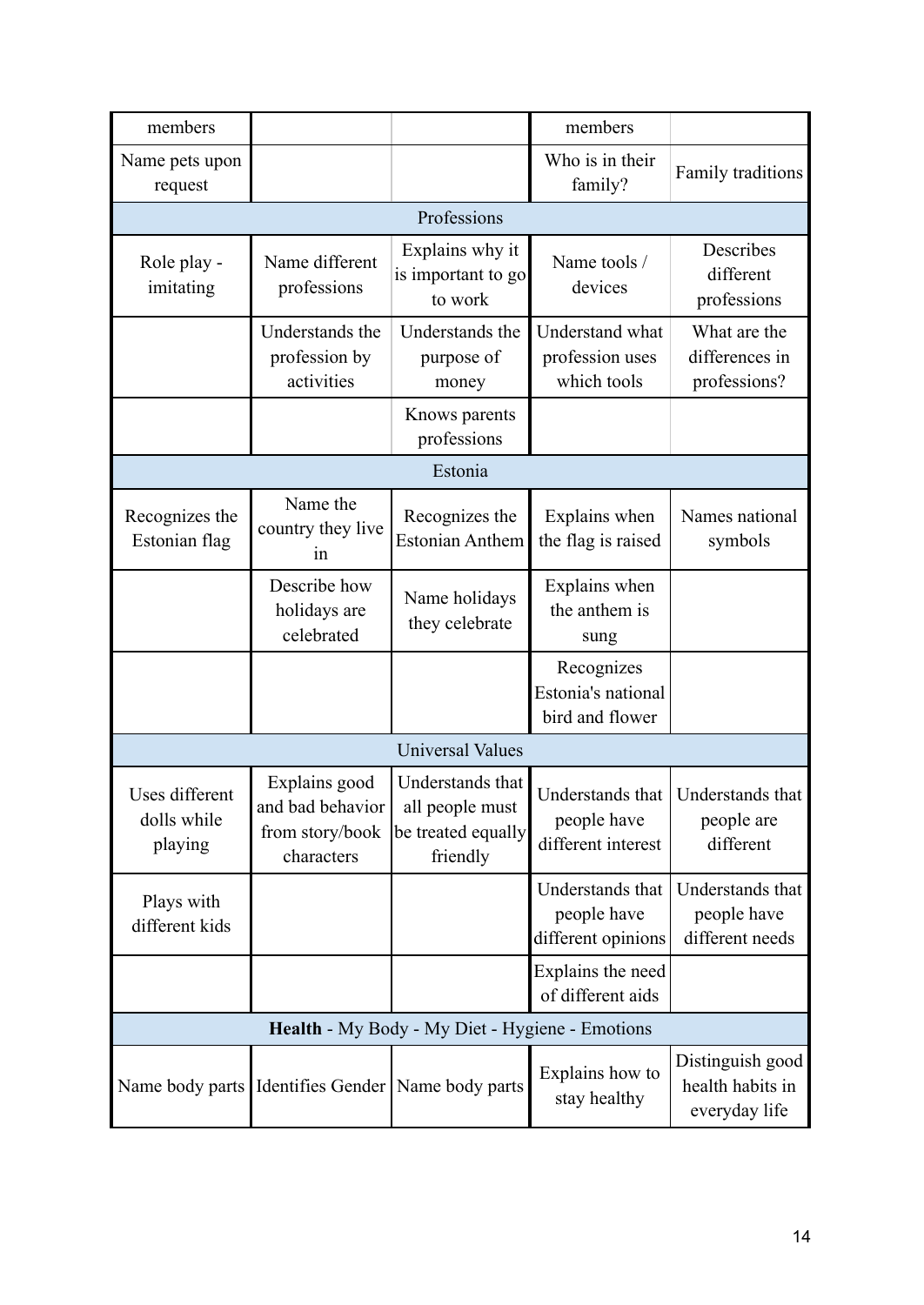| Points at body<br>parts upon<br>request                             | Names body<br>parts upon<br>request                       | Points at body<br>parts                                                 | Understand that<br>some things are<br>bad for the body<br>ex. smoking  | Distinguish bad<br>health habits in<br>everyday life                  |
|---------------------------------------------------------------------|-----------------------------------------------------------|-------------------------------------------------------------------------|------------------------------------------------------------------------|-----------------------------------------------------------------------|
| Finds healthy<br>activities in<br>picture                           | Understands how<br>to maintain a<br>healthy body          | Names activities<br>that are good for<br>the health                     | Names activities<br>for dental health                                  | Follows personal<br>hygiene<br>requirements                           |
| Personal hygiene<br>(washing hands<br>and face with<br>help)        | Understands why<br>it is important to<br>wash their hands | Knows why<br>cavities occur                                             |                                                                        | Maintenance of<br>teeth - keep teeth<br>healthy                       |
|                                                                     |                                                           | Understands why<br>baby teeth fall<br>out                               |                                                                        |                                                                       |
|                                                                     |                                                           | Explains why we<br>have our our<br>personal<br>toiletries               |                                                                        |                                                                       |
|                                                                     |                                                           | My Senses and Emotions                                                  |                                                                        |                                                                       |
| Expresses<br>feelings<br>emotionally                                | Notices other<br>kids emotions                            | Takes into<br>account others<br>feelings                                | Understands their<br>own emotions                                      | Describes how<br>the surrounded<br>environment<br>affect their health |
| Expresses<br>feelings vocally                                       | Comfort others<br>when needed                             | Is able to resolve<br>conflict verbally                                 | Understands<br>other people's<br>emotions                              | Understands how<br>people's behavior<br>affect their health           |
|                                                                     | Is able to<br>apologize upon<br>request                   |                                                                         |                                                                        |                                                                       |
|                                                                     |                                                           | Source of Danger and Behavior                                           |                                                                        |                                                                       |
| Is able to<br>distinguish<br>between right<br>and wrong<br>behavior | Follows agreed<br>rules                                   | Is able to explain<br>that rules are<br>necessary for<br>safety         | Understands how<br>to protect<br>themselves in a<br>negative situation | Refuses to<br>participate in<br>dangerous<br>situations               |
| Indicates harmful<br>objects upon<br>request                        | Names some<br>objects that can<br>be dangerous            | Understands to<br>always consult<br>and adult in case<br>of an accident | Understands that<br>some behaviors<br>might be harmful<br>or           | Describes<br>possible danger<br>situations at<br>home                 |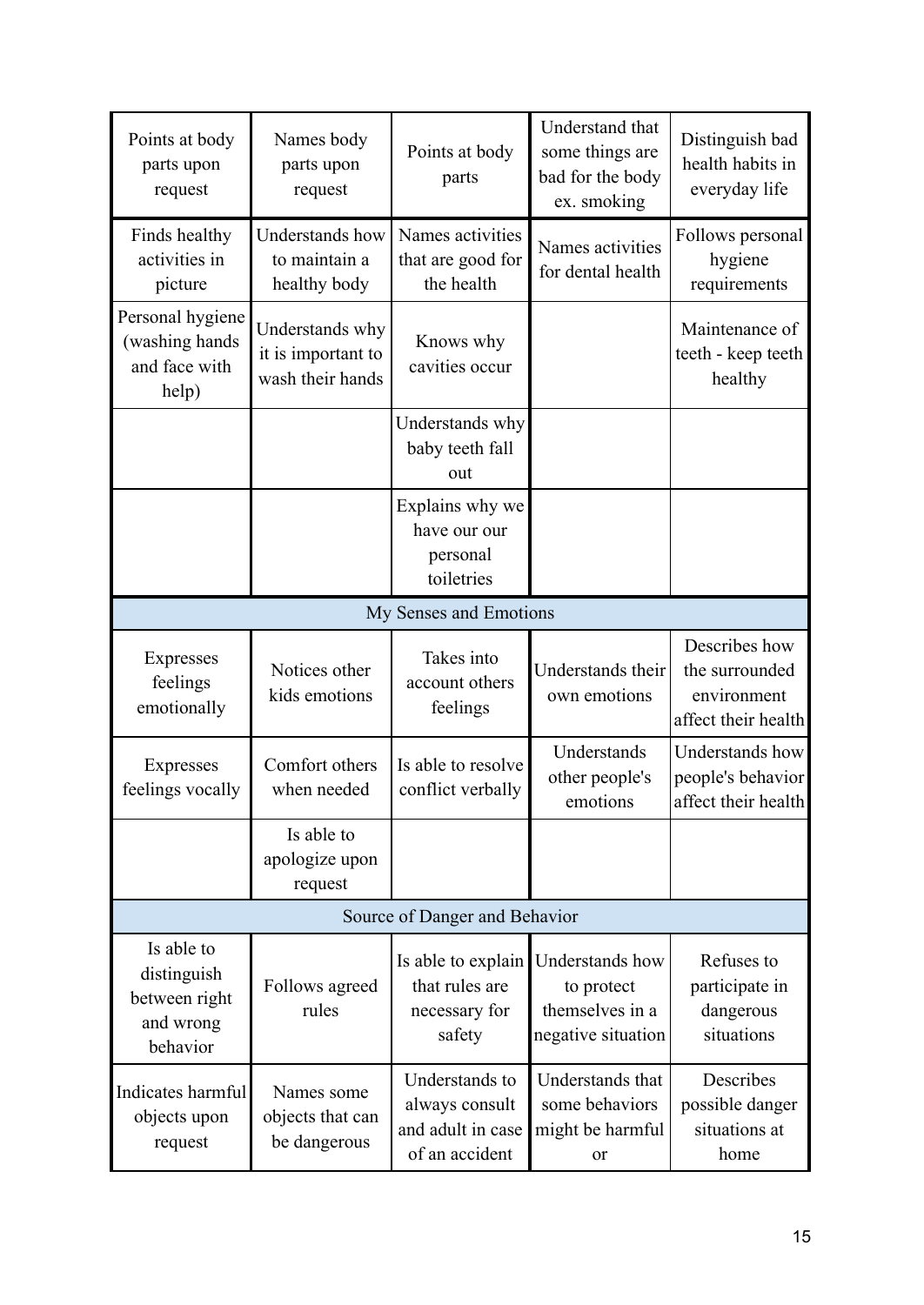|                                                                    |                                                                   |                                                                  | life-threatening                                                                  |                                                                                  |
|--------------------------------------------------------------------|-------------------------------------------------------------------|------------------------------------------------------------------|-----------------------------------------------------------------------------------|----------------------------------------------------------------------------------|
|                                                                    |                                                                   | Understands why<br>a child should<br>never go with a<br>stranger | Knows the<br>Estonian<br>emergency<br>number 112                                  | Describes<br>possible danger<br>situations at the<br>kindergarten                |
|                                                                    |                                                                   |                                                                  | Understands<br>when the<br>Estonian<br>emergency<br>number should<br>be used      | Describes<br>possible danger<br>situations with<br>water                         |
|                                                                    |                                                                   | <b>Waste Materials and Nature</b>                                |                                                                                   |                                                                                  |
| Throws trash into<br>the bin upon<br>request                       | Is able to explain<br>why trash has to<br>be thrown in the<br>bin | Understands how<br>trash reaches<br>landfills                    | trash is sorted                                                                   | Treats the<br>Understands how environment with<br>care (reuse,<br>recycle)       |
|                                                                    | Act responsibly<br>in nature without<br>damaging it               |                                                                  | Understands how<br>some man-made<br>object have a<br>negative impact<br>in nature | Sustainable<br>behavior                                                          |
|                                                                    |                                                                   |                                                                  | Knows objects<br>that can be<br>reused                                            | Understands the<br>consequences of<br>their action in the<br>environment         |
|                                                                    |                                                                   | <b>Weather and Plants</b>                                        |                                                                                   |                                                                                  |
| Is able to name<br>parts of nature<br>(trees, flowers,<br>$etc.$ ) | Names familiar<br>fruits and<br>vegetables                        | Learns about<br>conifer &<br>deciduous trees                     | Knows what type<br>of tree changes in<br>the seasons                              | Understands the<br>difference<br>between conifer<br>trees and<br>deciduous trees |
|                                                                    | Knows what<br>vegetables are<br>used for                          | Describe what<br>happens to trees<br>when the seasons<br>change  | Names some fruit<br>trees                                                         | Knows a some<br>well-known<br>plants                                             |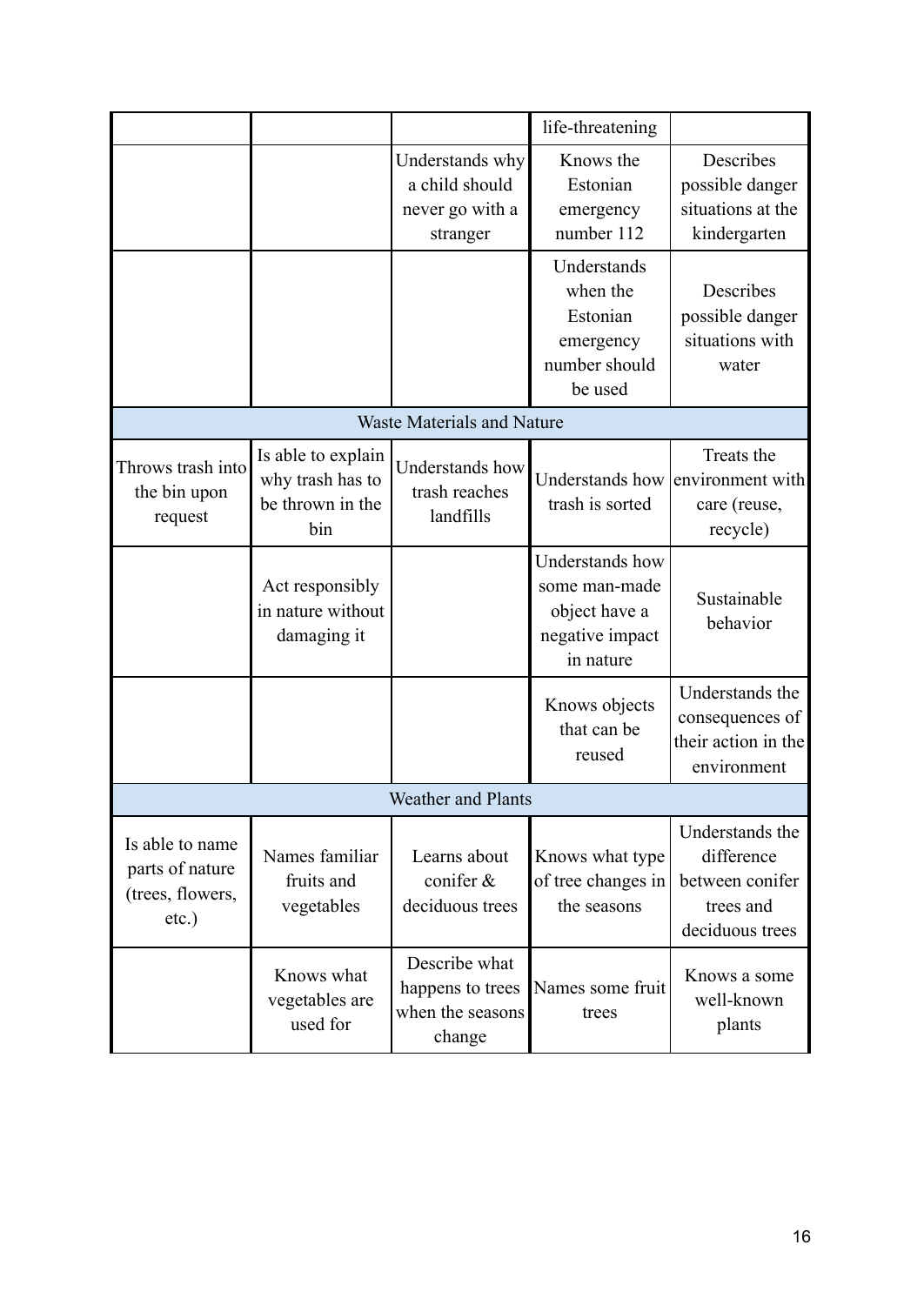|                                                                             |                                                                           | Knows what<br>plants need for<br>them to grow                  |                                                         | Understands why<br>daylight,<br>temperature,<br>water, soil and air<br>are important for<br>plants, animals<br>and humans to<br>live |
|-----------------------------------------------------------------------------|---------------------------------------------------------------------------|----------------------------------------------------------------|---------------------------------------------------------|--------------------------------------------------------------------------------------------------------------------------------------|
|                                                                             |                                                                           | Animals                                                        |                                                         |                                                                                                                                      |
| Names<br>well-known<br>domestic animals                                     | Names<br>well-known<br>animals & their<br>characteristics                 | Names<br>well-known birds                                      | Names<br>well-known fish                                | Describes<br>well-known<br>plants and<br>animals                                                                                     |
| Is able to point<br>different body<br>parts of an<br>animal upon<br>request | Imitates sounds<br>of animals                                             | Names simple<br>body parts of<br>birds                         | Names simple<br>body parts of fish                      | Understands<br>what the main<br>characteristics of<br>the animals and<br>what they do                                                |
|                                                                             |                                                                           | Describes<br>habitats of<br>different<br>well-known<br>animals | Learns about<br>migratory and<br>non migratory<br>birds | Knows what<br>season the birds<br>migrate                                                                                            |
|                                                                             |                                                                           | Names 3-4<br>insects                                           | Explains why<br>birds migrate to<br>warmer countries    |                                                                                                                                      |
|                                                                             |                                                                           | <b>Outer Space</b>                                             |                                                         |                                                                                                                                      |
| Point at the sun<br>or the moon in an<br>image upon<br>request              | Understands the<br>difference<br>between day and<br>night                 | Name the some<br>planets                                       |                                                         |                                                                                                                                      |
|                                                                             | Understands that<br>there are<br>different planets                        |                                                                |                                                         |                                                                                                                                      |
|                                                                             |                                                                           | Weather                                                        |                                                         |                                                                                                                                      |
| Imitates weather<br>cases with<br>sounds and<br>movements upon<br>request   | Describes the<br>weather upon<br>request (warm,<br>cold, raining,<br>etc) | Describes winter<br>vs. summer<br>weather                      | Names all the<br>seasons                                | Explains the<br>difference<br>between the<br>seasons                                                                                 |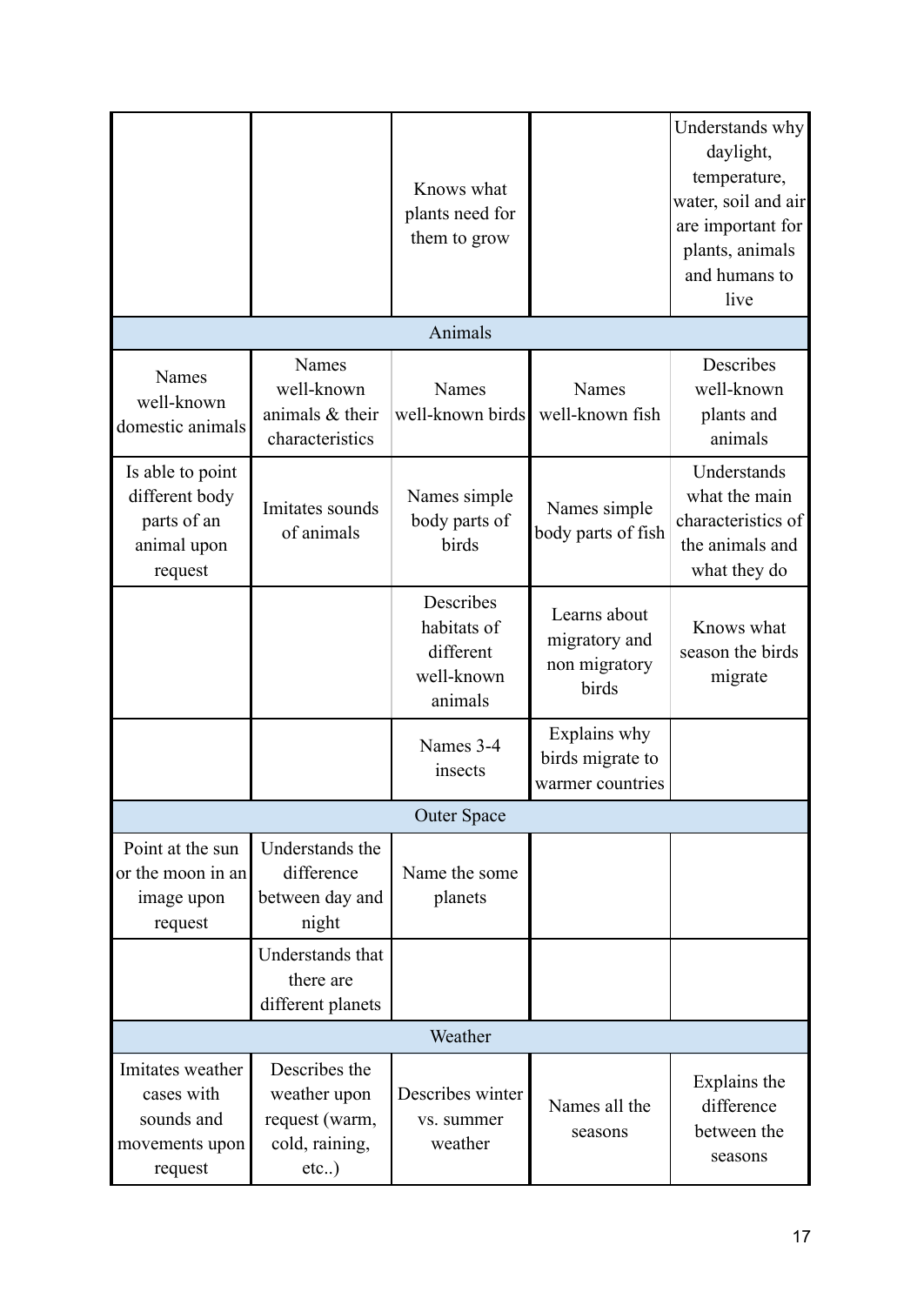| Recognizes rain,<br>wind blowing,<br>and snow                               |                                                          | Understands why<br>it's colder at<br>night                                         | Knows the<br>aspects of each<br>season              | Explains the<br>alternation<br>between day and<br>night       |  |  |
|-----------------------------------------------------------------------------|----------------------------------------------------------|------------------------------------------------------------------------------------|-----------------------------------------------------|---------------------------------------------------------------|--|--|
|                                                                             |                                                          | Associates<br>weather changes<br>to seasons                                        |                                                     |                                                               |  |  |
|                                                                             | <b>Traffic Rules</b>                                     |                                                                                    |                                                     |                                                               |  |  |
| Points at traffic<br>signs upon<br>request<br>(crossroad, light,<br>$etc$ ) | Understands why<br>it is important to<br>wear reflectors | Describes how<br>safety equipment<br>should be worn<br>(helmet, knee<br>pads, etc) | Ability to walk<br>on the right side<br>of the road | Rides a bicycle<br>safely in the<br>kindergarten              |  |  |
|                                                                             |                                                          |                                                                                    | Is able to cross<br>the road safely if<br>needed    | Respectful of<br>others walking<br>when riding the<br>bicycle |  |  |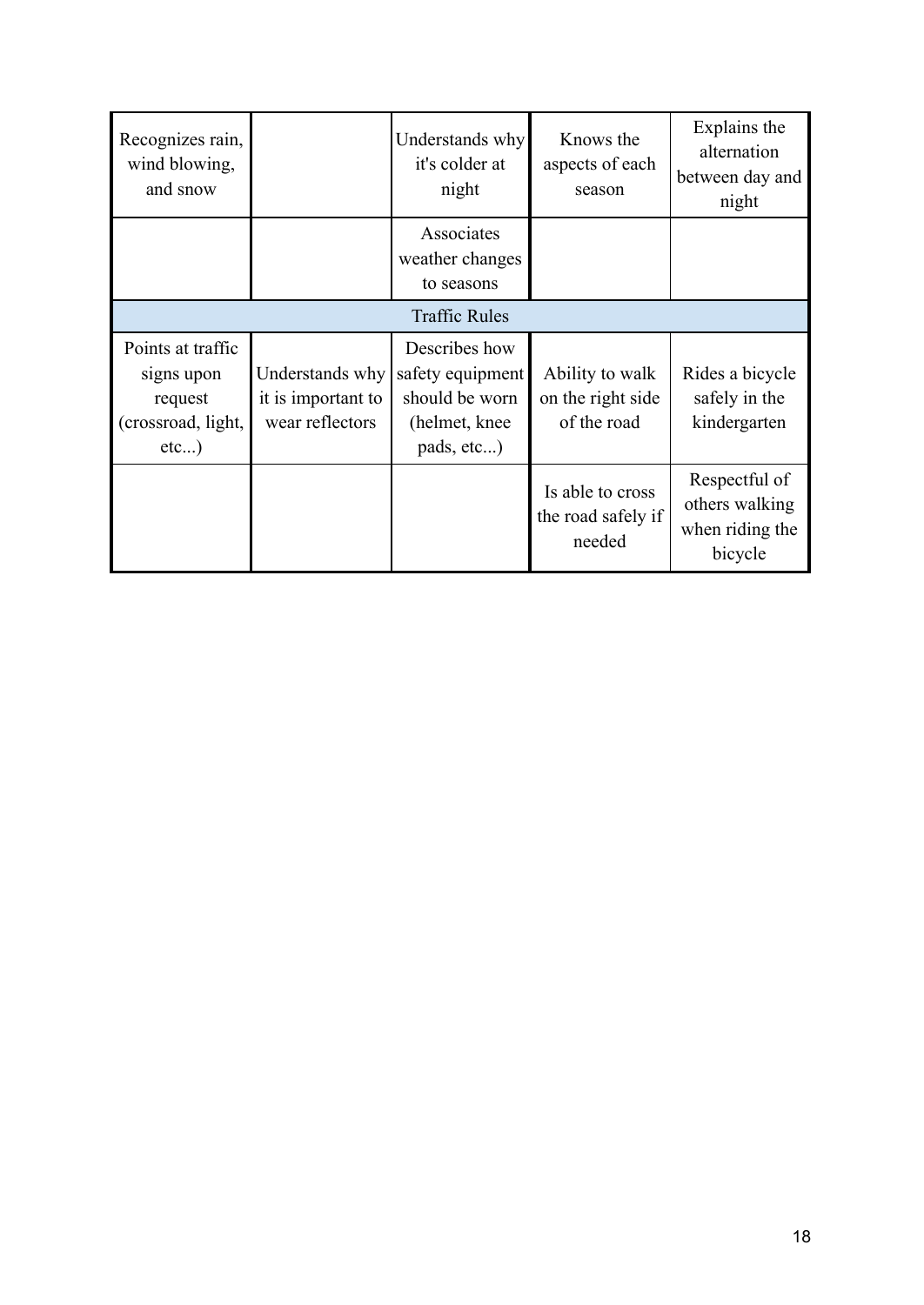#### **4.2 Learning Area: Speech and Language**

The purpose of learning and educational activities are that the child:

- 1. Is able to cope with everyday communication.
- 2. Is able to use the correct pronunciation with appropriate grammar and diverse sentence structures in speech.
- 3. Is interested in reading, writing and has acquired basic reading and writing skills.

\***Note:** the children who attend the International Kindergarten are not all native English speakers and therefore their language skills might be different since they speak English as a second language.

Learning area: Speech and Language contents

- 1. Language use: pronunciation, vocabulary, and grammar.
- 2. Communication, storytelling, and listening.
- 3. Reading and writing children's literature.

#### Principles of learning and educational activities in planning and organizing:

- 1. Speech development goes hand in hand with communication development, where the child is taught in particular to use language tools (new words, word forms, and sentence structure) to communicate, acquire knowledge, and plan activities.
- 2. It is important to support a child's speech development in all activities (playing, crafting, daily, musical, and sports activities). An active speaking environment is created by listening to others and being able to speak for themselves. When children are exposed to this environment the children are able to express themselves; children learn to speak and communicate in real life situations with the help of adults.
- 3. Children are guided while reading out loud, dramatizing, retelling, drawing, and compiling their own books activities to comprehend and appreciate literature. Books of diverse genres are selected for reading in order to support the development of reading interest and writing skills.
- 4. Basic reading and writing skills (vowel length distinction, word pronunciation, etc…) are taught in a playful manner in connection to everyday activities.
- 5. Diversifying writing exercises using various tools, colors, etc.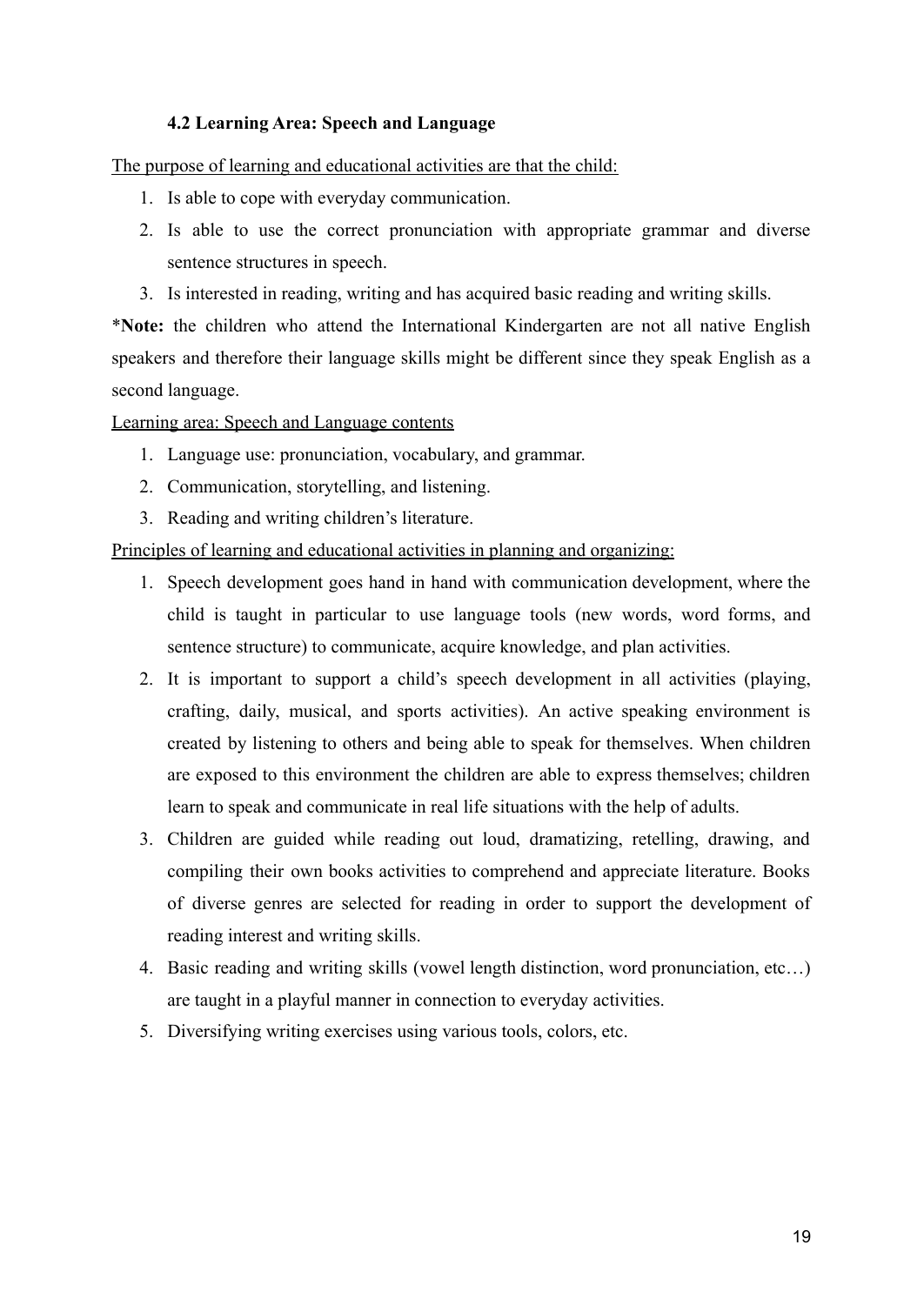| Expected results of the child's development upon passing the curriculum by age |  |
|--------------------------------------------------------------------------------|--|
|                                                                                |  |

|                                                                                 | Learning Area: Speech & Language                             |                                                                                                                               |                                                                       |                                                                                       |  |
|---------------------------------------------------------------------------------|--------------------------------------------------------------|-------------------------------------------------------------------------------------------------------------------------------|-----------------------------------------------------------------------|---------------------------------------------------------------------------------------|--|
| Daycare/ Small<br>Group                                                         |                                                              | <b>Middle Group</b>                                                                                                           |                                                                       | <b>Big Group</b>                                                                      |  |
| Developmental<br>Goal $<$ 3 years<br>old                                        | Developmental<br>Goal 3-4 years<br>old                       | Developmental<br>goal 4-5 years<br>old                                                                                        | Developmental<br>Goal 5-6 years<br>old                                | Developmental<br>Goal 6-7 years<br>old                                                |  |
|                                                                                 |                                                              | Communication                                                                                                                 |                                                                       |                                                                                       |  |
| Communicates<br>with adults while<br>handing objects                            | Initiates a<br>conversation                                  | Initiates and<br>continues<br>conversations<br>with adults<br>outside an<br>activity                                          | Able to speak<br>about themselves                                     | Able to<br>communicate<br>with other peers<br>and adults                              |  |
| Takes part in<br>conversations                                                  | Communicates<br>willingly and<br>actively with<br>classmates | Able to ask<br>adults cognitive<br>questions                                                                                  | Able to ask<br>questions about<br>adults                              | Takes into<br>account the place<br>of<br>communication<br>and who is<br>communicating |  |
| Asks questions                                                                  |                                                              |                                                                                                                               | Understands and<br>uses jokes while<br>communicating                  |                                                                                       |  |
|                                                                                 |                                                              |                                                                                                                               | Stays on topic / able<br>to change topic<br>accordingly               |                                                                                       |  |
| Able to answer<br>questions and<br>take orders from<br>an Adult                 | Understands<br><b>Stories</b>                                | Understands<br>stories that are<br>not related to<br>personal<br>experiences                                                  | Understands<br>stories and the<br>event sequence                      | Understands<br>stories and is<br>able to react<br>accordingly                         |  |
| Communicates with<br>1-2 word sentences                                         | Able to relate stories<br>to personal<br>experiences         | Expresses<br>themselves<br>individually with<br>broken sentences                                                              | Recognized<br>characters behavior<br>by answering adults<br>questions |                                                                                       |  |
| Able to use to<br>basic expressions<br>of courtesy<br>(please $&$ thank<br>you) |                                                              | Uses different intonation and<br>volume according to the purpose of<br>the communication (informing,<br>asking, request etc.) |                                                                       | Uses synonyms and antonyms in<br>speech                                               |  |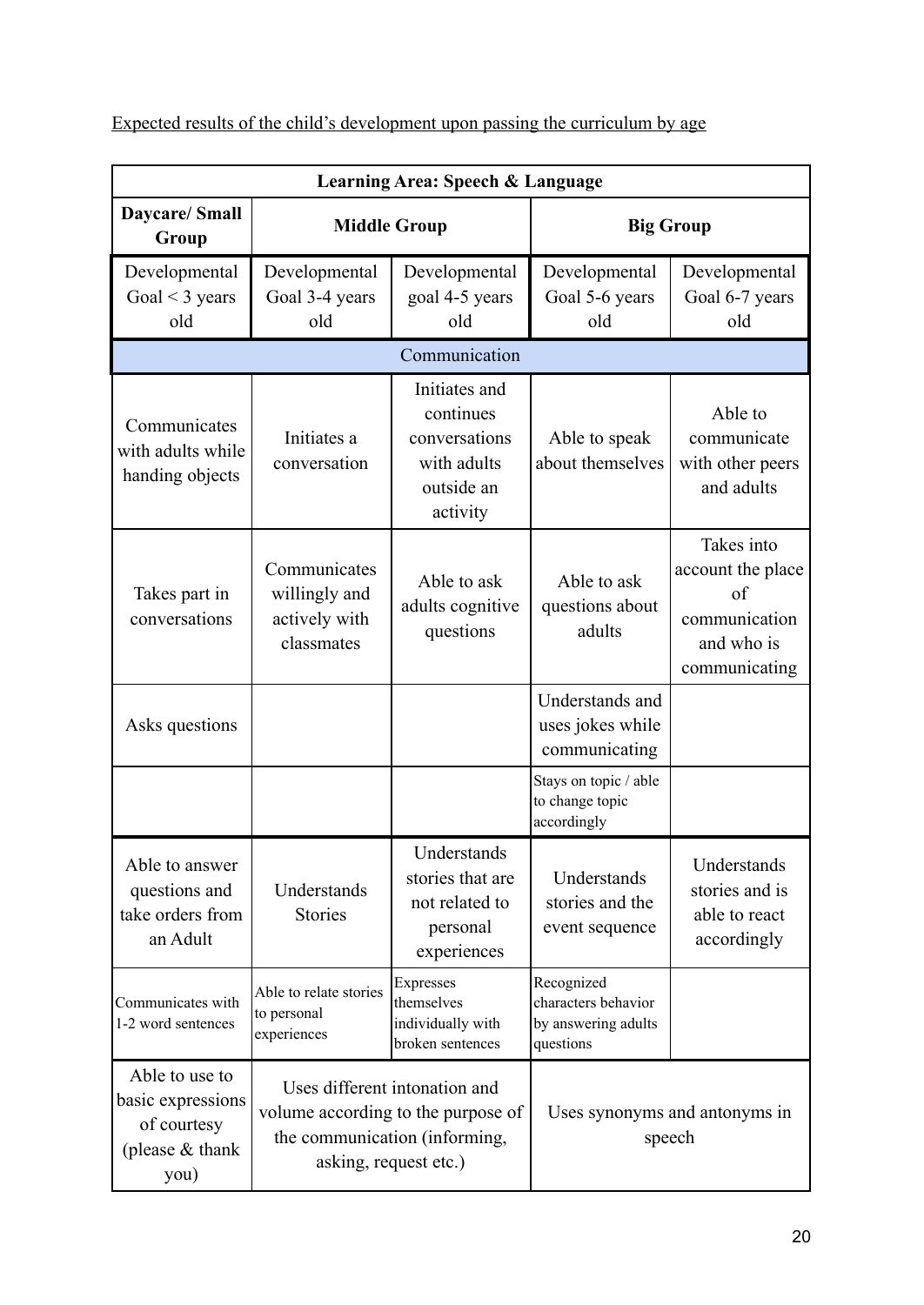| Comments on<br>actions with toys                                                                                                                      |                                                                                                                    |                                                                                                                                                                                                                                        |                                                                                                                                                        | Able to express<br>their thoughts<br>orally                                      |
|-------------------------------------------------------------------------------------------------------------------------------------------------------|--------------------------------------------------------------------------------------------------------------------|----------------------------------------------------------------------------------------------------------------------------------------------------------------------------------------------------------------------------------------|--------------------------------------------------------------------------------------------------------------------------------------------------------|----------------------------------------------------------------------------------|
| Finds objects or<br>actions named by<br>an adult                                                                                                      | Narrates a story<br>from a picture                                                                                 | Describes the<br>situation shown<br>in a picture                                                                                                                                                                                       | Narrates a story<br>based on a<br>picture and<br>experiences                                                                                           | Narrates a story<br>based on pictures<br>or experiences                          |
|                                                                                                                                                       |                                                                                                                    |                                                                                                                                                                                                                                        | Uses transition<br>words (then, and,<br>etc)                                                                                                           | Understands the<br>main content or<br>idea of the story<br>narrated              |
|                                                                                                                                                       |                                                                                                                    |                                                                                                                                                                                                                                        |                                                                                                                                                        | Expresses personal<br>feelings about the<br>story told                           |
|                                                                                                                                                       |                                                                                                                    | Grammar in Speech                                                                                                                                                                                                                      |                                                                                                                                                        |                                                                                  |
| In a familiar<br>situation, uses<br>$1-2$ word<br>sentences<br>without<br>grammatical<br>form (e.g. Tom<br>$outside = Tom$<br>wants to go<br>outside) | Understands and<br>uses 3-5 word<br>simple and<br>compound<br>sentences in a<br>familiar activity<br>and situation | Uses simple<br>compound<br>sentences                                                                                                                                                                                                   |                                                                                                                                                        | Actively uses<br>compound<br>sentences in<br>speech                              |
|                                                                                                                                                       |                                                                                                                    |                                                                                                                                                                                                                                        | Notice grammar mistakes in the speech of<br>an adult (e.g. mushroom under the tree<br>$grows =$ mushroom grows under the tree)<br>and points them out. |                                                                                  |
| Understands<br>words in familiar<br>situations*                                                                                                       | Understands and<br>orally describes<br>some general<br>parts of objects,<br>names them*                            |                                                                                                                                                                                                                                        | Able to use<br>adverbs that<br>express time<br>correctly in<br>speech<br>(yesterday, today,<br>tomorrow)*                                              | Has sufficient<br>vocabulary to<br>communicate and<br>can express<br>themselves* |
|                                                                                                                                                       |                                                                                                                    | Able to use antonyms in a sentence (short -long);<br>uses some time expressive compound words in speech<br>(morning, day etc.)<br>when needed, forms new words to mark a new or<br>strange object, phenomena or activities (e.g. house |                                                                                                                                                        |                                                                                  |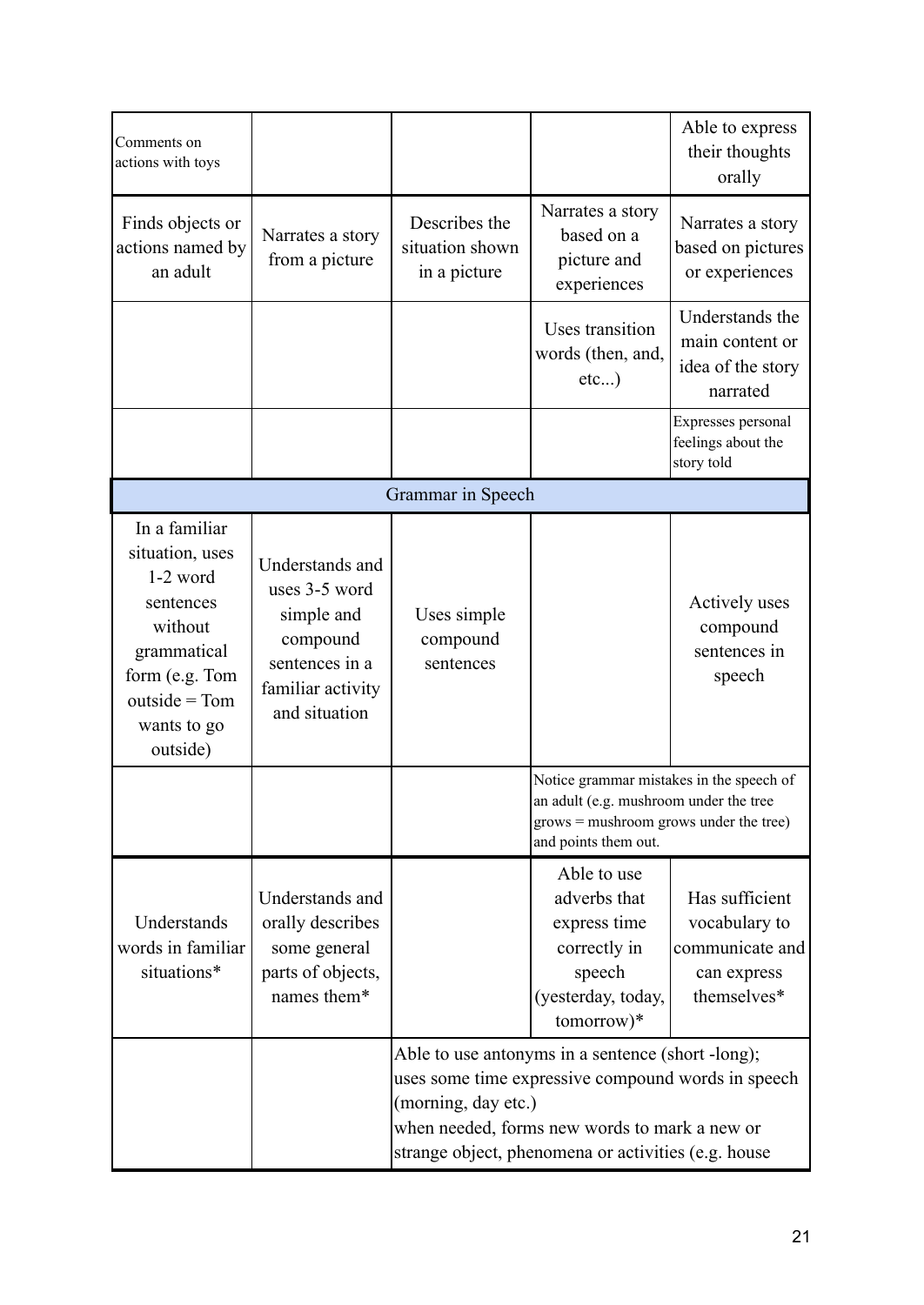|                                                                  |                                                              | made of sticks = stick house)*                                         |                                                                          |                                                                                              |  |
|------------------------------------------------------------------|--------------------------------------------------------------|------------------------------------------------------------------------|--------------------------------------------------------------------------|----------------------------------------------------------------------------------------------|--|
| English Pronunciation*                                           |                                                              |                                                                        |                                                                          |                                                                                              |  |
| Pronounces most<br>of the phonemes<br>correctly with<br>guidance | Pronounces simple phonemes<br>correctly in words             |                                                                        | Repeats and<br>correctly<br>pronounces<br>phonemes and<br>familiar words | Pronounces<br>phonemes<br>correctly in their<br>speech and when<br>repeating spoken<br>words |  |
|                                                                  |                                                              | Reading                                                                |                                                                          |                                                                                              |  |
| Listens to different sounds and<br>searches for a sound or voice | generator (what made that sound?<br>find where it is)        | Recognizes all<br>letters                                              | Recognizes<br>letters and<br>sounds                                      | Reads individual<br>words in specific<br>situations (signs,<br>shop and street<br>names)     |  |
|                                                                  | Recognizes most<br>letters                                   | Able to recognize<br>some letter<br>sounds                             | Sounds 1-2<br>syllable words                                             | Spells out 1-2<br>syllable words                                                             |  |
|                                                                  |                                                              | <b>Examines</b> books<br>by themselves                                 |                                                                          | Recognises<br>words written                                                                  |  |
|                                                                  |                                                              | Writing                                                                |                                                                          |                                                                                              |  |
| Able to put<br>together puzzles                                  | Holds pencil<br>correctly                                    | Able to write<br>their name in<br>uppercase letters<br>without copying | Able to write all<br>uppercase letters                                   | Able to write<br>lowercase letters                                                           |  |
| Understands<br>some patterns                                     | Pre-exercises for<br>writing                                 |                                                                        | Able to draw<br>patterns in graph<br>paper                               | Able to write 1-2<br>syllable words in<br>uppercase letters<br>correctly                     |  |
| Imitates writing<br>by scribbling                                | Draw vertical,<br>horizontal,<br>oblique and<br>curved lines |                                                                        |                                                                          |                                                                                              |  |
|                                                                  | Copy their name<br>in uppercase<br>letters                   |                                                                        |                                                                          |                                                                                              |  |
|                                                                  |                                                              | Poems                                                                  |                                                                          |                                                                                              |  |
| Repeats 2-3 line<br>poem                                         | Recites by heart<br>up to 4 line                             | Recites a<br>children's poem                                           | Reads simple<br>poems with                                               | Knows poems<br>and songs by                                                                  |  |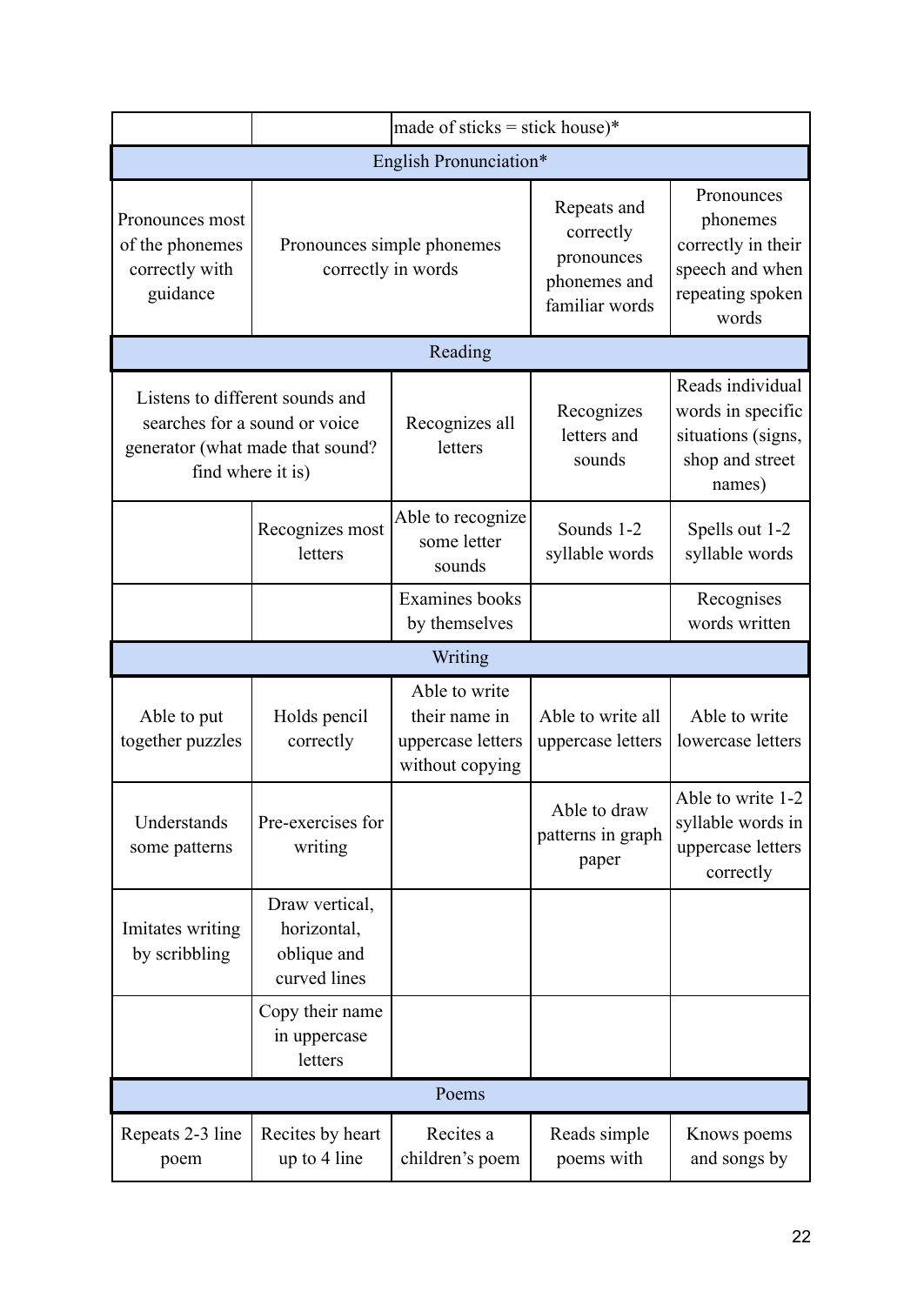| poems | by heart | guidance of an | heart |
|-------|----------|----------------|-------|
|       |          | adult          |       |

\*Note: not all children are native English speakers, therefore their language skills and pronunciation might vary.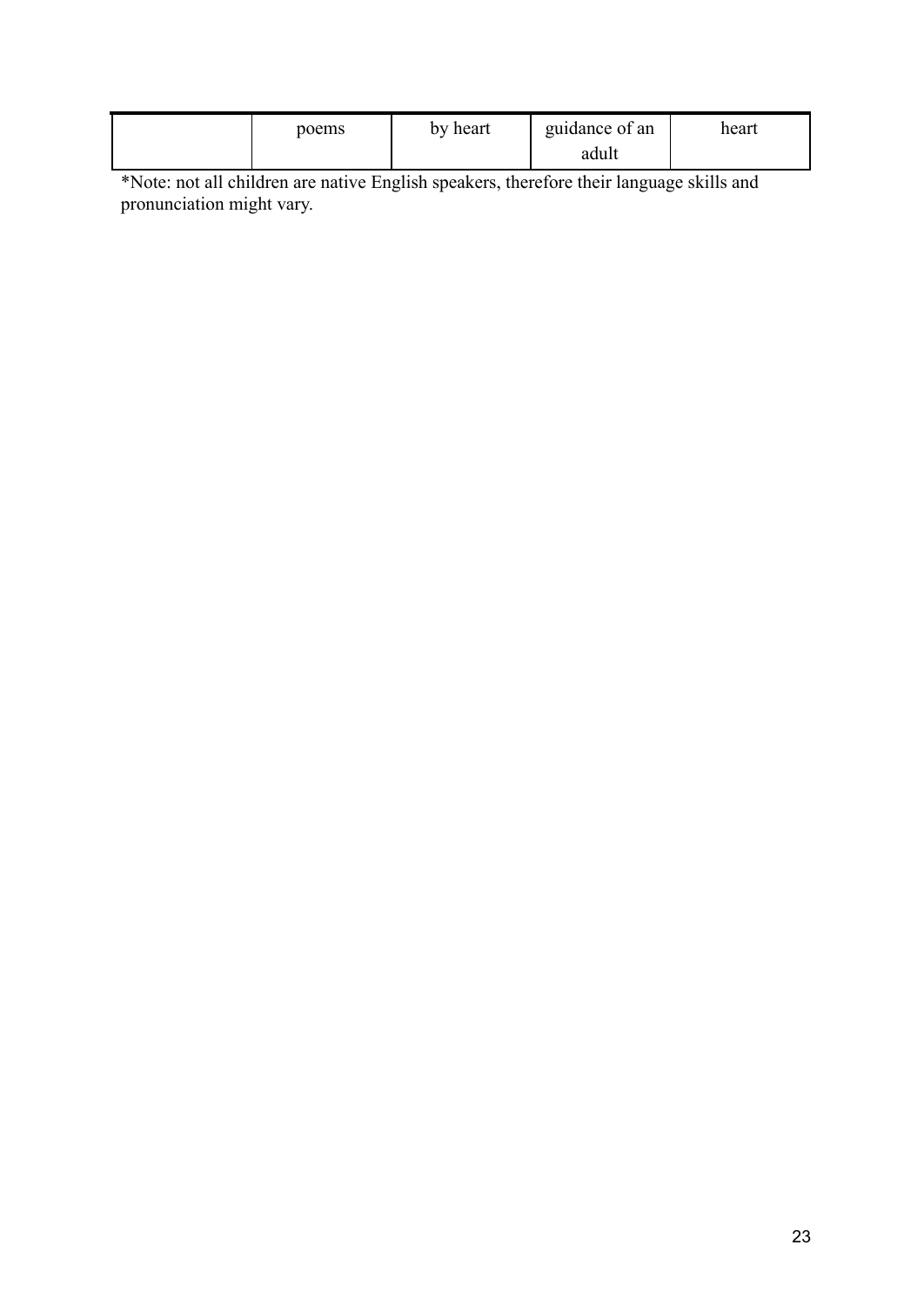#### **4.3 Learning Area: Mathematics**

The purpose of learning and educational activities are that the child:

- 1. Is able to group objects by one or two characteristics and compares the number of objects.
- 2. Is able to sort objects by size and position characteristics.
- 3. Understands the simple concepts of time, describes, and organizes his or her daily activities.
- 4. Understands counting activities and their relationship in a series of numbers.
- 5. Understands measurement activities and the most important units of measurements.
- 6. Knows the name of geometric shapes and is able to describe them.
- 7. Understands the mathematical connection in their everyday activities.

#### Learning area: Mathematical contents

- 1. Quantities, counting and numbers, calculation.
- 2. Sizes and measurements.
- 3. Geometric shapes.

Principles of learning and educational activities in planning and organizing:

- 1. Children are guided to organize shape and objects in relation to the real world. As a result, the child discovers the connections between objects to find differences and similarities within them in order to be able to arrange them in groups or count the objects.
- 2. Children are trained to determine their location in relation to their surrounding environment. Their surrounding environment will help them understand the time and use the correct terms to describe their activities.
- 3. Play, observations, conversations and daily activities are associated with mathematics, directing children to use different sensations: auditory, visual, olfactory and tactile sensations.
- 4. Children are guided to mathematically describe their environment by using numbers, units, name of shapes, etc…
- 5. Generalization and the formation of concepts are supported through observation, comparison, description and formulation of both similar and different features as well as characteristics in different objects.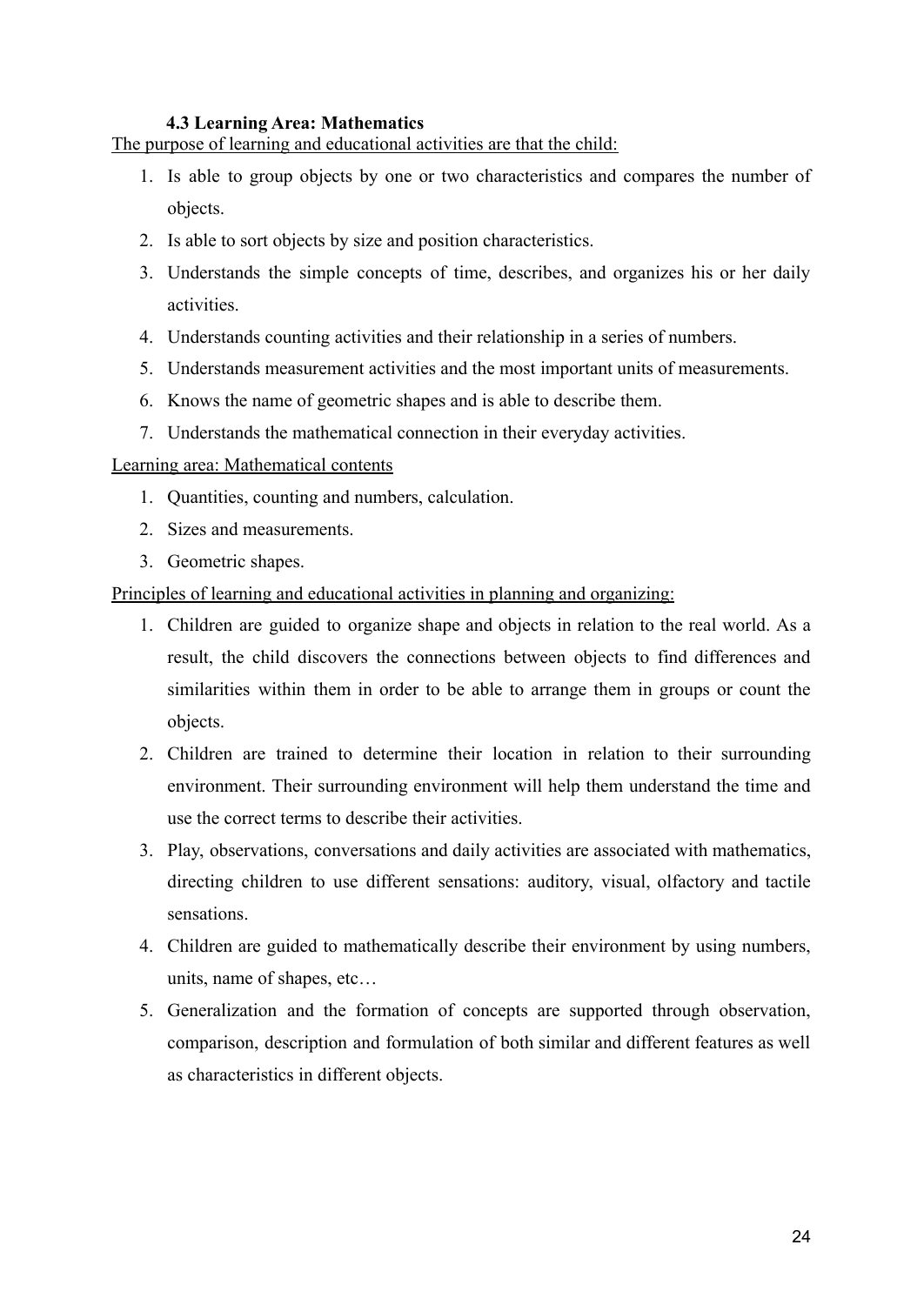| <b>Learning Area: Mathematics</b>                |                                                         |                                                                                                     |                                                        |                                                                            |  |
|--------------------------------------------------|---------------------------------------------------------|-----------------------------------------------------------------------------------------------------|--------------------------------------------------------|----------------------------------------------------------------------------|--|
| <b>Daycare/Small</b><br>Group                    | <b>Middle Group</b>                                     |                                                                                                     | <b>Big Group</b>                                       |                                                                            |  |
| Developmental<br>Goal $<$ 3 years<br>old         | Developmental<br>Goal 3-4 years<br>old                  | Developmental<br>goal 4-5 years<br>old                                                              | Developmental<br>Goal 5-6 years<br>old                 | Developmental<br>Goal 6-7 years<br>old                                     |  |
|                                                  | Colors                                                  |                                                                                                     |                                                        |                                                                            |  |
| Knows primary<br>colors                          | Names primary<br>colors yellow,<br>blue, red            | Able to<br>distinguish color<br>tones, light or<br>dark                                             | Divides different<br>items by color,<br>shape, or size | Divides objects<br>according to two<br>different features<br>(e.g. colors) |  |
| Finds similar<br>colors in their<br>surroundings | Knows orange,<br>purple, pink,<br>brown, grey,<br>green |                                                                                                     |                                                        |                                                                            |  |
|                                                  |                                                         | Numbers & Counting                                                                                  |                                                        |                                                                            |  |
| Knows numbers<br>$1 - 10$                        | Recognizes<br>numbers 1-10                              | Knows and<br>recognizes<br>number 1-20                                                              | Knows and<br>recognizes<br>number 1-50                 | Knows and<br>recognizes<br>number 1-100                                    |  |
| Counts items 1-5                                 | Counts items<br>1-10 correctly                          | Uses number<br>cards 1-10                                                                           | Organize<br>numbers when<br>counting                   | Determine the<br>number of<br>objects by<br>counting within<br>20          |  |
|                                                  |                                                         | Understands that<br>by counting<br>items in a<br>different order,<br>their number<br>doesn't change | Indicate which<br>number comes<br>before and after     | Knows the<br>sequence of<br>numbers 1-20                                   |  |
|                                                  |                                                         |                                                                                                     |                                                        | Knows the<br>numbers and is<br>able to write<br>them                       |  |

Expected results of the child's development upon passing the curriculum by age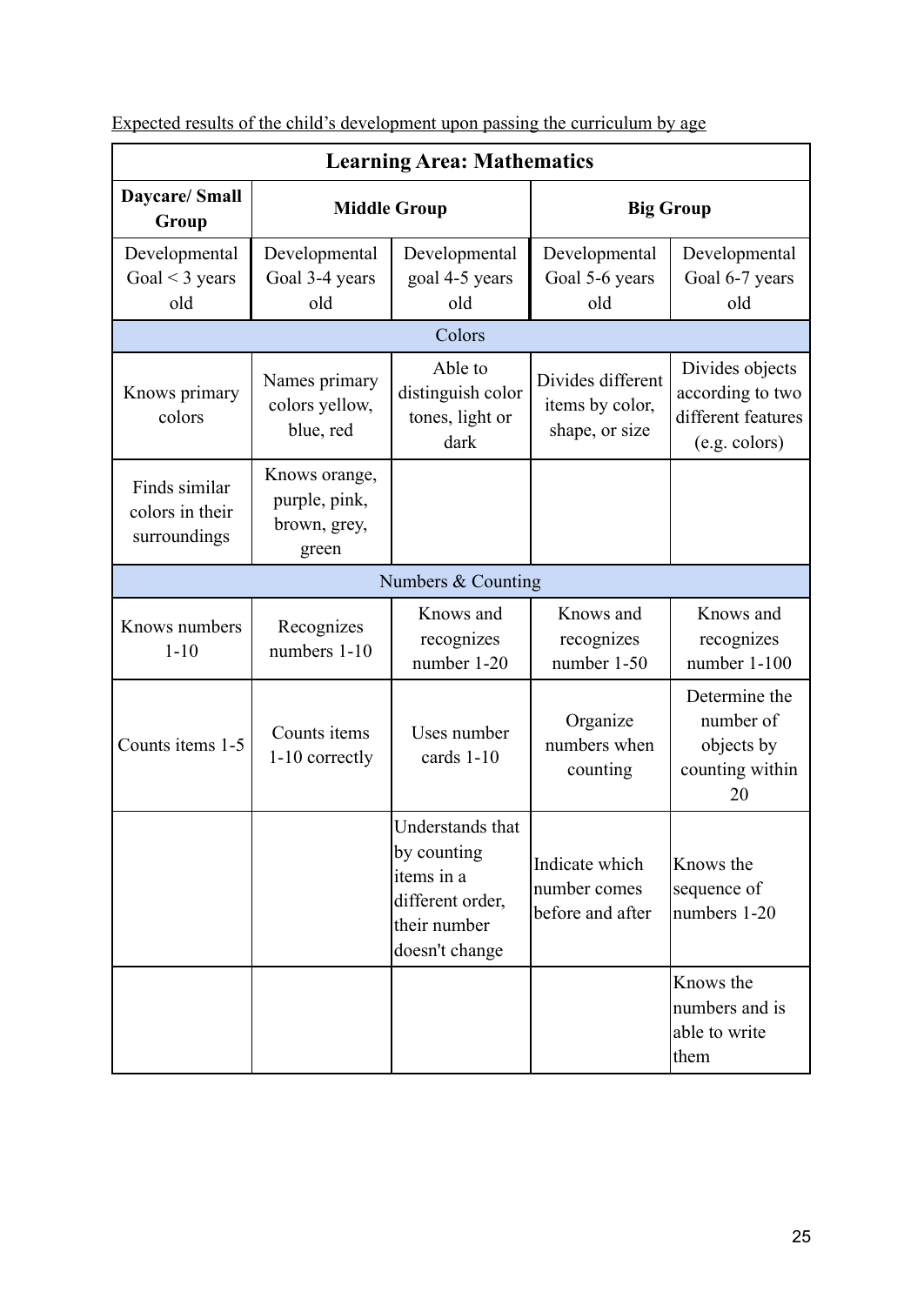| Uses the terms<br>one or many                                      | Able to count<br>items in sets                                                         | Able to grab the<br>number of object<br>with eyes (up to<br>3 items)                     | Uses: more, less,<br>equal, and the<br>same number<br>when comparing<br>the number of<br>objects (up to $5$ ) | Compares sets<br>using terms:<br>more, less, and<br>equal to           |
|--------------------------------------------------------------------|----------------------------------------------------------------------------------------|------------------------------------------------------------------------------------------|---------------------------------------------------------------------------------------------------------------|------------------------------------------------------------------------|
| Finding 1-2 items<br>described by an<br>adult                      | Addition by 1<br>$(3-5)$                                                               | Takes the correct<br>number of items<br>according to the<br>number given (up)<br>to $5)$ | Uses ordinal<br>numerals with up<br>to $12$                                                                   | Adds and<br>subtracts within<br>12                                     |
|                                                                    |                                                                                        |                                                                                          |                                                                                                               | Knows the marks<br>(plus $+$ , minus $-$ ,<br>equal to $=$ )           |
| Knows how<br>many body parts<br>we have (e.g. 2)<br>arms, 1 nose)  | Finds the correct<br>order pair                                                        | Forms pairs with<br>different objects                                                    | Equalizes<br>quantities by<br>addition or<br>subtraction                                                      | Composes<br>mathematical<br>stories based on<br>two sets of<br>objects |
|                                                                    |                                                                                        | Groups & Differences                                                                     |                                                                                                               |                                                                        |
| Organize objects<br>by size (big,<br>small);                       | Determines the<br>order of two<br>objects (bigger,                                     | Determines the<br>order of three<br>objects (small,<br>bigger, even                      | Uses the<br>following terms<br>when grouping:<br>bigger, longer,                                              | Groups up to 5<br>objects by size<br>(length, width,                   |
|                                                                    | smaller)                                                                               | bigger; wide,<br>narrow, even<br>narrower)                                               | taller, wider,<br>thicker                                                                                     | height etc.)                                                           |
| Finds at least one<br>significant<br>similarity<br>between objects | Can group<br>objects based on<br>similar<br>characteristics<br>(shape, color,<br>size) | Finds two shapes<br>of the same size<br>among objects of<br>different sizes              | Able to explain<br>why the object<br>belong in the<br>group (size,<br>shape, color,<br>purpose)               | Groups objects<br>by position and<br>activities by time                |
|                                                                    |                                                                                        | Orientation                                                                              |                                                                                                               |                                                                        |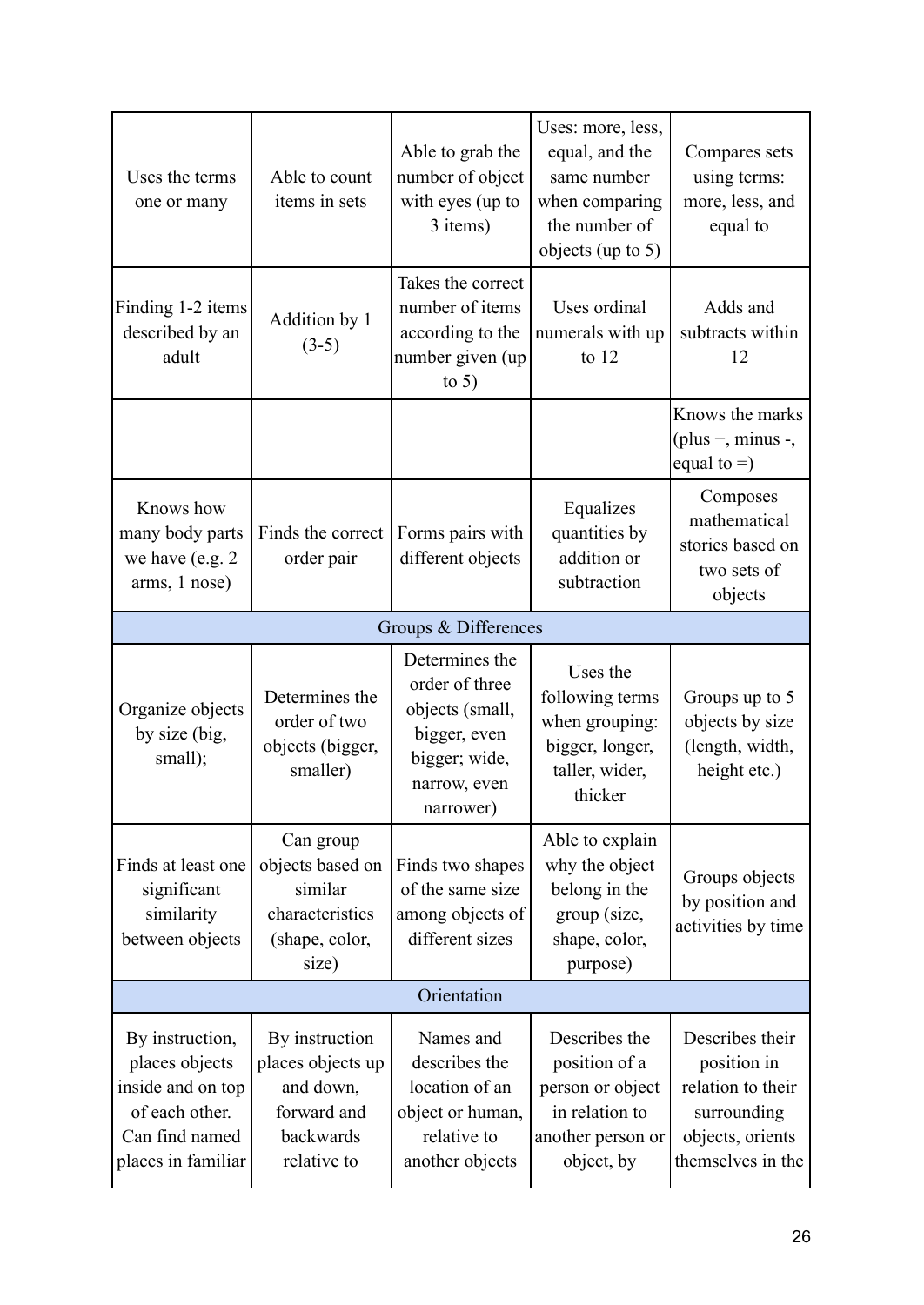| rooms (home,<br>group rooms)                                                                 | another person or<br>object                                                          | or human, using<br>the terms above<br>and in the middle<br>correctly                                                                                                                        | correctly using<br>the words next<br>to, by the                                                                                                                               | room, outdoor<br>area and on<br>paper.                                                                                |
|----------------------------------------------------------------------------------------------|--------------------------------------------------------------------------------------|---------------------------------------------------------------------------------------------------------------------------------------------------------------------------------------------|-------------------------------------------------------------------------------------------------------------------------------------------------------------------------------|-----------------------------------------------------------------------------------------------------------------------|
|                                                                                              |                                                                                      | Time & Clock                                                                                                                                                                                |                                                                                                                                                                               |                                                                                                                       |
| Places the<br>numbers<br>correctly on a<br>clock puzzle                                      | Understands that<br>a clock is for<br>measuring time                                 | Knows the<br>numbers on the<br>clock                                                                                                                                                        | Able to turn the<br>clock to the same<br>time according to<br>the sample (full<br>hours)                                                                                      | Able to tell the<br>time in hours                                                                                     |
| Imitate the<br>meaning of day<br>and night in a<br>game under the<br>guidance of an<br>adult | Names and uses<br>the words night<br>and day to<br>determine the<br>parts of the day | Mentions<br>different parts of<br>the day<br>(morning, lunch,<br>evening) and<br>gives examples<br>of their activities<br>at different times<br>of the day based<br>on helpful<br>questions | Names all days<br>of the week in<br>the correct order<br>and gives<br>examples of their<br>activities with<br>questions, using<br>the terms:<br>yesterday, today,<br>tomorrow | Names the days<br>of the week,<br>months, seasons,<br>knows their birth<br>month and<br>birthday;                     |
| Knows today's<br>day                                                                         | Knows days of<br>the week                                                            | Knows the seasons                                                                                                                                                                           | Knows their birthday<br>month                                                                                                                                                 |                                                                                                                       |
|                                                                                              | Recognizes<br>seasons                                                                |                                                                                                                                                                                             |                                                                                                                                                                               |                                                                                                                       |
|                                                                                              |                                                                                      | Measurements                                                                                                                                                                                |                                                                                                                                                                               |                                                                                                                       |
| Knows the terms<br>long-short,<br>wide-narrow                                                | Able to counts<br>single steps                                                       | Understands that<br>children's steps<br>are different<br>lengths                                                                                                                            | Able to measure<br>distances in steps                                                                                                                                         | Measures the<br>length of objects<br>with an agreed<br>unit of<br>measurement<br>(steps, stick, cord<br>$etc.$ )      |
| Knows the terms<br>big-small                                                                 | Uses the terms<br>high, low, heavy,<br>and light                                     | Uses the terms<br>high, low, heavy,<br>light, thick, thin,<br>wide, narrow                                                                                                                  | Compares the<br>surrounding<br>objects based on<br>their weight,<br>height, thickness<br>and size;                                                                            | Distinguishes<br>between most<br>used currency<br>and measurement<br>units (euro, cent,<br>meter, liter,<br>kilogram) |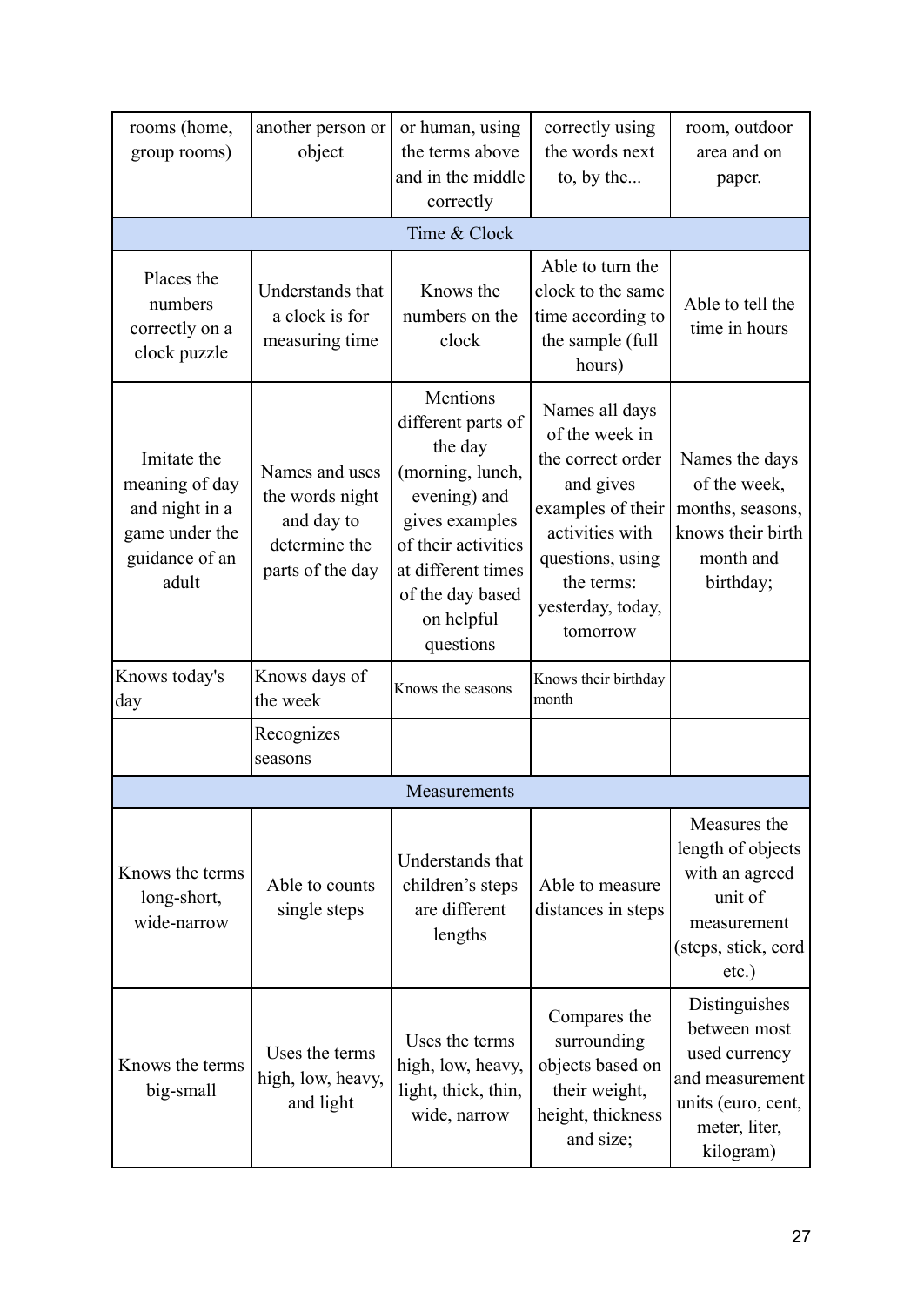|                                                                    |                                                                                                    |                                                                                                                      | Bank vocabulary<br>(paper money, coins,<br>bank cards)        | Knows how and<br>where money and<br>measurements are<br>used                        |  |
|--------------------------------------------------------------------|----------------------------------------------------------------------------------------------------|----------------------------------------------------------------------------------------------------------------------|---------------------------------------------------------------|-------------------------------------------------------------------------------------|--|
|                                                                    | <b>Shapes</b>                                                                                      |                                                                                                                      |                                                               |                                                                                     |  |
| Recognize:<br>circle, square,<br>rectangle, heart,<br>star         | Know: circle,<br>square, rectangle,<br>heart, star                                                 | Finds objects of<br>the same shape in<br>the surrounding<br>with a given<br>shape (circle,<br>square,<br>rectangle). | Create images<br>with shapes with<br>and without a<br>sample. | Identify 3-D<br>shapes: cube,<br>cylinder, sphere,<br>cone, pyramid                 |  |
| Find a similar<br>shape under<br>guidance (shape<br>sorting games) | Finds similar<br>shapes among<br>different<br>geometric shapes<br>according to the<br>given shape. | Describes<br>differences in<br>shapes based on<br>the number of<br>corners, size,<br>shape and color.                | Draw shapes:<br>circle, square,<br>rectangle, star,<br>heart  | Finds a circle,<br>triangle,<br>rectangle, square<br>and describes<br>these shapes. |  |
|                                                                    | Create simple<br>pattern lines                                                                     | Draw shapes:<br>circle, square,<br>rectangle                                                                         |                                                               | Find a sphere and<br>a cube among<br>various items                                  |  |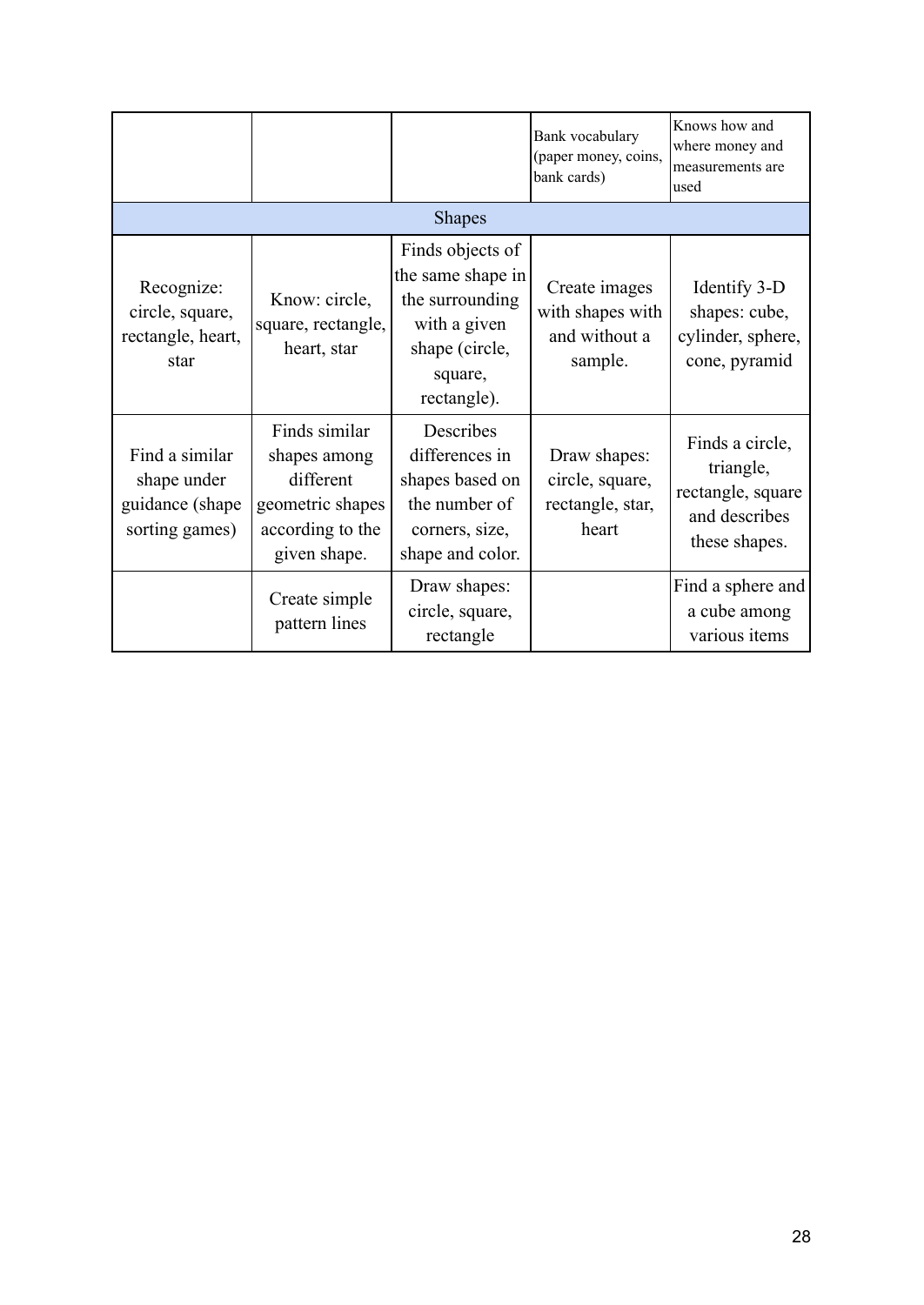#### **4.4 Learning Area: Art**

The purpose of learning and educational activities are that the child:

- 1. Enjoy expressing themselves creatively.
- 2. Personally portray their surrounding objects, events and their imaginary world.
- 3. Observe, describe and shape their surrounding objects and commodities.
- 4. Children use the learned modeling, drawing, painting tools and techniques.
- 5. Children use materials and tools safely.
- 6. Children observe works of art and describe what they see.

#### Learning area: Art contents

- 1. Representation and expression: transmission of thoughts, feelings visually.
- 2. Design: giving aesthetic added value to an object.
- 3. Technical skills: modeling, drawing, painting, crafting.
- 4. Observation of works of art, conversations about works of art and art.

Principles of learning and educational activities in planning and organizing:

- 1. Children are given the opportunity to have experiences, feel joy and satisfaction as well as the opportunity to express their worldview.
- 2. Children are guided to observe and use the observations made during molding, drawing, painting and crafting.
- 3. Games, music, simple play, reading stories etc. is used to immerse kids in the topic.
- 4. It's important for children to perform experiments in order to find solutions and discover the unknown and get questions answered. They also apply and creatively combine acquired skills in class.
- 5. Children are encouraged to use and test their own solutions for the diversity of their class work. Children's imagination and initiative are encouraged to take care and preserve the children's expression.
- 6. Artistic activities are also performed outdoors. Other artwork is also used as part of teaching and educational activities in the fields, drawn on paper, stone, wood, sand or a combination of different materials.
- 7. Children are directed to analyze what has been done, to explain why they have depicted objects and phenomena in a way they did, what materials and techniques they used and how satisfied they are with their work. Analyzing both children's works and professional artwork justifying one's own assessment helps to develop a tolerant attitude towards the work of peers.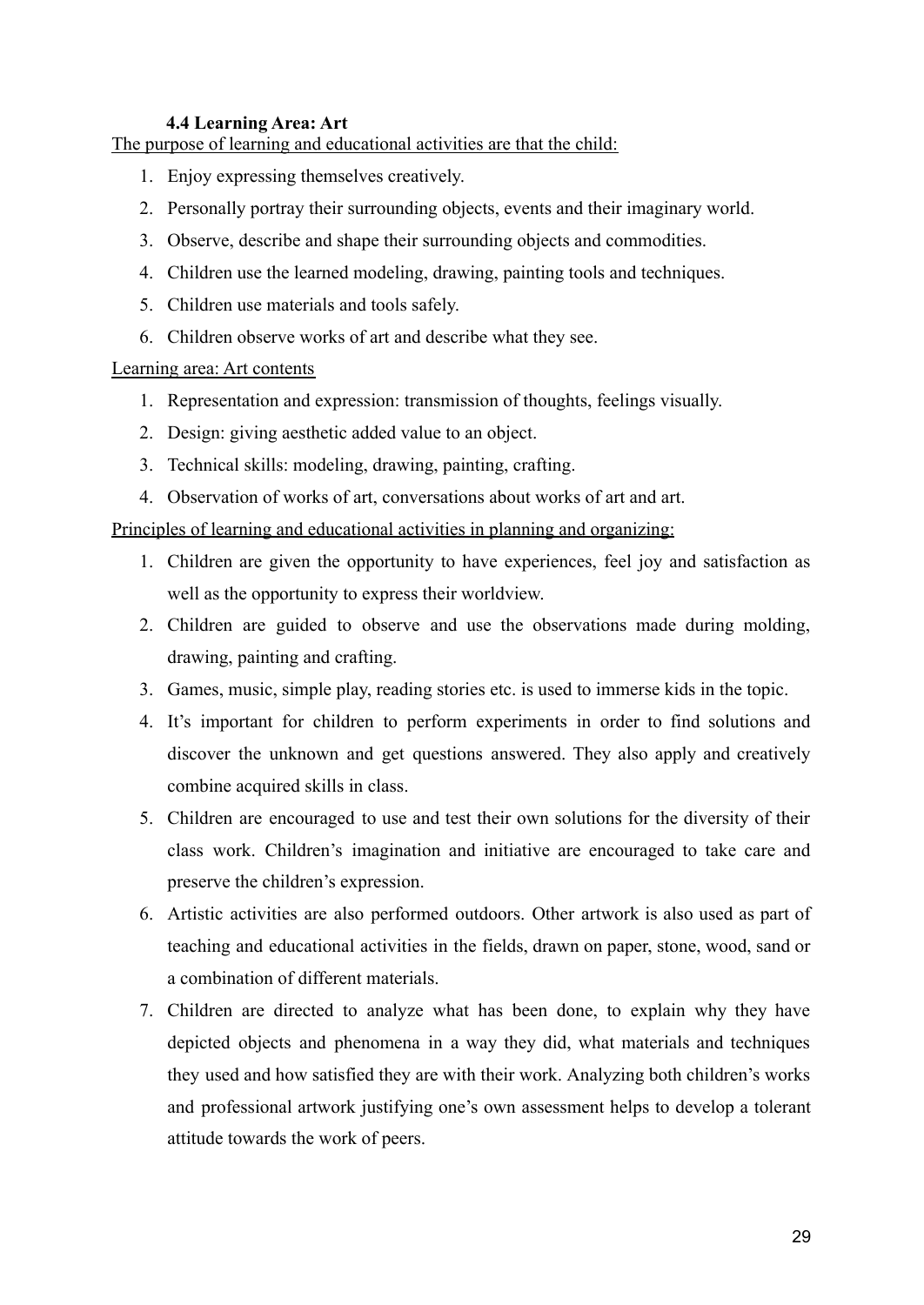| <b>Learning Area: Art</b>                                                                           |                                                                                                                                                  |                                                                                                       |                                                                                                                                                                                                                                                           |                                                                                                                        |
|-----------------------------------------------------------------------------------------------------|--------------------------------------------------------------------------------------------------------------------------------------------------|-------------------------------------------------------------------------------------------------------|-----------------------------------------------------------------------------------------------------------------------------------------------------------------------------------------------------------------------------------------------------------|------------------------------------------------------------------------------------------------------------------------|
| <b>Daycare/Small</b><br>Group                                                                       | <b>Middle Group</b>                                                                                                                              |                                                                                                       | <b>Big Group</b>                                                                                                                                                                                                                                          |                                                                                                                        |
| Developmental<br>Goal $\leq$ 3 years<br>old                                                         | Developmental<br>Goal 3-4 years<br>old                                                                                                           | Developmental<br>goal 4-5 years<br>old                                                                | Developmental<br>Goal 5-6 years<br>old                                                                                                                                                                                                                    | Developmental<br>Goal 6-7 years<br>old                                                                                 |
|                                                                                                     |                                                                                                                                                  | <b>Expressions through Art</b>                                                                        |                                                                                                                                                                                                                                                           |                                                                                                                        |
| Finds blue,<br>yellow, red and<br>green in their<br>environment with<br>guidance.                   | Depicts things,<br>objects etc.<br>inspired by<br>nature, with<br>personalized<br>symbols that are<br>inherently<br>complementary<br>and complex | Portraits familiar<br>items and<br>experience of<br>events as well as<br>their fantasies in<br>images | Persists on the<br>chosen topic in<br>the work by<br>interpreting it<br>personally                                                                                                                                                                        | Finds details in<br>objects and their<br>connections<br>when observing<br>the environment<br>in a freely chosen<br>way |
|                                                                                                     |                                                                                                                                                  |                                                                                                       | Compare light<br>and dark colors                                                                                                                                                                                                                          |                                                                                                                        |
| Names their<br>scribbles                                                                            | Draw simple<br>shapes, round<br>shapes, and lines<br>of different<br>length                                                                      | Combines round<br>and square<br>shapes in<br>drawings                                                 | Draws familiar<br>object from their<br>surroundings                                                                                                                                                                                                       | Expressing mood<br>and fantasies in<br>drawings,<br>painting,<br>modeling, and<br>crafts                               |
| Expresses what<br>their scribbles<br>represent                                                      |                                                                                                                                                  | Develops their<br>expressions                                                                         | Creating images<br>own scheme of according to their<br>fantasy                                                                                                                                                                                            |                                                                                                                        |
|                                                                                                     |                                                                                                                                                  | <b>Tools and Materials</b>                                                                            |                                                                                                                                                                                                                                                           |                                                                                                                        |
| Experiences<br>working with<br>finger paints,<br>pencils, gouache<br>paint, pencils and<br>crayons. | Uses different<br>printing<br>equipment<br>(stamp, leaf and<br>sponge print,<br>with stencil and<br>without) and<br>blowing<br>technique.        |                                                                                                       | Uses different tools, techniques and materials<br>(charcoal and pastel drawings; monotype, blowing<br>technique with and without a straw, glass painting,<br>watercolor technique, wax scraping, drip printing,<br>spray painting with a toothbrush etc.) |                                                                                                                        |

Expected results of the child's development upon passing the curriculum by age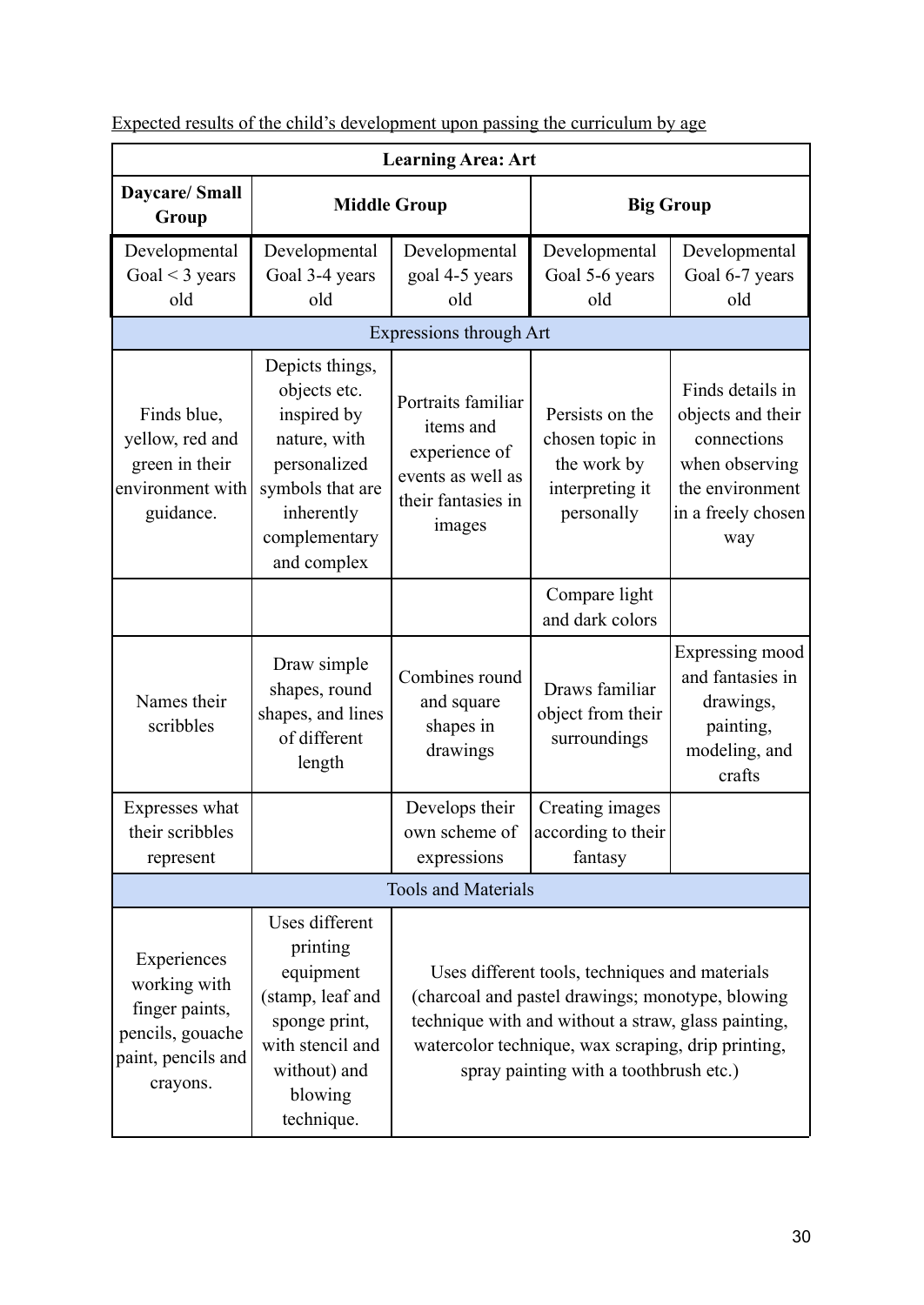|                                                                                                                  |                                                                                                         | Expresses<br>themselves by<br>painting while<br>listening to music                   | Chooses the<br>means that seem<br>most suitable for<br>carrying out the<br>thought in their<br>artwork         |                                                                                  |
|------------------------------------------------------------------------------------------------------------------|---------------------------------------------------------------------------------------------------------|--------------------------------------------------------------------------------------|----------------------------------------------------------------------------------------------------------------|----------------------------------------------------------------------------------|
|                                                                                                                  | Models round<br>and oblong<br>shapes and<br>connects them<br>using a stick<br>(doll in a long<br>dress) | Models a human<br>with round and<br>oblong joints,<br>smooths joints<br>with fingers | Models a human figure through a<br>ductile method (from one piece)                                             |                                                                                  |
|                                                                                                                  |                                                                                                         | Drawings                                                                             |                                                                                                                |                                                                                  |
| Draws lines of<br>different sizes<br>with a brush,<br>makes dots<br>(makes a face on<br>the round<br>silhouette) | Able to draw a<br>"stick figure"                                                                        | Able to draw a<br>person in a<br>simple activity,<br>usually stationary              | Able to draw a<br>person in<br>different<br>activities in front,<br>behind, and to<br>the side                 | Depicts people<br>by their<br>characteristic<br>compression,<br>through features |
|                                                                                                                  |                                                                                                         | Painting                                                                             |                                                                                                                |                                                                                  |
| Leaves imprints<br>on the painted<br>paper with a<br>sponge, stamp.                                              | Uses coating<br>color to cover the<br>whole surface                                                     | Uses different<br>parts of the brush<br>in their work (the<br>tip, side)             | Uses previously<br>learned technical<br>skills to make<br>artwork                                              | Focuses on an<br>artwork for<br>inspiration to<br>create something<br>new        |
| Takes the paint with<br>a brush, rinses the<br>brush in water with<br>guidance                                   | Generally doesn't<br>paint over the edge                                                                | Knows how to make<br>different brush prints                                          | With help mixes<br>primary colors<br>together: rinses and<br>dries the brush<br>before using the next<br>color |                                                                                  |
| Makes different<br>sized lines and<br>dots with a brush                                                          | Draws a round shape<br>by enlarging the<br>color spot with a<br>brush                                   | Independently takes<br>paint and covers<br>surfaces                                  | Moves freely with a<br>brush on a paper                                                                        |                                                                                  |
|                                                                                                                  |                                                                                                         | Adds small particles<br>to the objects (eyes,<br>mouth) to paintings                 |                                                                                                                |                                                                                  |
| Modeling                                                                                                         |                                                                                                         |                                                                                      |                                                                                                                |                                                                                  |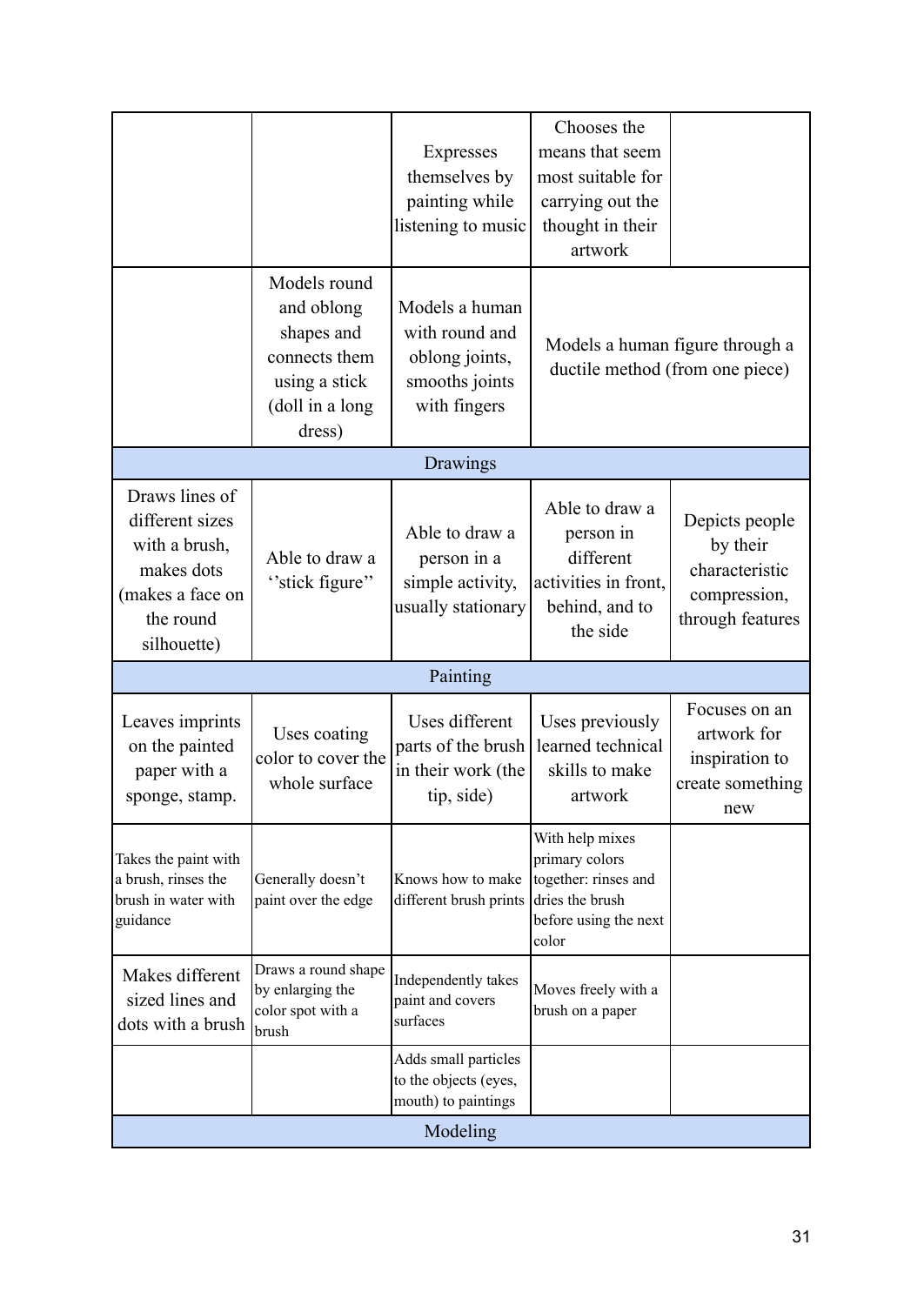| Makes stick<br>imprints on soft<br>modeling<br>materials (holdes,<br>stripes, etc) | Decorates 3-D<br>and 2-D objects<br>with lines and<br>dots (e.g. flower<br>pot, paper towel,<br>paper plate, ball,<br>sock, play-dough<br>plate, a rock etc.) | Designs<br>anniversary cards<br>appropriately for<br>the event                                                                                                             | Creates a pattern<br>strip of elements<br>with a simple<br>repetition pattern<br>to decorate the<br>edge of the<br>object (mug,<br>handkerchief<br>$etc.$ ) | Chooses suitable<br>motifs or<br>meanings for<br>decorating items<br>based on the<br>artwork |
|------------------------------------------------------------------------------------|---------------------------------------------------------------------------------------------------------------------------------------------------------------|----------------------------------------------------------------------------------------------------------------------------------------------------------------------------|-------------------------------------------------------------------------------------------------------------------------------------------------------------|----------------------------------------------------------------------------------------------|
|                                                                                    |                                                                                                                                                               | Selects a<br>decorative motif<br>and under<br>guidance applies<br>it using a stencil<br>or a stamp to a<br>place of choice<br>on the object<br>(mug, plate, shirt<br>etc.) | Uses a molding<br>stick to create<br>different surfaces                                                                                                     |                                                                                              |
|                                                                                    |                                                                                                                                                               |                                                                                                                                                                            | Creates<br>interesting<br>surfaces by<br>drawing lines of<br>different<br>direction and<br>density                                                          |                                                                                              |
|                                                                                    |                                                                                                                                                               | <b>Analyzing Artwork</b>                                                                                                                                                   |                                                                                                                                                             |                                                                                              |
| Finds familiar<br>objects from the<br>pictures                                     | Analyzes and<br>evaluates work<br>with guided<br>questions                                                                                                    | Justifies why<br>they like the<br>artwork or<br>picture                                                                                                                    | Looks at book<br>illustrations and<br>artwork with<br>interest                                                                                              | Describes<br>artwork with<br>color and mood                                                  |
| Observes pictures in<br>book illustrations                                         | Explains why they<br>depict objects in<br>pictures a certain<br>way                                                                                           | Narrates with<br>guidance what they<br>portrayed in their<br>artworks                                                                                                      | Asks questions<br>about artwork<br>and expresses<br>their opinion                                                                                           |                                                                                              |
|                                                                                    |                                                                                                                                                               | Able to lists the<br>materials used to<br>complete the<br>artwork                                                                                                          |                                                                                                                                                             |                                                                                              |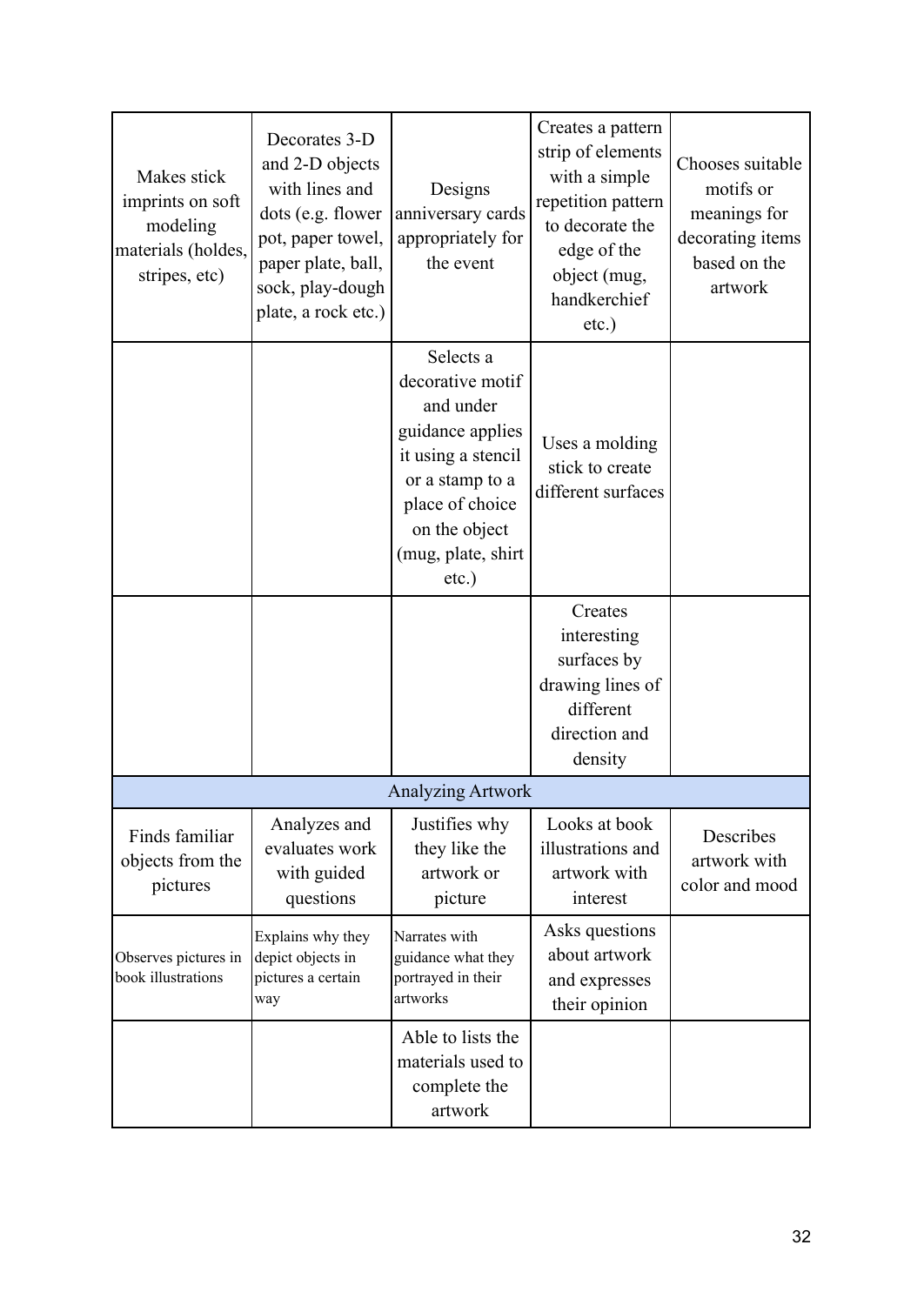#### **4.5 Learning Area: Music**

The purpose of learning and educational activities are that the child:

- 1. Children enjoy singing and making music.
- 2. Children are able to concentrate on the piece of music to listen to.
- 3. Children are able to express themselves creatively through singing, movements, dancing and playing an instrument.
- 4. Children can make music both in a group and individually.

#### Learning area: Music contents

- 1. Sing
- 2. Listen to music
- 3. Move with the rhythm of the music
- 4. Play an instrument

#### Principles of learning and educational activities in planning and organizing:

- 1. Prioritize emotional and active musical activity.
- 2. Musical and creative abilities of children are formed and developed, as well as cultural and social activities.
- 3. Individual prerequisites of children are taken into account and the experience of success and recognition is relied upon.
- 4. Music is also used as an integrative activity in other fields of learning and educational activities such as Speech and Language, Art etc.; music is part of our everyday life, festive events.
- 5. Listening to music, singing, playing instruments, musical-rhythmic movements, games and dances are all associated with each other.
- 6. Children's ability, age, and interest are all taken into account when choosing a piece of music (songs, tracks, dances, games, and instrumental songs).

#### Expected results of the child's development upon passing the curriculum by age

| <b>Learning Area: Music</b> |                     |                |                  |                |
|-----------------------------|---------------------|----------------|------------------|----------------|
| Daycare/Small<br>Group      | <b>Middle Group</b> |                | <b>Big Group</b> |                |
| Developmental               | Developmental       | Developmental  | Developmental    | Developmental  |
| Goal $<$ 3 years            | Goal 3-4 years      | goal 4-5 years | Goal 5-6 years   | Goal 6-7 years |
| old                         | old                 | old            | old              | old            |
| Listening to Music          |                     |                |                  |                |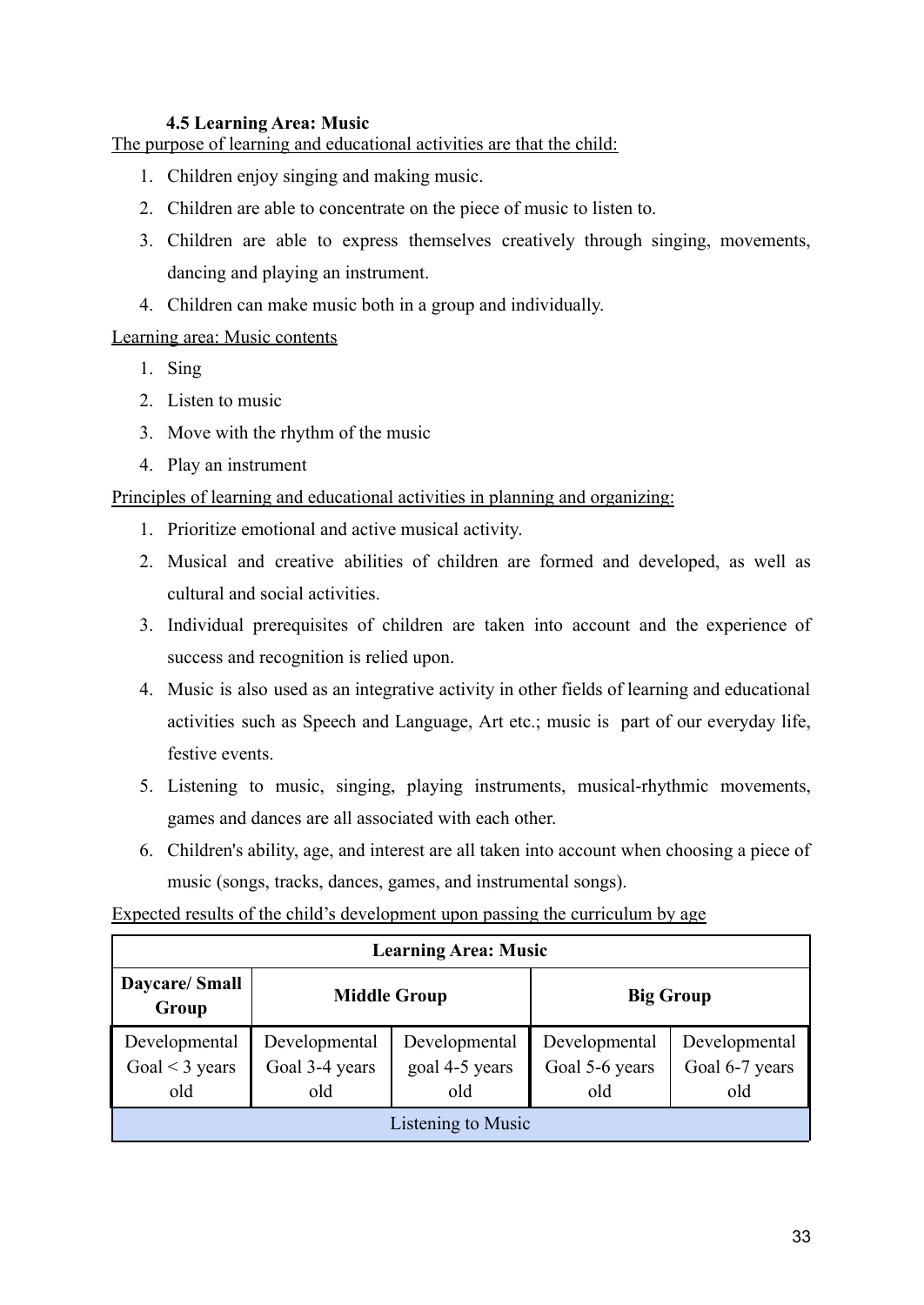| Enjoys listening<br>to songs                                                                       | Sings in a group<br>with others.<br>Doesn't force<br>singing, but does<br>it naturally                       | Sings in a natural<br>voice on<br>exhalation.                                      | Sings at a steady<br>pace, naturally,<br>expressively,<br>pronouncing<br>words clearly                  | Sings<br>expressively with<br>a natural voice<br>and with easy<br>breathing                                                      |
|----------------------------------------------------------------------------------------------------|--------------------------------------------------------------------------------------------------------------|------------------------------------------------------------------------------------|---------------------------------------------------------------------------------------------------------|----------------------------------------------------------------------------------------------------------------------------------|
|                                                                                                    |                                                                                                              | Sings songs with<br>the group at a<br>steady pace                                  |                                                                                                         | Sings words by<br>clearly<br>pronouncing<br>them                                                                                 |
| Tries to sing<br>along with the<br>teacher using<br>single syllables<br>or words from<br>the song. | Sings simple<br>children's songs<br>by heart                                                                 | Sings children's<br>songs by heart<br>with others and<br>individually              | Sings age<br>appropriate<br>children's songs<br>both in a group<br>and individually                     | Sings age<br>appropriate<br>children's songs<br>both in a group<br>and individually                                              |
| Joins in on<br>singing (claps, is<br>silent or sings<br>along)                                     |                                                                                                              |                                                                                    |                                                                                                         | Able to be a<br>background<br>singer for a<br>soloist                                                                            |
| Able listen to<br>songs performed<br>by the teacher.                                               | Able to listen to<br>songs or a piece<br>of music and<br>then express the<br>moods perceived<br>in the music | Recognises<br>learned song by<br>hearting.                                         | music and<br>express the<br>content                                                                     | Able to listen to a Able to listen to a<br>song or a piece of song or a piece of<br>music carefully<br>and describe the<br>music |
|                                                                                                    |                                                                                                              | Expresses the<br>mood of the<br>music                                              | Recognises<br>simple genres<br>(marching, song,<br>dance)                                               |                                                                                                                                  |
|                                                                                                    |                                                                                                              | Follows the pace<br>and rhythm<br>through physical<br>movements                    |                                                                                                         |                                                                                                                                  |
|                                                                                                    |                                                                                                              | Differentiates Music                                                               |                                                                                                         |                                                                                                                                  |
| Do not need to<br>differentiate                                                                    | Differentiated<br>vocal songs from<br>instrumental<br>songs                                                  | Differentiates a<br>vocal song from<br>an instrumental<br>song or nature<br>sounds | Differentiates a<br>vocal song from<br>an instrumental<br>song, and<br>recognises the<br>song, when the | Distinguishes a<br>vocal song and<br>instrumental<br>song by hearing                                                             |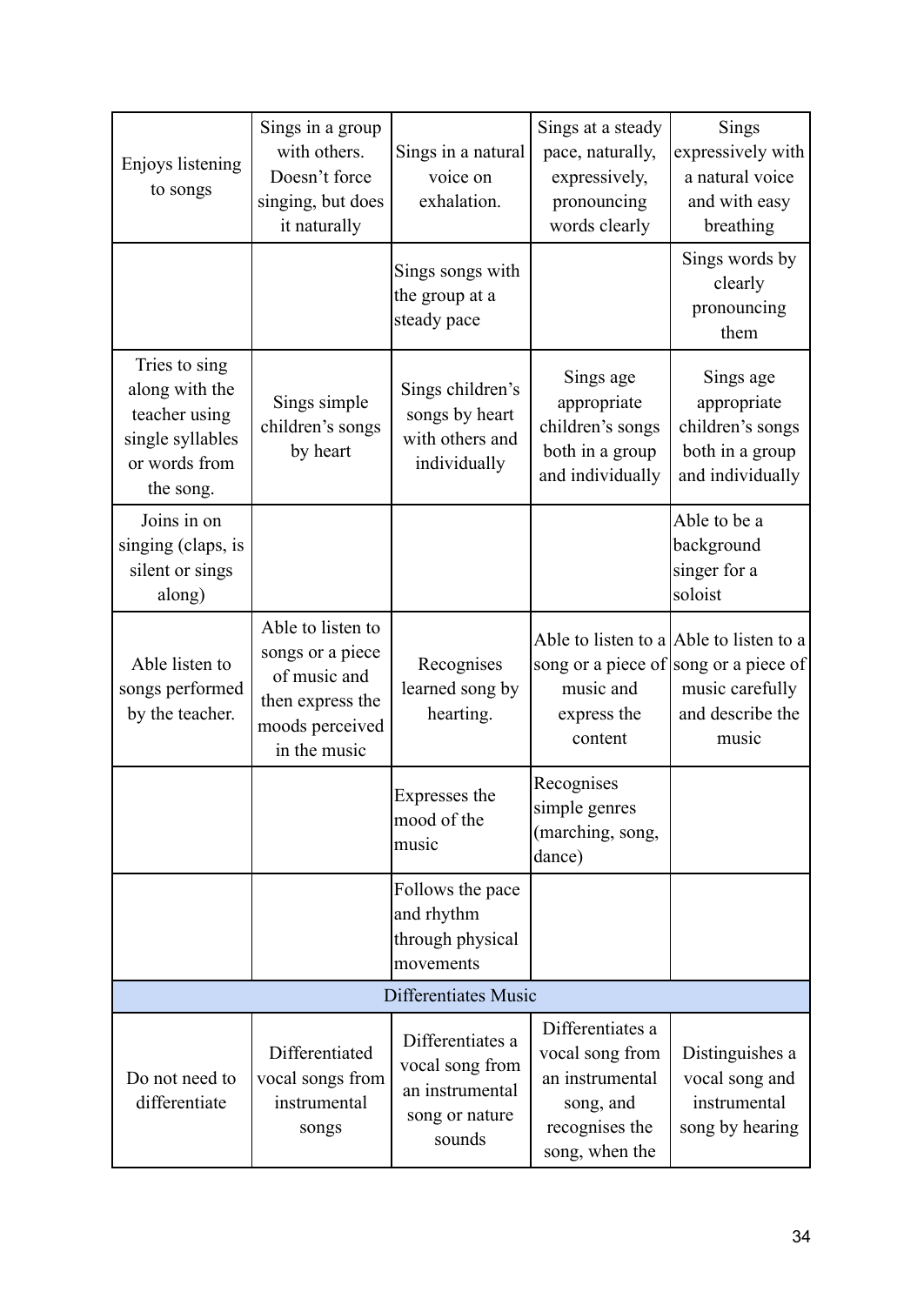|                                                                                                             |                                                                                                  |                                                                                                                      | melodic<br>instrument is<br>played                                                                                                                                                |                                                                                                                                                            |
|-------------------------------------------------------------------------------------------------------------|--------------------------------------------------------------------------------------------------|----------------------------------------------------------------------------------------------------------------------|-----------------------------------------------------------------------------------------------------------------------------------------------------------------------------------|------------------------------------------------------------------------------------------------------------------------------------------------------------|
|                                                                                                             |                                                                                                  | Instruments                                                                                                          |                                                                                                                                                                                   |                                                                                                                                                            |
| Recognises the<br>lyrics of the song<br>e.g. animals<br>(meow-meow,<br>etc), a vehicle<br>(beep-beep, etc.) | Differentiates<br>between learned<br>instruments:<br>sound sticks,<br>triangle, bells, a<br>drum | Differentiates by<br>hearing:<br>tambourine,<br>triangle,<br>nightingale,<br>sound sticks,<br>metallophone,<br>piano | instruments by the sound and timbre                                                                                                                                               | Differentiates between learned                                                                                                                             |
| Able to use<br>sound sticks,<br>drums, bells and<br>can beat the<br>pulse.                                  | Able to play age<br>appropriate<br>rhythmic<br>instruments:<br>drums, sound<br>sticks, bells     | Able to play<br>simple<br>accompaniments<br>to songs on age<br>appropriate<br>instruments                            | Able to play age<br>appropriate<br>rhythmic and<br>melodic<br>instruments like a<br>drum, bells,<br>tambourine,<br>metallophon, the<br>pipe, ring drum,<br>triangle,<br>chestnut. | Able to play<br>simple<br>accompaniments<br>for learned songs<br>and instrumental<br>songs on age<br>appropriate<br>rhythmic and<br>melodic<br>instruments |
| Listens to a<br>pause (doesn't<br>play the<br>instrument or<br>make sounds in a<br>given place);            |                                                                                                  |                                                                                                                      |                                                                                                                                                                                   |                                                                                                                                                            |
| Able to use<br>sound sticks,a<br>drum and bells<br>according to the<br>content of the<br>song               | Able use<br>rhythmic<br>instruments to<br>accompaniment a<br>song                                | Able to play<br>rhythmic<br>instruments in an<br>instrumental<br>ensemble                                            | Able to play<br>learned<br>instruments both<br>in an ensemble<br>and as a soloist                                                                                                 | Able to play<br>children's<br>instruments and<br>can play in an<br>instrumental<br>ensemble                                                                |
|                                                                                                             |                                                                                                  | <b>Rhythm and Movements</b>                                                                                          |                                                                                                                                                                                   |                                                                                                                                                            |
| Moves under the<br>guidance of the<br>teacher imitating<br>animals or<br>vehicles                           | Moves according<br>to the tone (slow,<br>fast, high, low<br>sound)                               | Moves according<br>to the tone and<br>alternation of the<br>pace                                                     | Moves according<br>to the tone, pace<br>and dynamics of<br>the music                                                                                                              | Moves according<br>to the tone of the<br>music                                                                                                             |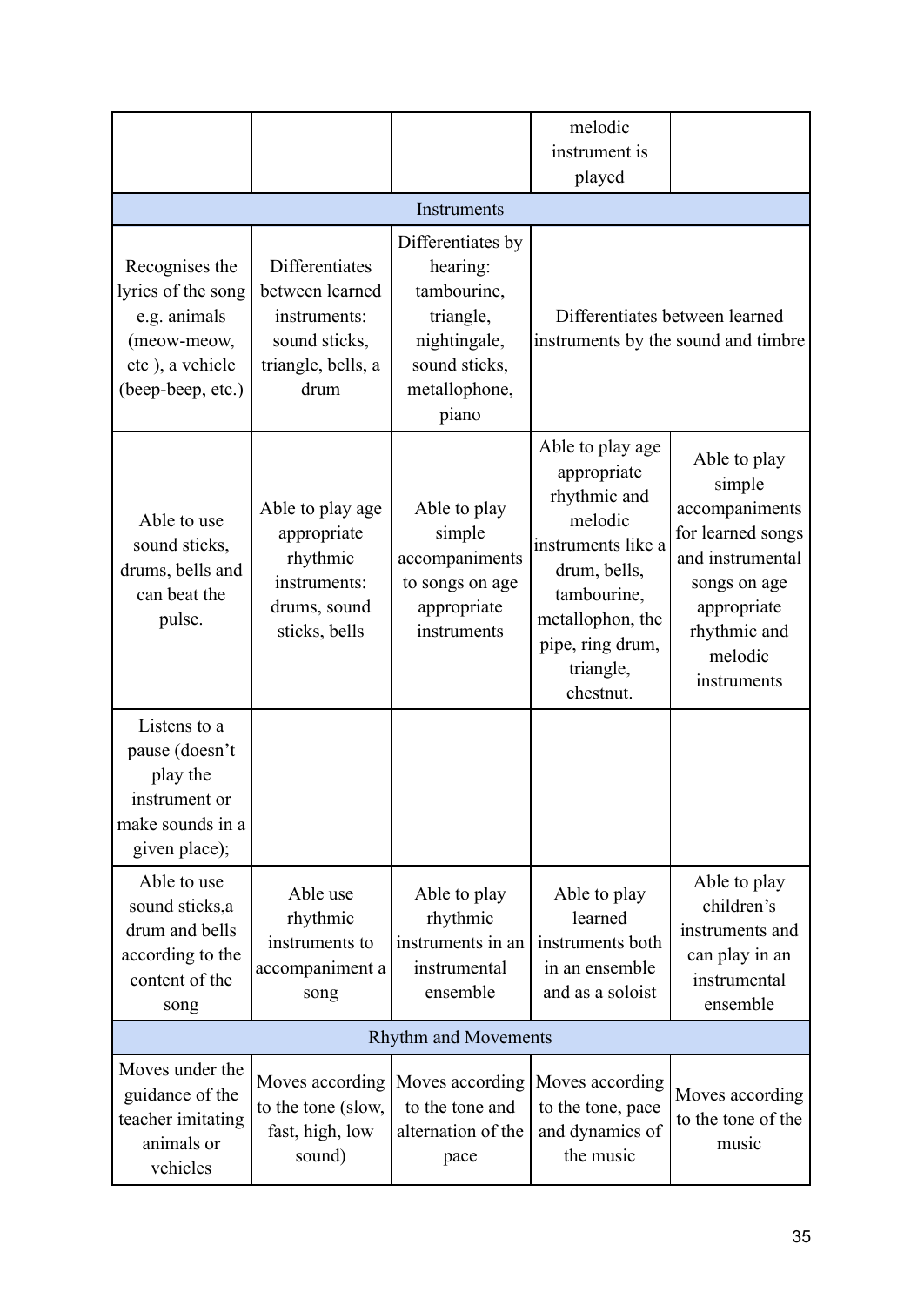| Expressing themselves through Music                                                                                |                                                                               |                                                                                        |                                                                                                        |                                                                                     |
|--------------------------------------------------------------------------------------------------------------------|-------------------------------------------------------------------------------|----------------------------------------------------------------------------------------|--------------------------------------------------------------------------------------------------------|-------------------------------------------------------------------------------------|
| Expresses<br>themselves by<br>freely imitating<br>animals, birds<br>and vehicles<br>according to their<br>feelings | Express creative<br>movement in<br>dances, musical<br>plays and song<br>games | Expresses<br>themselves freely<br>according to the<br>content of the<br>piece of music | Creatively<br>express<br>themselves<br>according to the<br>content and tone<br>of the musical<br>piece | Expresses<br>themselves<br>creatively<br>through a<br>musical-rhythmic<br>movement. |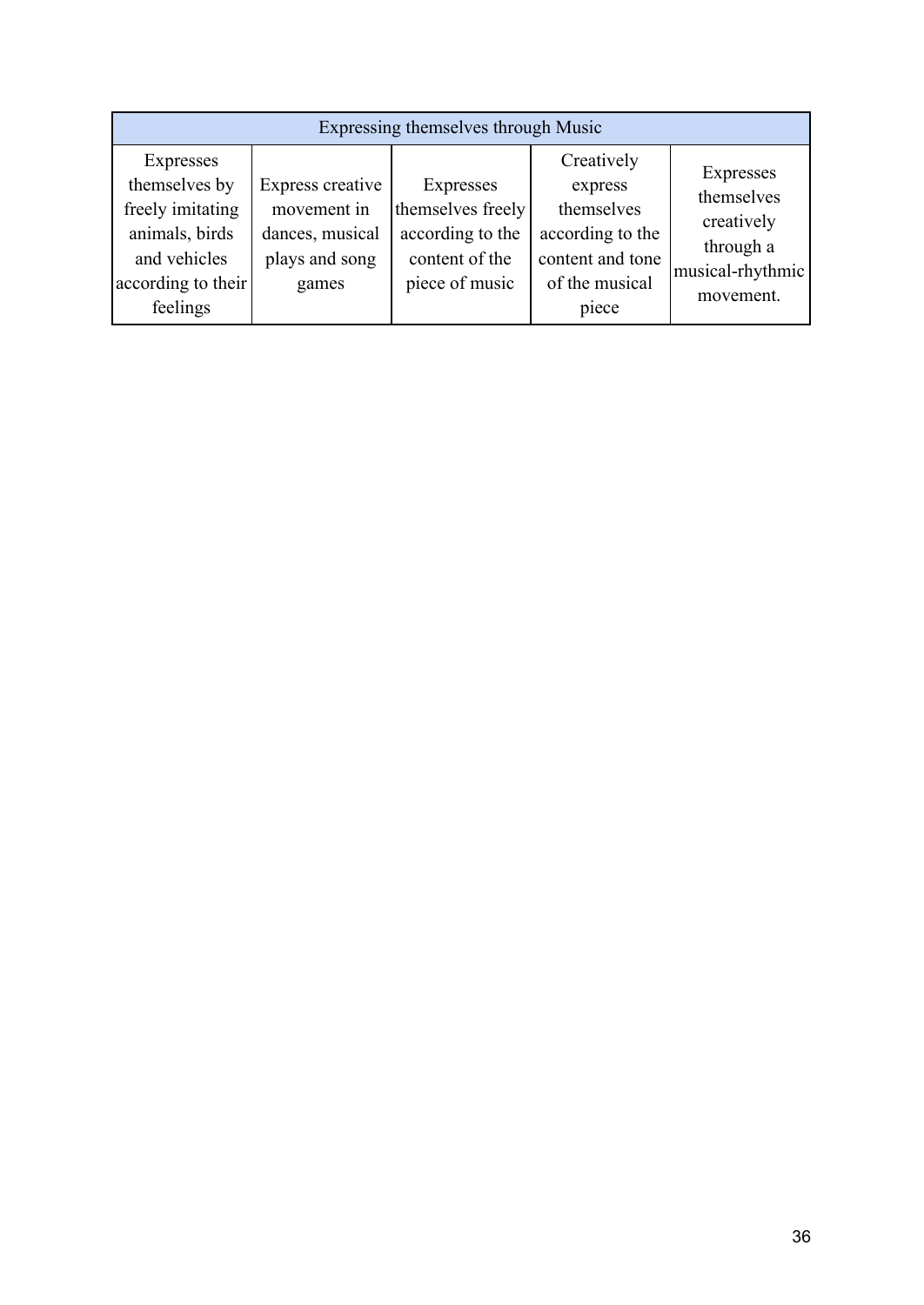#### **4.6 Learning Area: Physical Education**

The purpose of learning and educational activities are that the child:

- 1. Children want to move and enjoy the movements.
- 2. Children are able to work for a targeted action.
- 3. Children are active in group activities and individual activities.
- 4. Children understand the importance of physical activities for human health.
- 5. Children follow primary hygiene and safety requirements.

#### Learning area: Movement contents

- 1. Physical education knowledge: safety, self-control and hygiene.
- 2. Main movements\*
- 3. Exercise movements through games
- 4. Experience basic sports.
- 5. Dance and rhythm.

#### Principles of learning and educational activities in planning and organizing:

- 1. Basic movements require daily guidance: movement skills, mobility skills, and other movement abilities (endurance, power, speed, flexibility) are formed and developed through regular repetition of activities.
- 2. Children's opportunities to move actively are enriched through the development of sports: cycling, skiing, skating, swimming etc.
- 3. It's important to develop the moral principles and self-confidence: positive character traits develop through regular physical activity.
- 4. Children are directed to assess their skills, abilities and co-operation, to take their peers into account, to control their emotions; to understand the need for one or another physical exercise.
- 5. The development of basic movements, coordination, posture, balance, mobility and fine motor skills (accuracy, control of facial and finger muscles) and the provision of feedback will be diversified.

| <b>Learning Area: Music</b> |                     |                |                  |                |  |
|-----------------------------|---------------------|----------------|------------------|----------------|--|
| Daycare/Small<br>Group      | <b>Middle Group</b> |                | <b>Big Group</b> |                |  |
| Developmental               | Developmental       | Developmental  | Developmental    | Developmental  |  |
| Goal $<$ 3 years            | Goal 3-4 years      | goal 4-5 years | Goal 5-6 years   | Goal 6-7 years |  |
| old                         | old                 | old            | old              | old            |  |

Expected results of the child's development upon passing the curriculum by age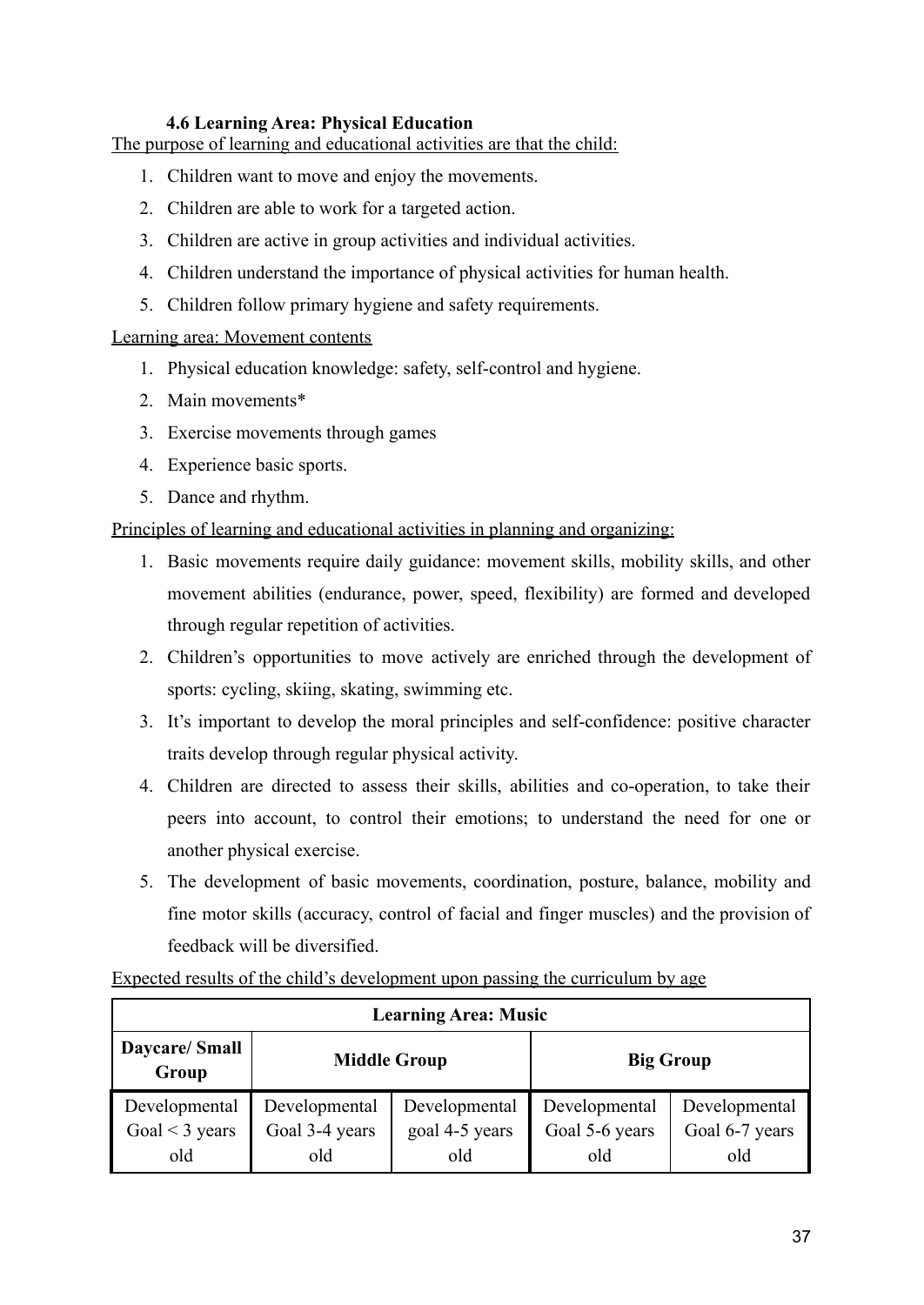|                                                                                     |                                                                                                                           | Safety                                                                                                                                                              |                                                                                                                                                                                               |                                                                                                                               |
|-------------------------------------------------------------------------------------|---------------------------------------------------------------------------------------------------------------------------|---------------------------------------------------------------------------------------------------------------------------------------------------------------------|-----------------------------------------------------------------------------------------------------------------------------------------------------------------------------------------------|-------------------------------------------------------------------------------------------------------------------------------|
| Moves safely<br>under the<br>guidance of the<br>teacher                             | Takes into<br>account peers in<br>active activities                                                                       | Performs<br>exercises<br>according to the<br>teacher's<br>instructions and<br>verbal<br>explanation.                                                                | Follows the game<br>rules and safety<br>regulations<br>according to the<br>location and<br>possibilities                                                                                      | Follows the<br>general safety<br>rules when<br>moving and<br>playing, choosing<br>a suitable<br>location and the<br>equipment |
|                                                                                     |                                                                                                                           | Uses different<br>sports equipment<br>safely, in a<br>suitable manner<br>and location                                                                               |                                                                                                                                                                                               |                                                                                                                               |
|                                                                                     |                                                                                                                           | Performance                                                                                                                                                         |                                                                                                                                                                                               |                                                                                                                               |
| Performs<br>postures and<br>movements<br>during<br>demonstration<br>and instruction | Performs<br>exercises under<br>demonstration<br>and instruction at<br>a steady pace<br>both with the<br>teacher and peers | Able to perform<br>a combination of<br>exercises<br>consisting up to<br>four different<br>exercises.<br>Controls their<br>movements,<br>coordination and<br>balance | Concentrates on<br>a specific<br>activity, tolerates<br>losing in<br>competitive<br>games                                                                                                     | Concentrates on<br>a purposeful<br>physical activity                                                                          |
| Do not need to<br>perform                                                           | Maintain balance<br>while moving on<br>balance bench<br>and reduced<br>surface                                            | Performs<br>exercises<br>developing<br>coordination and<br>balance skills                                                                                           | Performs main<br>movements<br>freely                                                                                                                                                          | Performs main<br>movements<br>effortlessly                                                                                    |
|                                                                                     | Performs main<br>movements with<br>combinations and<br>in learned<br>exercises                                            | Uses main<br>movements<br>actively and<br>performs<br>exercises<br>requiring static<br>balance in games                                                             | Performs<br>different dance<br>moves: pressure<br>step, jump step,<br>knee bending,<br>heel and hoe<br>strokes, heel and<br>toe stepping,<br>spinning one and<br>by two, walking<br>backwards | Performs<br>movements with<br>coordination and<br>rhythm                                                                      |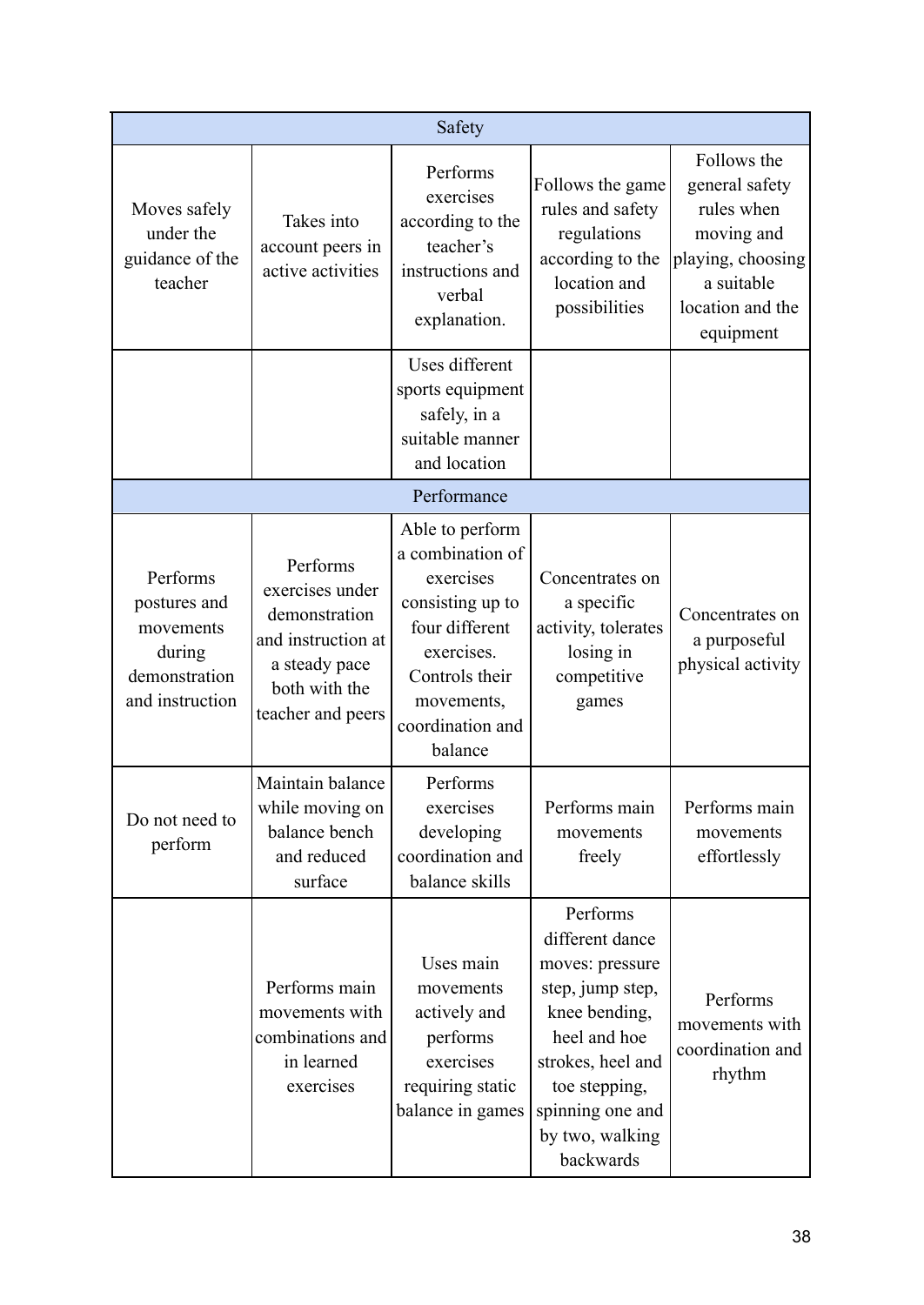| Performs<br>postures and<br>movements<br>during<br>demonstration.                       | Walk, run, jump<br>rhythmically to<br>music                                                                 | Controls their<br>movements both<br>indoors and on<br>terrain.                             | Performs flexibility, speed, power<br>and endurance skill developing<br>exercises both indoors and outdoors |                                                                                                                               |
|-----------------------------------------------------------------------------------------|-------------------------------------------------------------------------------------------------------------|--------------------------------------------------------------------------------------------|-------------------------------------------------------------------------------------------------------------|-------------------------------------------------------------------------------------------------------------------------------|
| Runs after a<br>rolling tool such<br>as a ball and a<br>hoop.                           | Performs<br>movement at a<br>different pace.                                                                | Performs speed<br>training exercises                                                       |                                                                                                             |                                                                                                                               |
| Performs<br>exercises from<br>different<br>positions and<br>with different<br>equipment | Performs<br>imitative<br>movements<br>under the<br>guidance of the<br>teacher                               |                                                                                            |                                                                                                             |                                                                                                                               |
| <b>Balance</b>                                                                          |                                                                                                             |                                                                                            |                                                                                                             |                                                                                                                               |
| Maintains<br>balance while<br>running                                                   | Maintains<br>balance while<br>stationary                                                                    | Controls their<br>moves,<br>coordination and<br>balance in<br>exercises that<br>require it | Maintains balance both when<br>stationary and while moving                                                  |                                                                                                                               |
|                                                                                         |                                                                                                             | Coordination                                                                               |                                                                                                             |                                                                                                                               |
| Able to take the<br>ball to the<br>intended object<br>and can bring it<br>back          | Performs<br>exercises with<br>right, left hand<br>and with both<br>hands                                    | Uses both hands<br>to perform<br>exercises                                                 | Uses both hands<br>in exercises,<br>including the<br>exercises that<br>require precision                    | Uses both hands<br>in exercises,<br>including the<br>dominant hand in dominant hand in<br>exercises that<br>require precision |
| Able to roll the<br>ball with both<br>hands                                             |                                                                                                             |                                                                                            |                                                                                                             |                                                                                                                               |
| Imitates the<br>teacher while<br>performing<br>exercises                                | Performs<br>movements<br>freely on his/her<br>own creative way<br>as well as<br>according to the<br>teacher | Freely imitates<br>the exercises<br>presented by the<br>teacher                            | Imitates an adult<br>and adds their<br>own creation                                                         | Imitates an adult<br>while performing<br>an exercise                                                                          |
| Rhythm                                                                                  |                                                                                                             |                                                                                            |                                                                                                             |                                                                                                                               |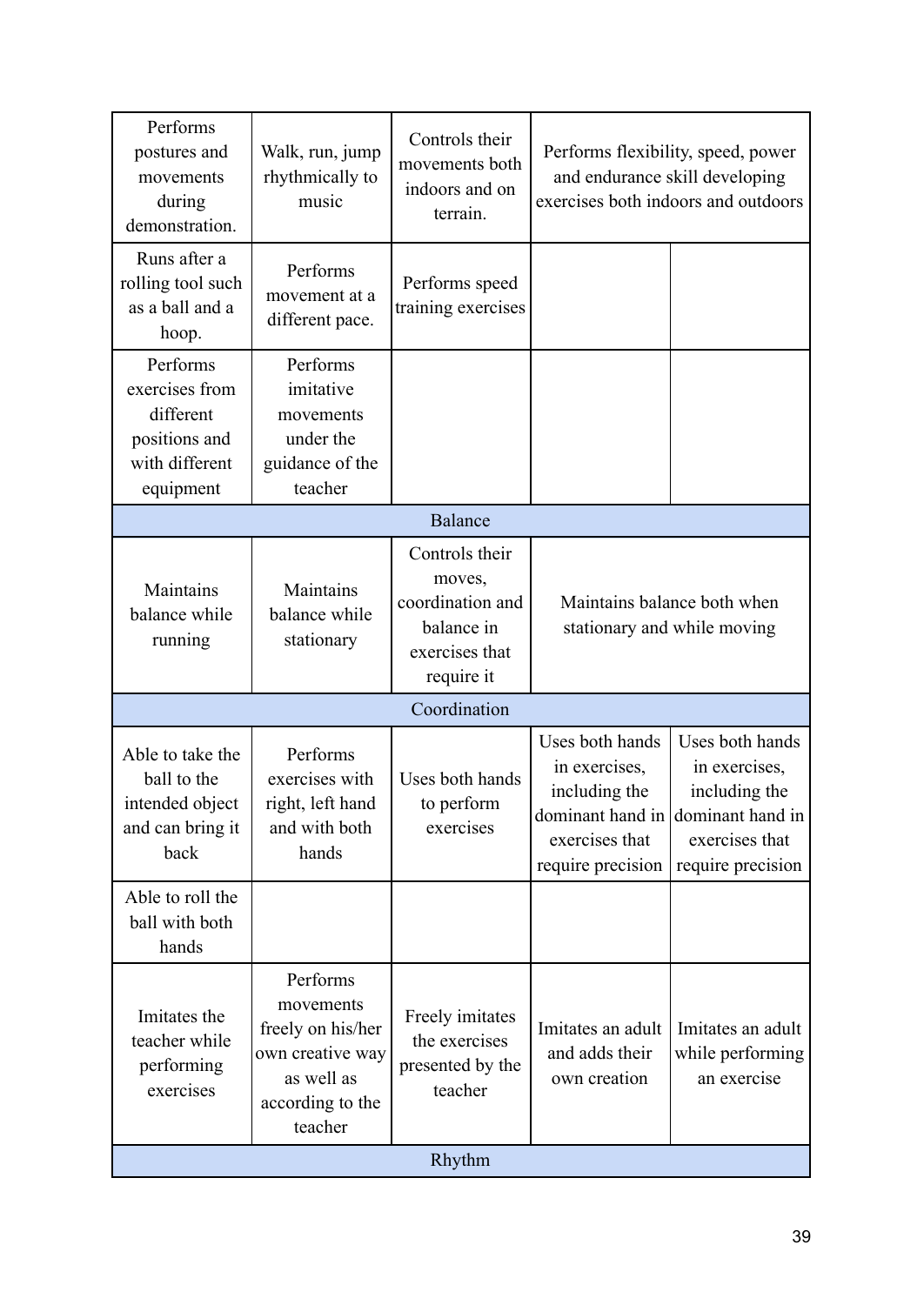| Does not perform<br>movements<br>simultaneously     | Performs rhythm movements<br>simultaneously with the others               |                                                   | Performs rhythm movements<br>simultaneously and in a steady pace<br>with the others                       |                                                                                        |
|-----------------------------------------------------|---------------------------------------------------------------------------|---------------------------------------------------|-----------------------------------------------------------------------------------------------------------|----------------------------------------------------------------------------------------|
| Moves<br>enthusiastically<br>in their own<br>rhythm | Moves to a self-generated rhythm at<br>both a steady and alternating pace |                                                   | Moves steadily as well as in<br>alternating pace in the music and in<br>the self-created rhythm           |                                                                                        |
|                                                     |                                                                           | <b>Tools and Equipment</b>                        |                                                                                                           |                                                                                        |
| Uses a little cloth<br>while moving                 | Uses different<br>tools while<br>moving: cloths,<br>ribbons               | Use cloths, sticks<br>and ribbons<br>while moving | Use ribbons,<br>cloths, hoops,<br>dumbbells,<br>sticks, sleds and<br>skis while<br>moving                 | Use different<br>tools while<br>moving: ribbons,<br>cloths, hoops,<br>skis, sleds etc. |
| Rolls a ball                                        | Plays relay races<br>and jumping<br>games                                 | Plays basketball,<br>football and relay<br>races  | Plays basketball,<br>football, relay<br>races and games<br>on jumping balls<br>and with<br>skipping ropes | Plays games with<br>sporty elements<br>(basketball,<br>football etc.)                  |
|                                                     |                                                                           | Rules                                             |                                                                                                           |                                                                                        |
| Notices that the<br>games have rules                | Understands the<br>content of the<br>game                                 | Follows the rules of the game                     |                                                                                                           |                                                                                        |
|                                                     |                                                                           | <b>Sports</b>                                     |                                                                                                           |                                                                                        |
| Knows that<br>different sports<br>exist             | Names a few sports, winter and<br>summer sports                           |                                                   | Names some<br>famous athletes                                                                             | Names some<br>famous Estonian<br>athletes                                              |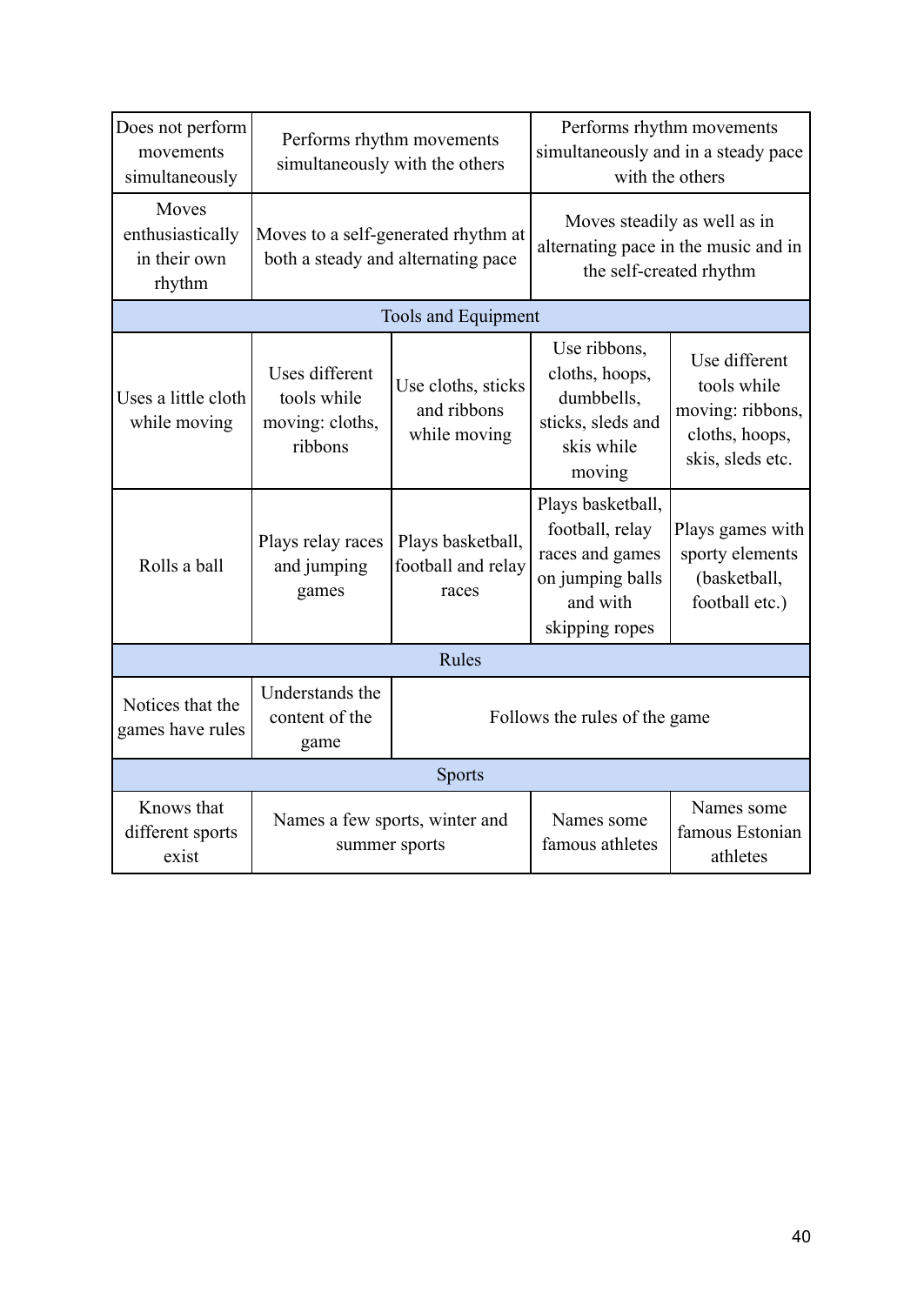## **4.7 Learning area: General playing skills** Playing skills

Playing is the main activity for preschool children. While playing, children acquire and consolidate new information, skills, reflect on feelings and wishes, learn to communicate, gain experiences and learn behavioral rules. Playing skills are essential for developing skills and knowledge in areas of general and educational activities.

# **Expected playing skills by age**

| <b>Learning Area: Playing Skills</b>                        |                                                                           |                                                            |                                                                                          |                                                                                                                   |  |
|-------------------------------------------------------------|---------------------------------------------------------------------------|------------------------------------------------------------|------------------------------------------------------------------------------------------|-------------------------------------------------------------------------------------------------------------------|--|
| <b>Daycare/Small</b><br>Group                               | <b>Middle Group</b>                                                       |                                                            | <b>Big Group</b>                                                                         |                                                                                                                   |  |
| Developmental<br>Goal $\leq$ 3 years<br>old                 | Developmental<br>Goal 3-4 years<br>old                                    | Developmental<br>goal 4-5 years<br>old                     | Developmental<br>Goal 5-6 years<br>old                                                   | Developmental<br>Goal 6-7 years<br>old                                                                            |  |
|                                                             |                                                                           | <b>Types of Games</b>                                      |                                                                                          |                                                                                                                   |  |
| Understands the<br>meaning of<br>games, toys and<br>playing | Combines<br>several playful<br>actions                                    | Plays with<br>several children                             | Plays<br>interestingly, and<br>creatively with<br>other children for<br>a period of time | Enjoys playing<br>and is able to<br>concentrate on<br>the game                                                    |  |
| Imitates<br>surrounding life<br>in their games              | Fulfills the role<br>played in a role<br>game                             | Plays different<br>games<br>independently                  | Follows different<br>game rules<br>precisely                                             | Creatively<br>applies their<br>experience,<br>knowledge and<br>impressions of<br>the world around<br>him in games |  |
|                                                             | Sticks to the<br>actions and<br>relationships<br>arising from the<br>role |                                                            |                                                                                          |                                                                                                                   |  |
|                                                             |                                                                           | Toys and Props Usage                                       |                                                                                          |                                                                                                                   |  |
| combines<br>individual game<br>actions into a<br>whole      | Uses different<br>play materials in<br>games                              | Uses different<br>toys and play<br>materials<br>creatively | Combines<br>different actions<br>and games                                               | Initiates different<br>games and<br>develops the<br>content of the<br>game                                        |  |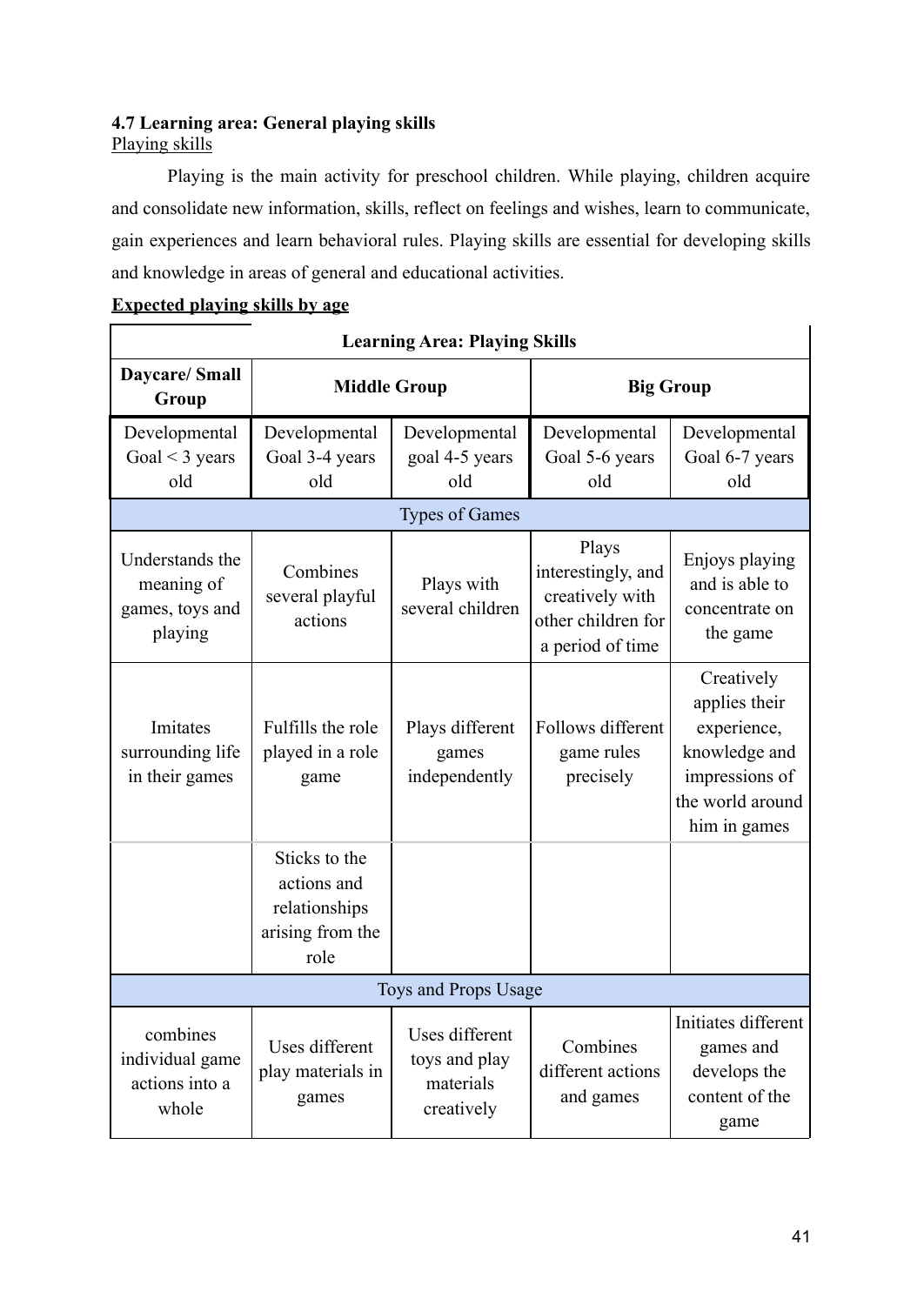| Able to use<br>simple tools in a<br>game                  | Able to use<br>different tools in<br>a game to replace<br>toys                              | Able to use<br>different tools in<br>a game<br>combining them | Able to use<br>different toys in<br>games and shares<br>them                        | Able to use<br>different tools in<br>games creatively                   |
|-----------------------------------------------------------|---------------------------------------------------------------------------------------------|---------------------------------------------------------------|-------------------------------------------------------------------------------------|-------------------------------------------------------------------------|
|                                                           |                                                                                             | Role Play                                                     |                                                                                     |                                                                         |
| Can perform<br>simpler roles in<br>games                  | Switches<br>between different<br>roles. Is<br>interested in role<br>play                    | Has interest to<br>play different<br>games                    | Highlights the<br>characteristics<br>activities and<br>relationships to<br>the role | Plays different<br>roles in a game                                      |
| Rules (Winning/Losing)                                    |                                                                                             |                                                               |                                                                                     |                                                                         |
| Able to follows<br>simpler game<br>rules                  | Plays games with<br>a few game rules<br>and follows them                                    | Can remember<br>multi-rule games                              | Follows the rules and                                                               |                                                                         |
|                                                           |                                                                                             |                                                               | Able to explains simple/familiar<br>rules to others                                 |                                                                         |
| Enjoys playing                                            | Understands the<br>possibility of<br>both winning and<br>losing in a<br>competitive<br>game | Enjoys playing<br>and learns how to<br>deal with losing       | Enjoys<br>competitive<br>games and knows<br>to work to win                          | Enjoys winning<br>and understands<br>losing in a<br>competitive<br>game |
|                                                           |                                                                                             | Basic solving skills and Sharing                              |                                                                                     |                                                                         |
| Able to enjoy<br>moving and<br>developing basic<br>skills | Able to play with<br>peers considering<br>others and<br>sharing toys                        | Able to solve<br>situations<br>differently in<br>games        | Able to agree<br>with playmates<br>on the choice of<br>game                         | Able to solve<br>problems during<br>a game                              |
|                                                           |                                                                                             |                                                               | Able to solve<br>simple problems                                                    | Able to reach<br>agreements with<br>their playmates<br>during games     |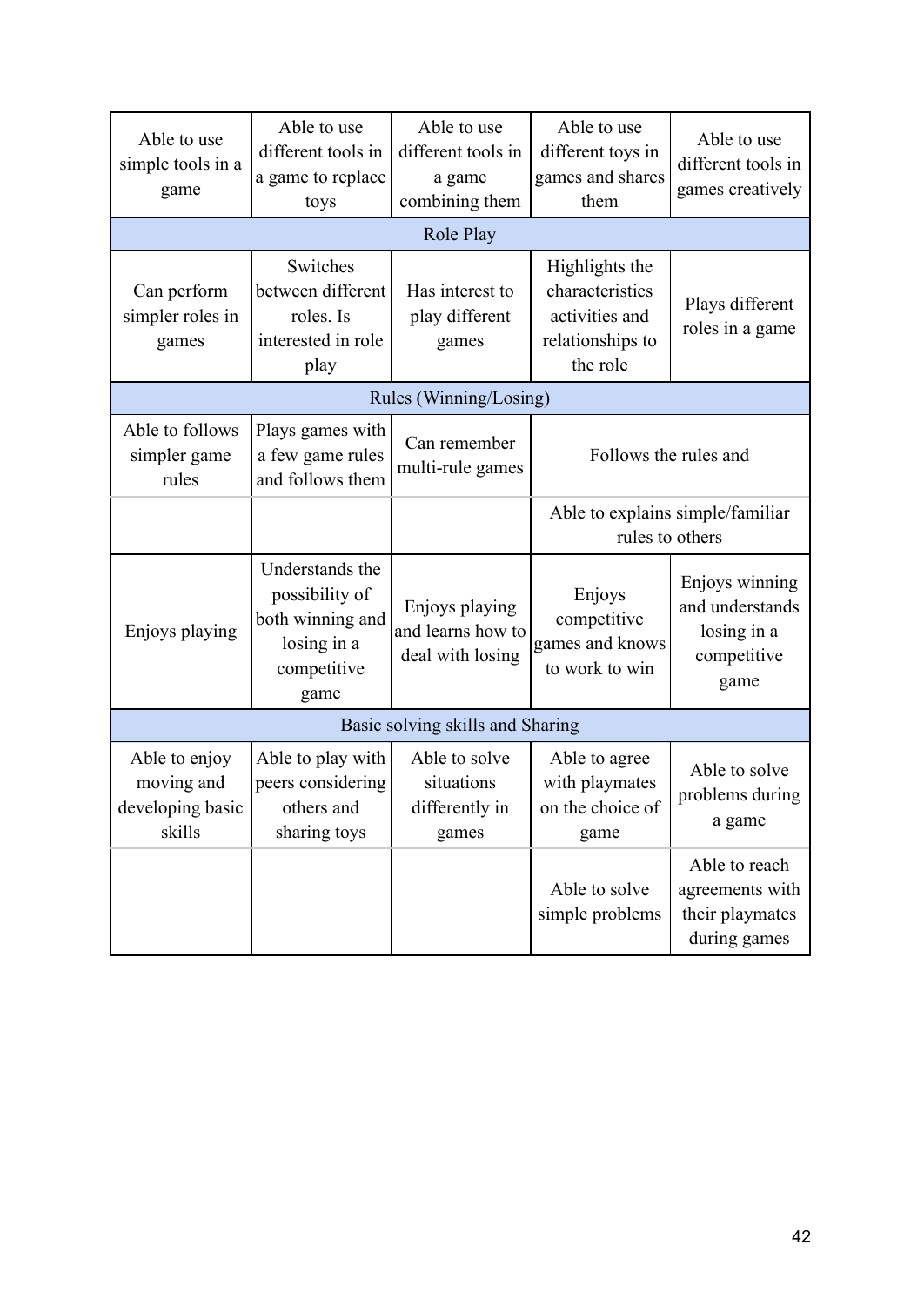#### **4.8 Learning area: Cognitive and Learning Skills** Cognitive and Learning Skills

Cognitive skills are the skills to intentionally control one's cognitive process – perception, attention, memory, thinking, emotions and motivation. Learning skills are defined as a child's ability to acquire information, knowledge and skills to research and experiment. Learning skills are developed through the development of cognitive skills.

|                                           | <u>Expected cognitive and learning skills by age</u>  |  |
|-------------------------------------------|-------------------------------------------------------|--|
|                                           | <b>Learning Area: Cognitive &amp; Learning Skills</b> |  |
| Daycare/Small<br>$\Gamma$ <sub>""</sub> " | <b>Middle Group</b>                                   |  |

| <b>Expected cognitive and learning skills by age</b> |  |  |  |
|------------------------------------------------------|--|--|--|
|                                                      |  |  |  |

| Daycare/ Small<br>Group                                 | <b>Middle Group</b>                                                                                                        |                                                                                                                               | <b>Big Group</b>                                                                                                             |                                        |  |
|---------------------------------------------------------|----------------------------------------------------------------------------------------------------------------------------|-------------------------------------------------------------------------------------------------------------------------------|------------------------------------------------------------------------------------------------------------------------------|----------------------------------------|--|
| Developmental<br>Goal $<$ 3 years<br>old                | Developmental<br>Goal 3-4 years<br>old                                                                                     | Developmental<br>goal 4-5 years<br>old                                                                                        | Developmental<br>Goal 5-6 years<br>old                                                                                       | Developmental<br>Goal 6-7 years<br>old |  |
|                                                         |                                                                                                                            | Understanding time                                                                                                            |                                                                                                                              |                                        |  |
| Able to put<br>together small<br>quantities of<br>items | Understands that<br>birthdays happen<br>once a year                                                                        | Understands simpler connections<br>(e.g. a year is divided into months, a<br>day into hours and an hour into<br>minutes) etc. |                                                                                                                              |                                        |  |
|                                                         | Understands<br>getting a year<br>older                                                                                     | Able see things as a whole and understands simple<br>connections                                                              |                                                                                                                              |                                        |  |
|                                                         | Able to<br>understand<br>simple<br>phenomena as a<br>whole (e.g. a day<br>consists of a<br>morning, day and<br>night) etc. |                                                                                                                               | Understands simple connections<br>(quantity, reason, consequence),<br>perceives objects, events and<br>phenomenon as a whole |                                        |  |
|                                                         |                                                                                                                            | Verbal Communication                                                                                                          |                                                                                                                              |                                        |  |
| Thinks verbally<br>and understands<br>what was heard    |                                                                                                                            | Understands what was heard and reacts accordingly                                                                             |                                                                                                                              |                                        |  |
|                                                         | Thinks both contemplative-figuratively and verbally                                                                        |                                                                                                                               |                                                                                                                              |                                        |  |
|                                                         |                                                                                                                            | Uses deliberative dialogue                                                                                                    |                                                                                                                              |                                        |  |
|                                                         |                                                                                                                            | Time Management                                                                                                               |                                                                                                                              |                                        |  |
| Capable of                                              | Able to focus for                                                                                                          | Able to focus for                                                                                                             | Able to focus for                                                                                                            | Able to focus for                      |  |

 $\overline{1}$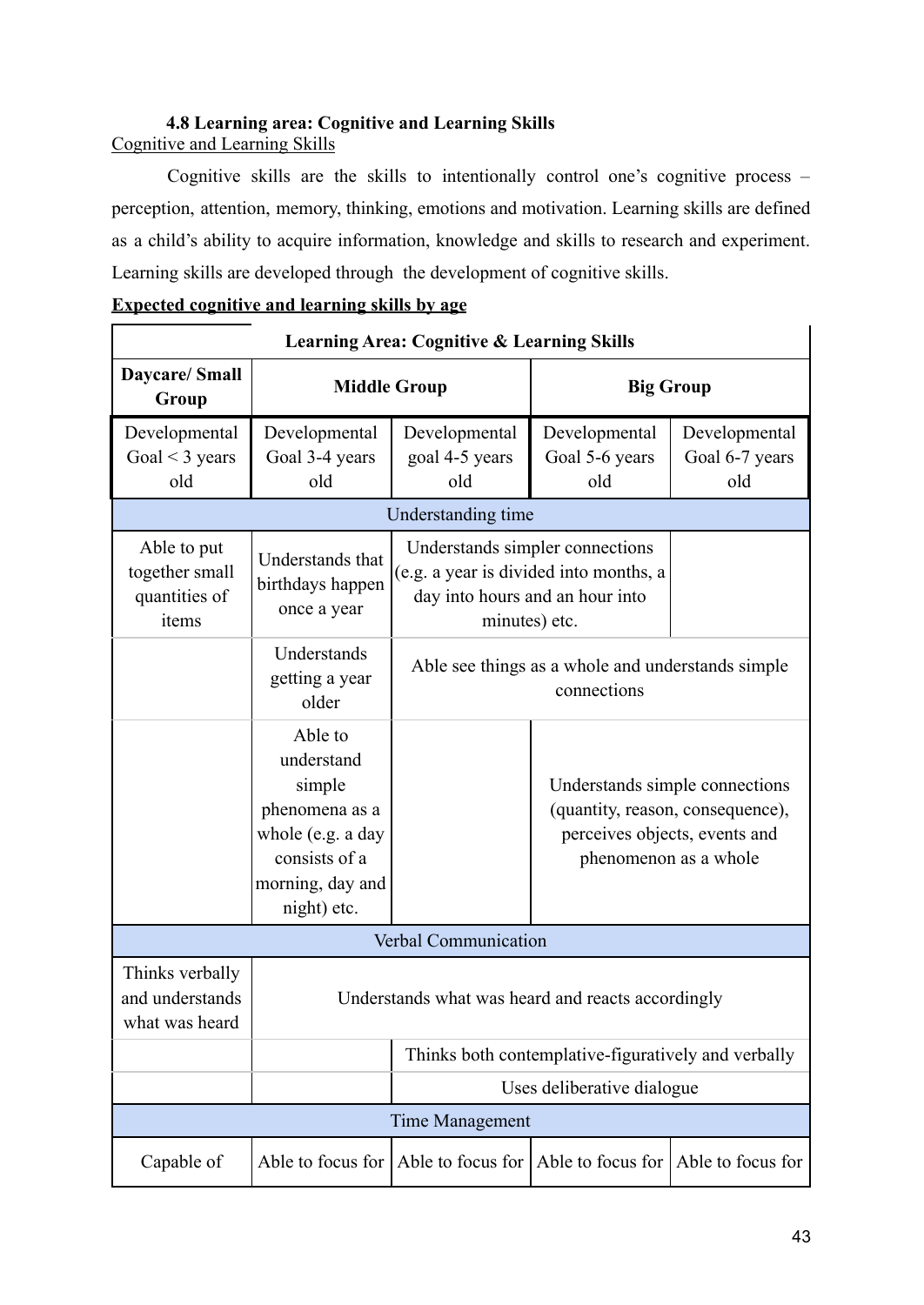| focusing for 10<br>minutes                              | 15 minutes                                                       | 20 minutes                                                                               | 25 minutes                                                                                                        | up to 30 minutes                                                                                                                          |  |  |
|---------------------------------------------------------|------------------------------------------------------------------|------------------------------------------------------------------------------------------|-------------------------------------------------------------------------------------------------------------------|-------------------------------------------------------------------------------------------------------------------------------------------|--|--|
| Plans their<br>activities in short<br>term              | Plans their<br>everyday<br>activities                            | Plans and<br>organizes their<br>everyday<br>activities                                   | Able to complete<br>what has been<br>started, plans<br>their time<br>accordingly                                  | Able to plans and<br>organize their<br>everyday<br>activities,<br>completes started<br>activities                                         |  |  |
|                                                         |                                                                  | Behavior in new situations                                                               |                                                                                                                   |                                                                                                                                           |  |  |
| Behaves well in<br>new situations<br>with an adult      | Behaves well in<br>new situations<br>uses adult<br>assistance    | In a new<br>situation, asks for<br>help from others                                      | Reacts to new<br>situations<br>according to the<br>directions of an<br>adult, asks for<br>help                    | Behaves well in a<br>new situation<br>according to the<br>instructions of an<br>adult                                                     |  |  |
| Is curious, wants<br>to discover, and<br>asks questions | Is curious, wants<br>to discover,<br>experiment, and<br>research | Is happy, has<br>interest in<br>everything new,<br>asks lot of<br>questions              | Wants to learn<br>new things,<br>wants to<br>experience<br>success, research<br>experiments and<br>asks questions | Able to have a<br>positive attitude<br>towards learning<br>- wants to learn,<br>research, ask<br>questions,<br>discover and<br>experiment |  |  |
|                                                         |                                                                  | Organizing                                                                               |                                                                                                                   |                                                                                                                                           |  |  |
| Groups objects<br>by a single<br>identifier             | Groups objects<br>by few identifiers                             | Groups objects<br>and phenomena<br>by identifiers<br>given                               | Groups objects and phenomena by<br>several different identifiers                                                  |                                                                                                                                           |  |  |
| Listening                                               |                                                                  |                                                                                          |                                                                                                                   |                                                                                                                                           |  |  |
| Enjoys listening<br>to stories<br>repeatedly            | Wants to listen to<br>stories often                              | Able to<br>remembers<br>stories heard<br>repeatedly and<br>talks about them<br>to others | Understands that<br>things will be<br>remembered as a<br>result of<br>repetition                                  | Uses repetition to<br>memorize<br>materials                                                                                               |  |  |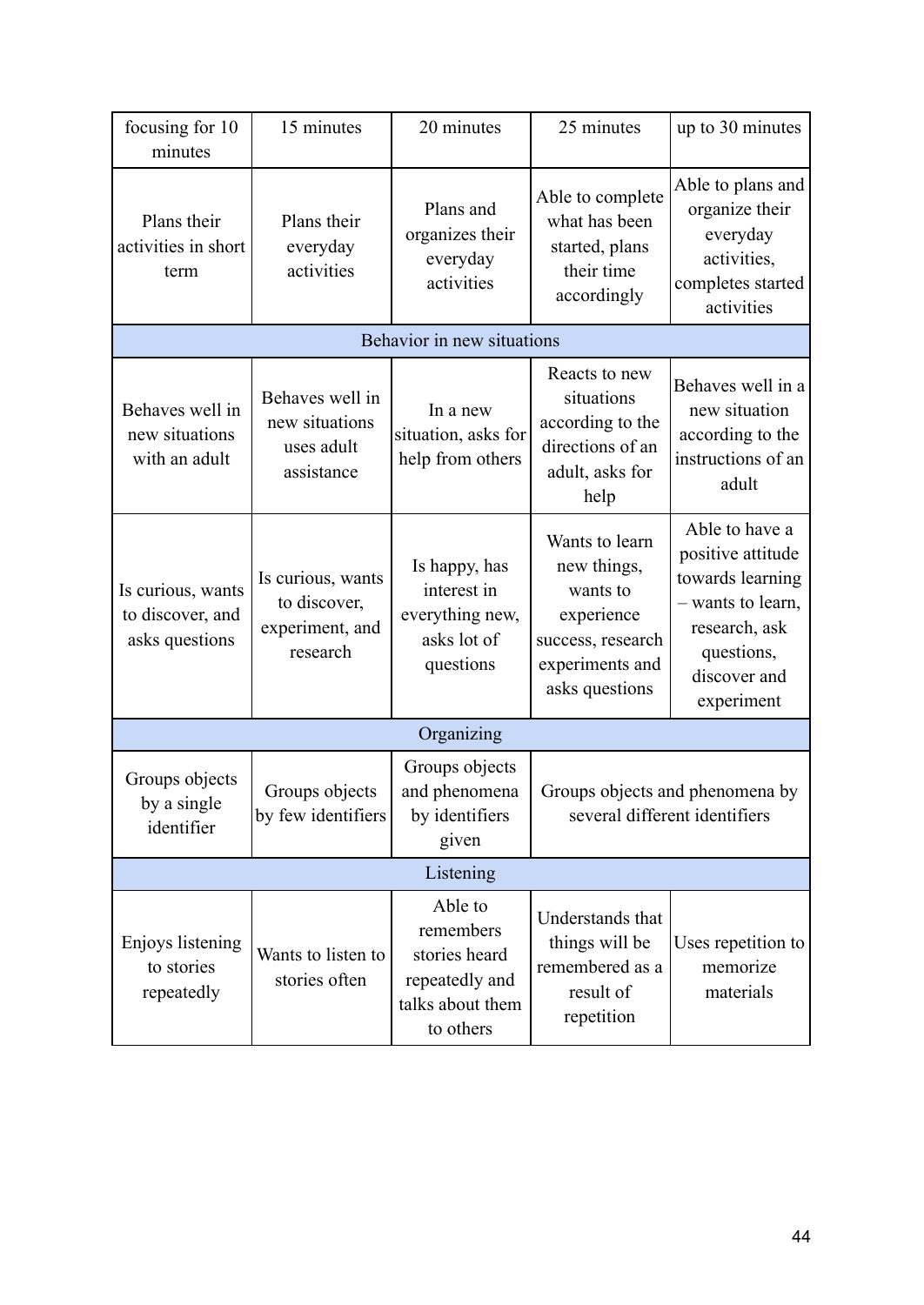## **4.9 Learning area: Social skills**

# Social Skills

Social skills are defined as a child's ability to communicate with others, to perceive themselves and their peers, to adopt generally accepted practices in society and to follow ethical beliefs.

## **Expected social skills by age**

| <b>Learning Area: Social Skills</b>                                           |                                                                           |                                                                        |                                                                                     |                                                                                                                     |  |  |
|-------------------------------------------------------------------------------|---------------------------------------------------------------------------|------------------------------------------------------------------------|-------------------------------------------------------------------------------------|---------------------------------------------------------------------------------------------------------------------|--|--|
| <b>Daycare/Small</b><br>Group                                                 | <b>Middle Group</b>                                                       |                                                                        | <b>Big Group</b>                                                                    |                                                                                                                     |  |  |
| Developmental<br>Goal $<$ 3 years<br>old                                      | Developmental<br>Goal 3-4 years<br>old                                    | Developmental<br>goal 4-5 years<br>old                                 | Developmental<br>Goal 5-6 years<br>old                                              | Developmental<br>Goal 6-7 years<br>old                                                                              |  |  |
|                                                                               |                                                                           | Understanding others                                                   |                                                                                     |                                                                                                                     |  |  |
| Understands that<br>people are<br>different in<br>gender, growth<br>and looks | Notices peoples<br>emotions and<br>feeling                                | Tries to consider<br>others feelings                                   | Tries to<br>communicate<br>with others<br>according to their<br>feelings and        | Tries to<br>understand other<br>people's feelings<br>and considers<br>them in their<br>behavior and<br>conversation |  |  |
|                                                                               | Tries to comfort<br>and encourage<br>others                               | Able to<br>communicate<br>accordingly                                  | emotions                                                                            |                                                                                                                     |  |  |
|                                                                               | Understands age<br>difference                                             | Understands that<br>differences can<br>also be about<br>nationality    | Understands that people are<br>different and unique                                 |                                                                                                                     |  |  |
|                                                                               |                                                                           | Communicating                                                          |                                                                                     |                                                                                                                     |  |  |
| Is interested in<br>communicating<br>with others                              | <b>Boldly</b> makes<br>acquaintances<br>and<br>communicates<br>with peers | Is interested in<br>communicating<br>with both the<br>peers and adults | Is interested in<br>the interests of<br>their friends, is a<br>good<br>communicator | Wants to<br>communicate $-$ is<br>interested in<br>relationships and<br>others                                      |  |  |
| Able to ask for<br>help if needed                                             | Helps the person<br>asking for help                                       | Cares about the<br>others, offers<br>their help                        | Notices the<br>person in need,<br>provides<br>assistance and if                     | Cares about other<br>people, provides<br>assistance and<br>asks for it                                              |  |  |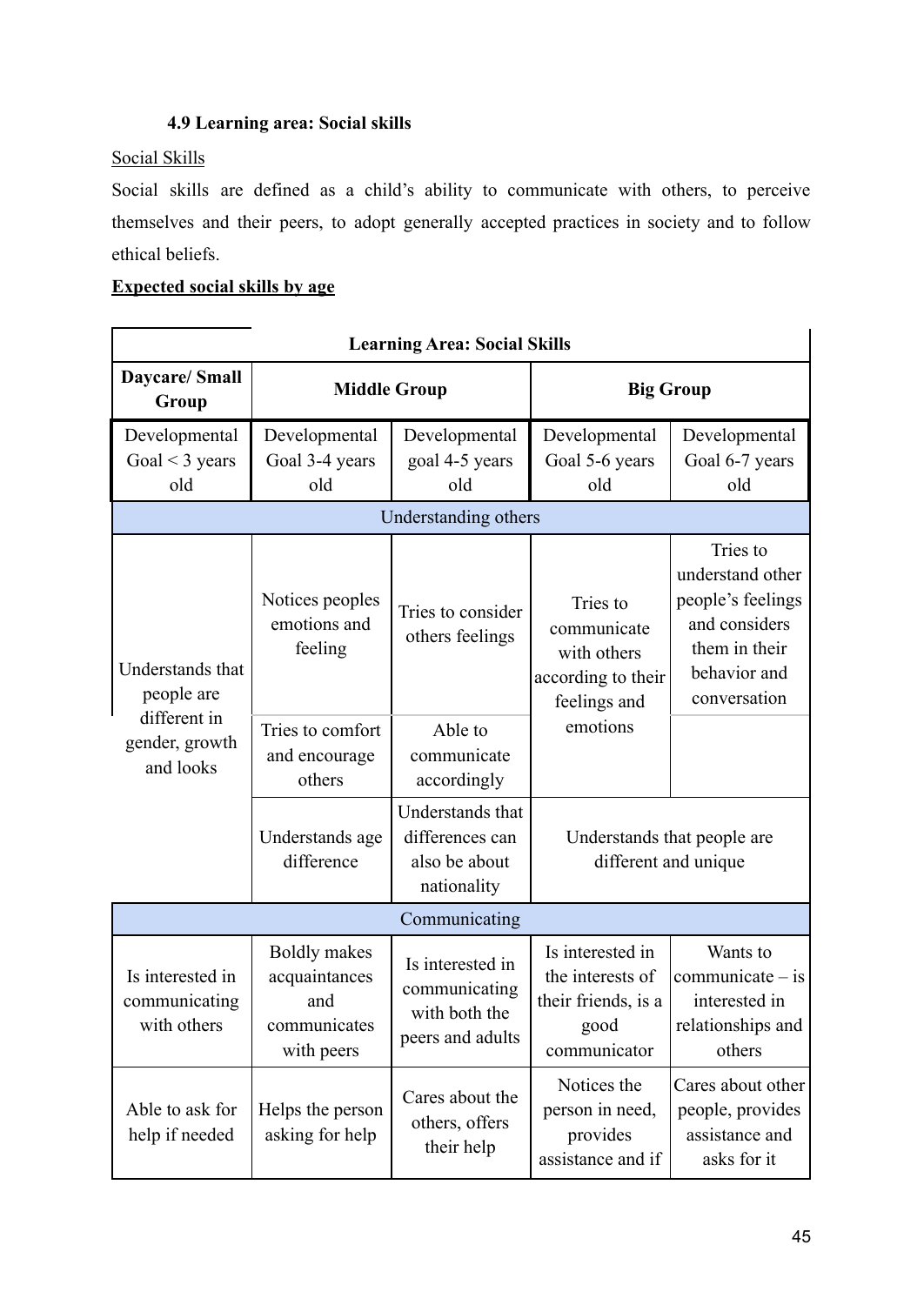|                                                                        |                                                                           |                                                                             | needed, asks for<br>it themselves                                                                     | themselves, if<br>needed                                                     |  |  |  |
|------------------------------------------------------------------------|---------------------------------------------------------------------------|-----------------------------------------------------------------------------|-------------------------------------------------------------------------------------------------------|------------------------------------------------------------------------------|--|--|--|
| <b>Understands Rules in Environments</b>                               |                                                                           |                                                                             |                                                                                                       |                                                                              |  |  |  |
| Know that the<br>kindergarten has<br>its own rules                     | Respect and<br>considers the<br>rules                                     | Understands<br>when breaking<br>the rules                                   | Understands why<br>rules are needed<br>and participates<br>in designing the<br>rules by<br>themselves | Participates in<br>designing the<br>group rules                              |  |  |  |
| Able to use<br>everyday words<br>of courtesy                           | Understands<br>kindergarten<br>courtesy rules                             | Understands the<br>rules agreed, can<br>talk about them                     | Follows the<br>group rules and<br>knows why they<br>are needed                                        | Follows the<br>agreed rules and<br>generally accepts<br>standard<br>behavior |  |  |  |
|                                                                        |                                                                           | Friendships                                                                 |                                                                                                       |                                                                              |  |  |  |
|                                                                        | Knows how to<br>consider<br>friendships                                   | Able to cooperate<br>with friends                                           | Considers friends<br>and adults                                                                       | Considers and<br>cooperates with<br>friends and adults                       |  |  |  |
| Wants to play<br>with others                                           | Knows how to<br>behave with<br>others                                     | Enjoys looking<br>for friends and<br>receiving<br>attention from<br>friends | <b>Makes</b><br>friendships in a<br>familiar social<br>circle                                         | Makes lasting<br>friendships                                                 |  |  |  |
| <b>Belongings</b>                                                      |                                                                           |                                                                             |                                                                                                       |                                                                              |  |  |  |
| Understands<br>between personal<br>belongings and<br>others belongings | Knows not to use<br>or take others<br>belongings<br>without<br>permission | Returns other<br>peoples items,<br>does not take<br>them                    | Understands<br>sharing toys from<br>personal toys                                                     | Understands the<br>meaning of<br>shared, borrows,<br>and personal toys       |  |  |  |
| <b>Behavior</b>                                                        |                                                                           |                                                                             |                                                                                                       |                                                                              |  |  |  |
| Knows that there<br>is good and bad<br>behavior                        | Knows how to<br>behave correctly                                          | Notices wrong<br>behavior and can<br>explain it                             | Differentiates between right and<br>wrong behavior                                                    |                                                                              |  |  |  |
|                                                                        |                                                                           |                                                                             | Knows the consequences of wrong<br>behavior                                                           |                                                                              |  |  |  |
| <b>Personal Opinions</b>                                               |                                                                           |                                                                             |                                                                                                       |                                                                              |  |  |  |
| Does not always<br>agree with<br>everything                            | Doesn't agree<br>with everyone,<br>has an opinions                        | Able to stick to<br>their opinion                                           | Explains their opinions both to<br>peers and adults                                                   |                                                                              |  |  |  |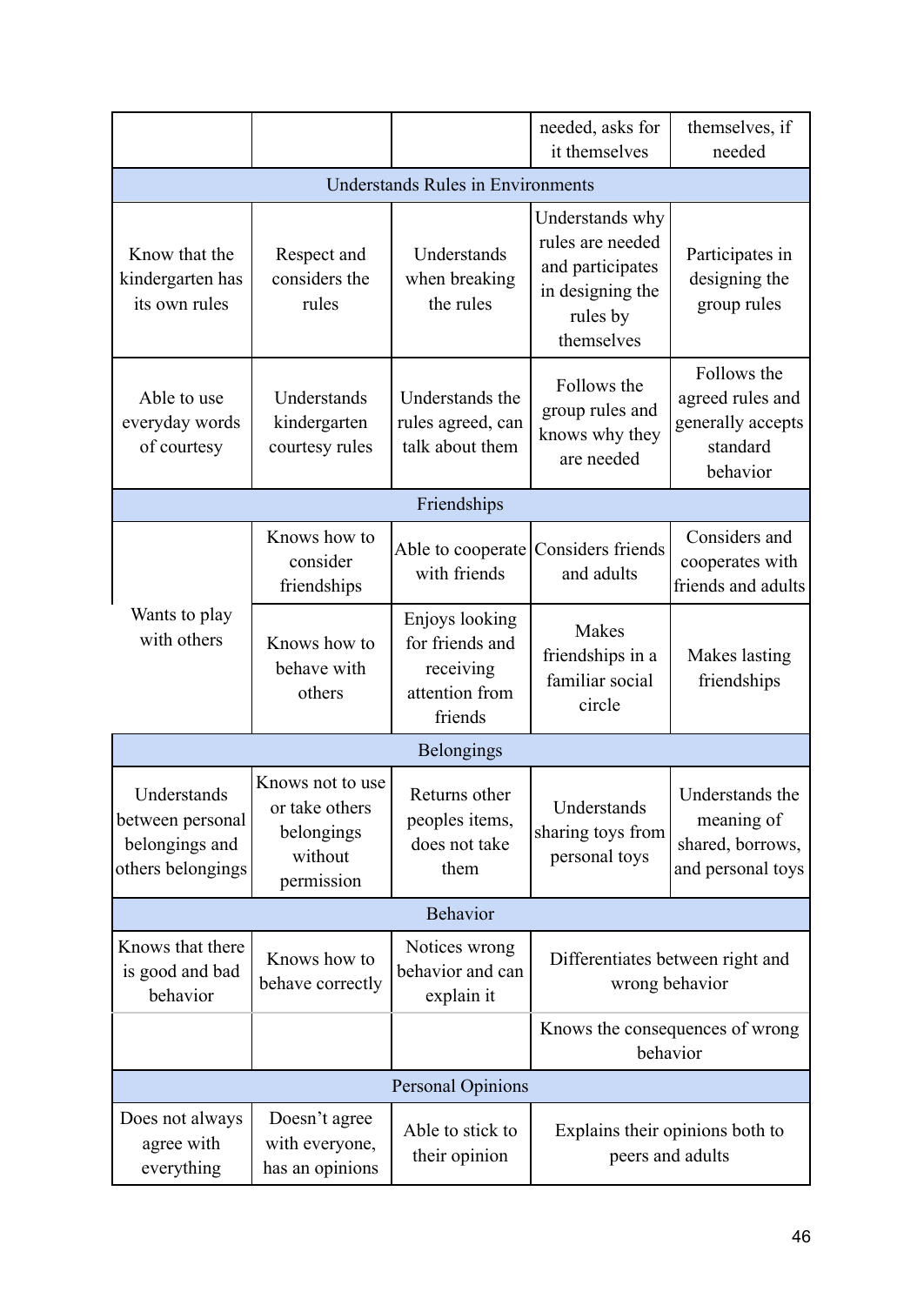# **5.0 Learning area: Self-regulation skills**

# Self-regulation skills

Self-regulation skills are the child's ability to differentiate and become aware of their skills, abilities and emotions, to manage their behavior.

| <b>Learning Area: Self-regulation Skills</b>                       |                                                                                                                                     |                                                      |                                                                       |                                                                                                                               |  |  |
|--------------------------------------------------------------------|-------------------------------------------------------------------------------------------------------------------------------------|------------------------------------------------------|-----------------------------------------------------------------------|-------------------------------------------------------------------------------------------------------------------------------|--|--|
| Daycare/ Small<br>Group                                            | <b>Middle Group</b>                                                                                                                 |                                                      | <b>Big Group</b>                                                      |                                                                                                                               |  |  |
| Developmental<br>Goal $<$ 3 years<br>old                           | Developmental<br>Goal 3-4 years<br>old                                                                                              | Developmental<br>goal 4-5 years<br>old               | Developmental<br>Goal 5-6 years<br>old                                | Developmental<br>Goal 6-7 years<br>old                                                                                        |  |  |
|                                                                    |                                                                                                                                     | Emotions                                             |                                                                       |                                                                                                                               |  |  |
| Feels different<br>emotions<br>(happiness,<br>sadness, anger)      | Comforts a sad<br>friend                                                                                                            | Can express their<br>anger<br>appropriately          | Describes their<br>emotions,<br>considers others<br>emotions          | Describes their<br>emotions<br>appropriately                                                                                  |  |  |
|                                                                    |                                                                                                                                     | Qualities and Behavior                               |                                                                       |                                                                                                                               |  |  |
| Differentiate<br>between good<br>and bad behavior                  | Describe good<br>and bad qualities                                                                                                  | Understands<br>good quality<br>friends               | Feels that some<br>actions or quality<br>is better than the<br>others | Describes their<br>good qualities<br>and skills                                                                               |  |  |
| Changes<br>behavior<br>according to the<br>instructors<br>comments | <b>Behaves</b><br>according to the<br>situation, listens<br>the guidance and<br>feedback of an<br>adult                             | Knows how to<br>behave both with<br>peers and adults | Understands how<br>their behavior<br>affects the others               | Understands how<br>to behave<br>suitably in<br>different<br>situations and<br>change behavior<br>according to the<br>feedback |  |  |
| <b>Behaves</b><br>independently<br>under adult<br>supervision      | Find activities for<br>themselves                                                                                                   | Behaves without<br>disrupting others                 | Is responsible for<br>their actions                                   | <b>Behaves</b><br>independently<br>and is<br>responsible for<br>their behavior                                                |  |  |
| Safety                                                             |                                                                                                                                     |                                                      |                                                                       |                                                                                                                               |  |  |
| Behaves safely<br>with others                                      | Knows what affects the health and<br>Behave safely<br>what can be harmful and less<br>Can sense danger<br>towards others<br>harmful |                                                      |                                                                       |                                                                                                                               |  |  |
| Independance                                                       |                                                                                                                                     |                                                      |                                                                       |                                                                                                                               |  |  |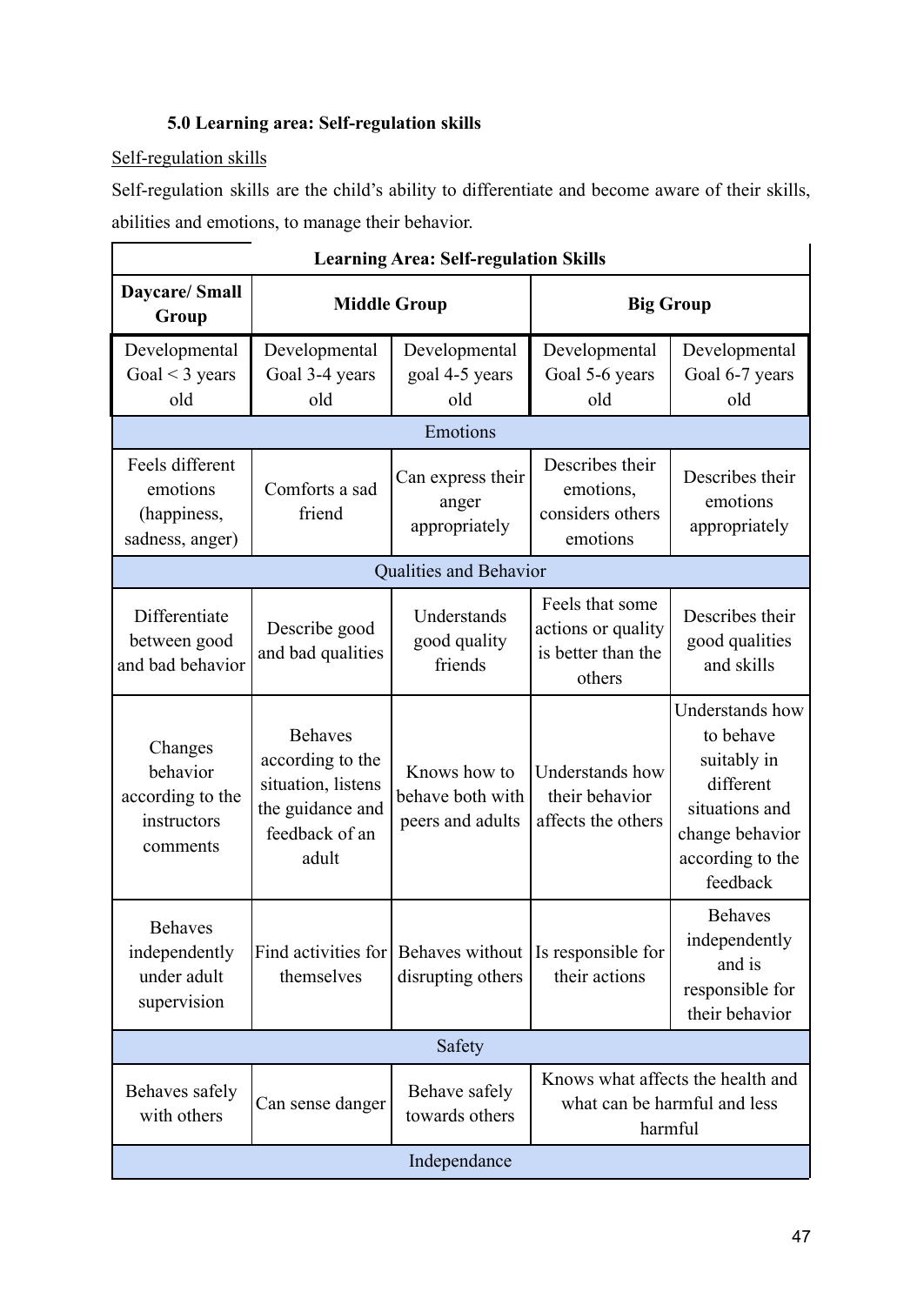|                                                                       | Can use the toilet facilities independently                                               |                                                                                                    |                                                                                                     |                                                                                                          |  |
|-----------------------------------------------------------------------|-------------------------------------------------------------------------------------------|----------------------------------------------------------------------------------------------------|-----------------------------------------------------------------------------------------------------|----------------------------------------------------------------------------------------------------------|--|
| Asks for help                                                         | Self service and primary work habits have developed                                       |                                                                                                    |                                                                                                     |                                                                                                          |  |
| Tries to put on<br>some clothes $-$ a<br>hat, scarf, shoes,<br>socks. | Tries to dress<br>themselves and<br>can ask help<br>from the teacher<br>if not successful | Dress themselves and asks help from the teacher if<br>needed                                       |                                                                                                     |                                                                                                          |  |
| Asks the teachers<br>for help when<br>getting dressed                 | Puts away their<br>outdoor clothing<br>and shoes in<br>place                              |                                                                                                    |                                                                                                     |                                                                                                          |  |
| Helps clean up<br>toys                                                | Cleans up after<br>themselves after<br>finishing an<br>activity with an<br>adult          | After finishing an<br>activity, cleans<br>up after<br>themselves and<br>helps other to<br>clean up | Knows how to<br>maintain tools,<br>after finishing an<br>activity, cleans<br>up after<br>themselves | Uses different<br>tools prudently<br>and cleans up<br>after themselves<br>after finishing an<br>activity |  |
| Entertainment                                                         |                                                                                           |                                                                                                    |                                                                                                     |                                                                                                          |  |
| Is interested in<br>games and<br>activities                           | Has a favorite<br>activities and<br>game                                                  | Chooses games<br>and activities<br>with friends                                                    | Invites others to join activities and<br>games                                                      |                                                                                                          |  |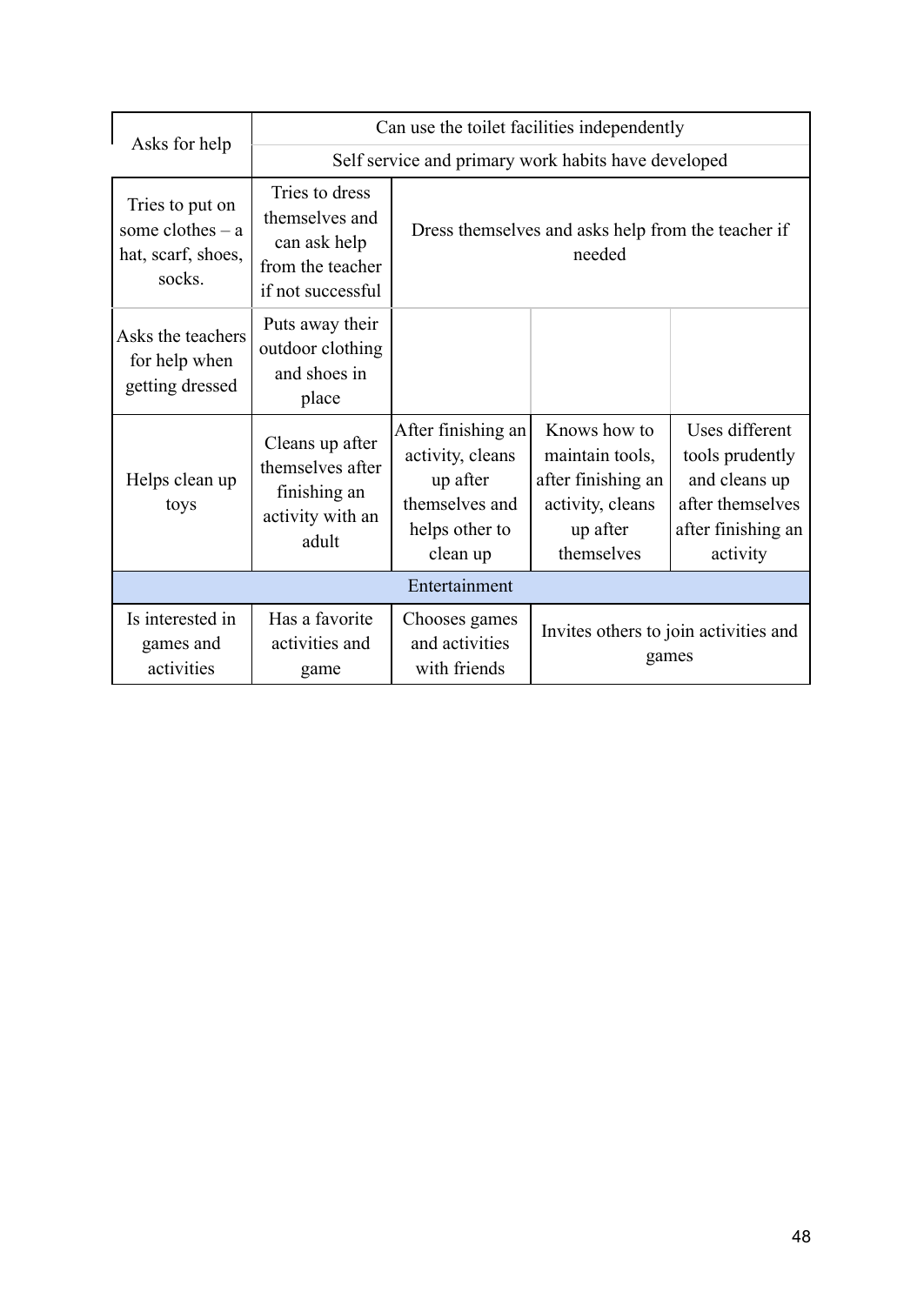# **5. Child Development Assessment: analyzing and evaluating purposes, including organization.**

Analyzing and assessing a child's development is important to understand the child's needs and identify any special needs in order to support positive self-esteem and development. Understanding the children guides teachers to plan daily educational activities.

Assessing a child's development is a part of the daily learning and upbringing process. The development of children is constantly monitored, the teacher takes notes on the results of the observations. Teachers carry out observations and children are observed on a daily basis throughout their activities, free play and in teacher-directed activities. Assessments are based on expected general skills and the results of the learning areas in educational activities by age group. Children are assessed at the beginning and at the end of the academic year.

The development of a child is described depending on the child, valuing what has been achieved and acknowledging the child's coping, development, positives attitudes and interests. The group teacher introduces parents to the principles and organization of the child's development assessment at the parents' meeting at the beginning of the school year.

Parents can expect to receive a progress report three times a year (December, March, and June) with short comments and achievement marks (see appendix 4 Progress Report Sample). At least once a school year, in order to assess and support the child's development, the teacher conducts a development interview with the parent, which:

- Gives feedback about the child's development and learning outcomes;
- Explains the parents views and expectations regarding their child's development.

The kindergarten organizes development interviews with parents at the end of the school year. The result of the child's development assessment and development interview shall be documented under the conditions provided for in the Personal Data Protection Act.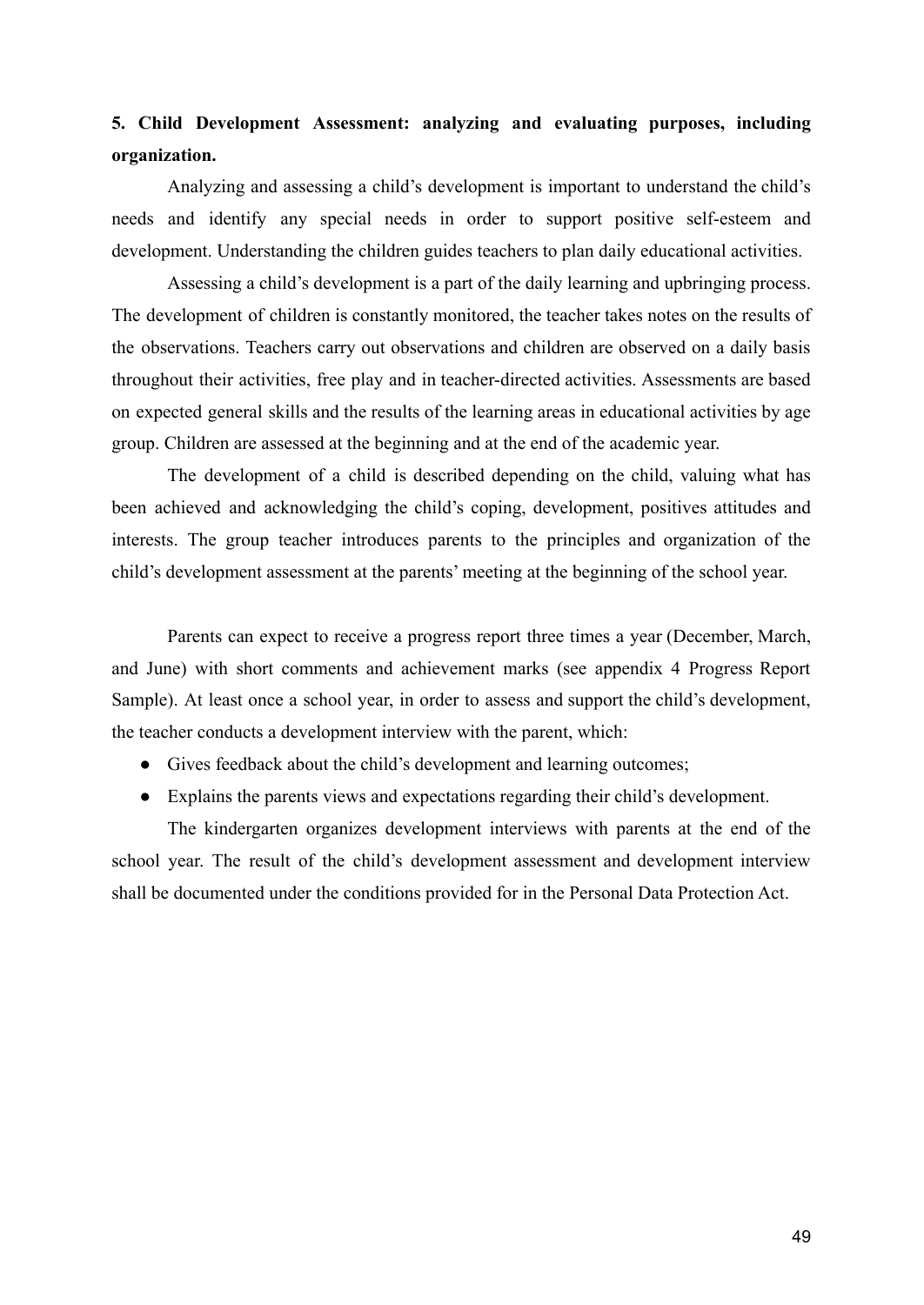#### **6. Supporting Children with Special Needs: principles and organization.**

For the purposes of the curriculum, a child with special needs is a child who needs more attention and help in the short or long run due to their special needs. To support the developmental needs of a child with special needs due to their abilities, health status, linguistic and cultural background and personality traits, we make changes or adjustments to the child's growth environment (play and learning materials, facilities, learning and educational methods etc.) or group action plan. If necessary, the group teacher prepares an individual development plan for the child at the beginning of the school year, and if needed, in cooperation with a speech therapist/special education teacher, other specialists, and with the parent. At least once a school year, a summary is made of the implementation of the individual development plan, the suitability of the development environment and the child's future needs.

Supporting the development of a child with special needs, including a talented child, in kindergarten is a team effort, for the operation of which the head of the child care institution is responsible.

At Tallinn International Kindergarten, we define the special needs based on the child's:

- 1. Abilities
	- More gifted child than usual
	- Children with learning difficulties
	- Children with school extension
- 2. Health conditions
	- Health failure (e.g.diabetes, allergy etc.)
	- Children in need of speech therapy
- 3. Developmental needs due to personality traits
	- Overactive children
	- Slower children
	- Children with behavioral disorders
	- Left-handed children

#### **Special needs mapping**

Teachers work closely with the kindergarten's physical education and music teachers and if necessary, a speech therapist. The special needs of all children attending kindergarten are mapped. The documents reflecting the mapping are:

- 1. Child's individual health certificate Family doctor
- 2. Child's speech examination table Speech therapist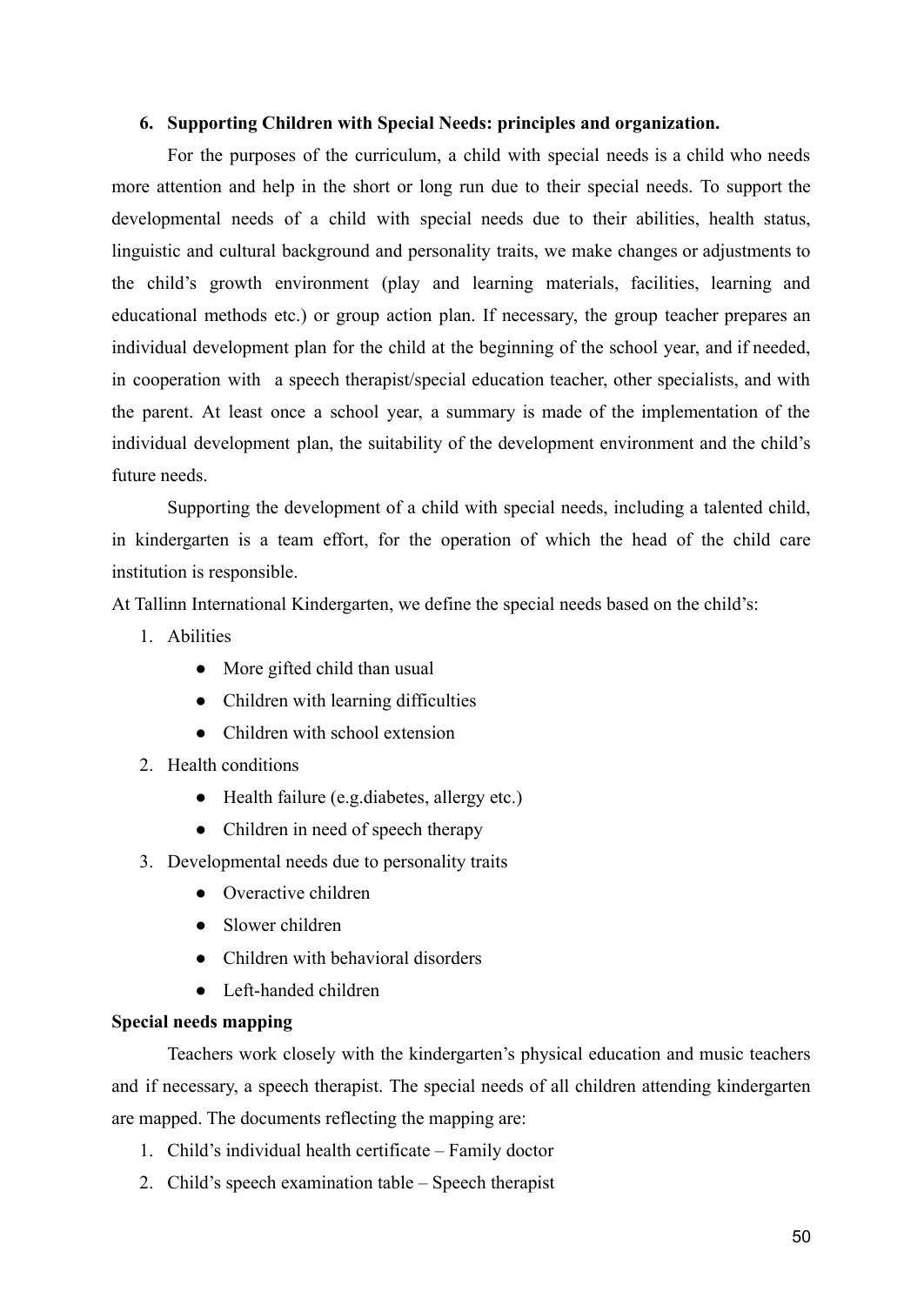- 3. Summary of child development assessment Teachers
- 4. A journal Teachers

#### **Organization of individual work with children with special educational needs**

- Takes place on the basis of an individual development plan, which is prepared by the group teachers as needed.
- Takes place according to the kindergarten's agenda, at a time convenient for the child.
- Close cooperation is also established with the child's parents in order to help the child with special needs in a timely and effective manner.

#### **Postponement of compulsory schooling**

A parent or guardian may request the counseling committee to defer the performance of schooling one academic year. The reason for the postponement is the child's state of health. An individual curriculum, with the involvement of professionals is prepared for the child who has been deferred from school.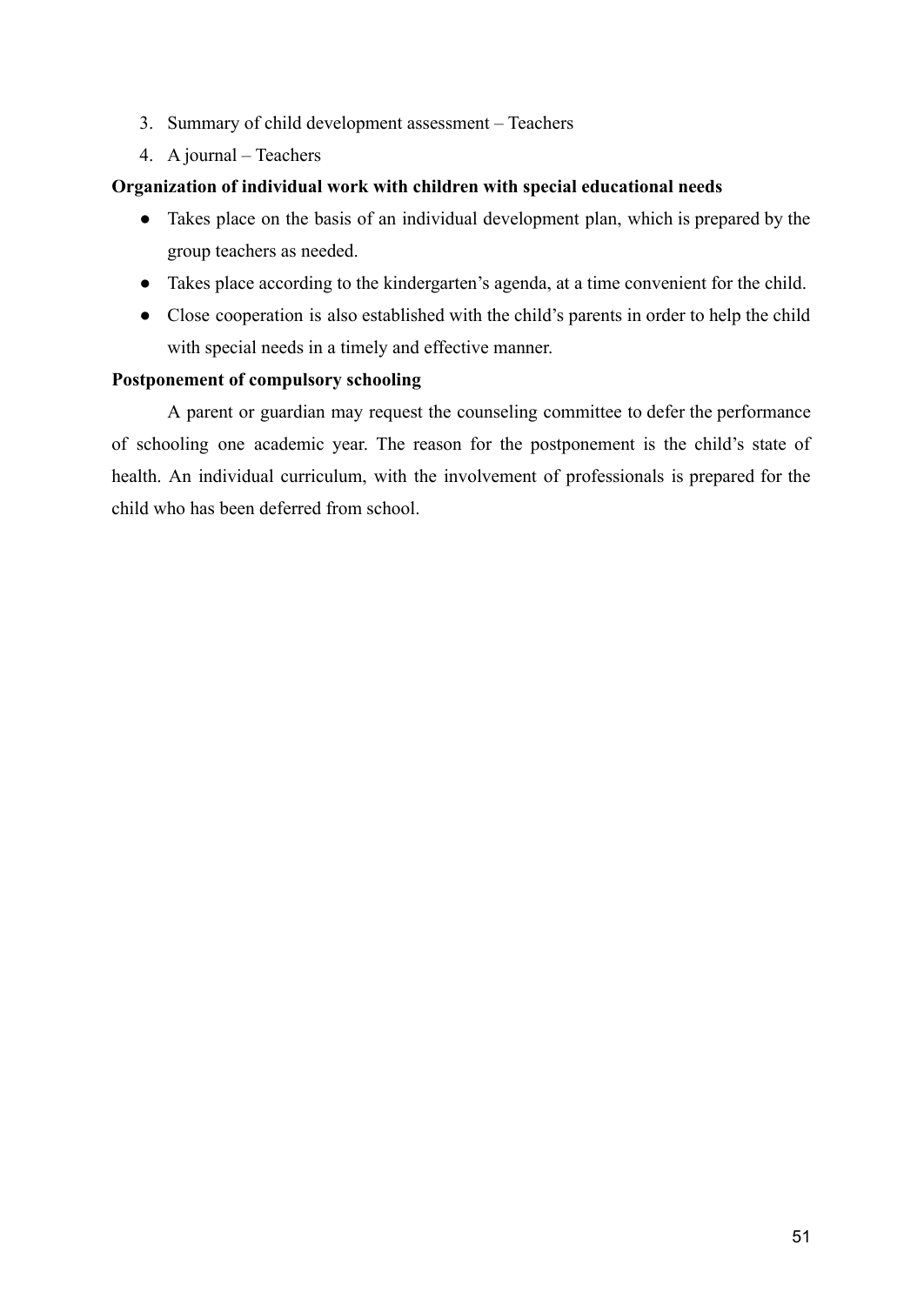#### **7. Cooperation with Parents: principles and organization**

In order to support a child's development, the educators of the child care institution cooperate with the parent based on dialogue, mutual trust and respect. Teachers create opportunities for the parent to receive support and advice on learning and educational activity issues. Kindergarten activities are open to families. Opportunities to communicate and exchange information are tailored to the needs and preferences of the family.

Forms and methods of cooperation with parents:

- Meetings  $-1-2$  times a year
- Open activities for the parents
- Individual conversations
- Interactive website
- Articles on the groups information wall/website
- Children's parties and exhibitions according to the yearly action plan
- Forms and questionnaires
- Developmental interviews
- Board of trustees meetings
- Indicative literature on the information wall/website